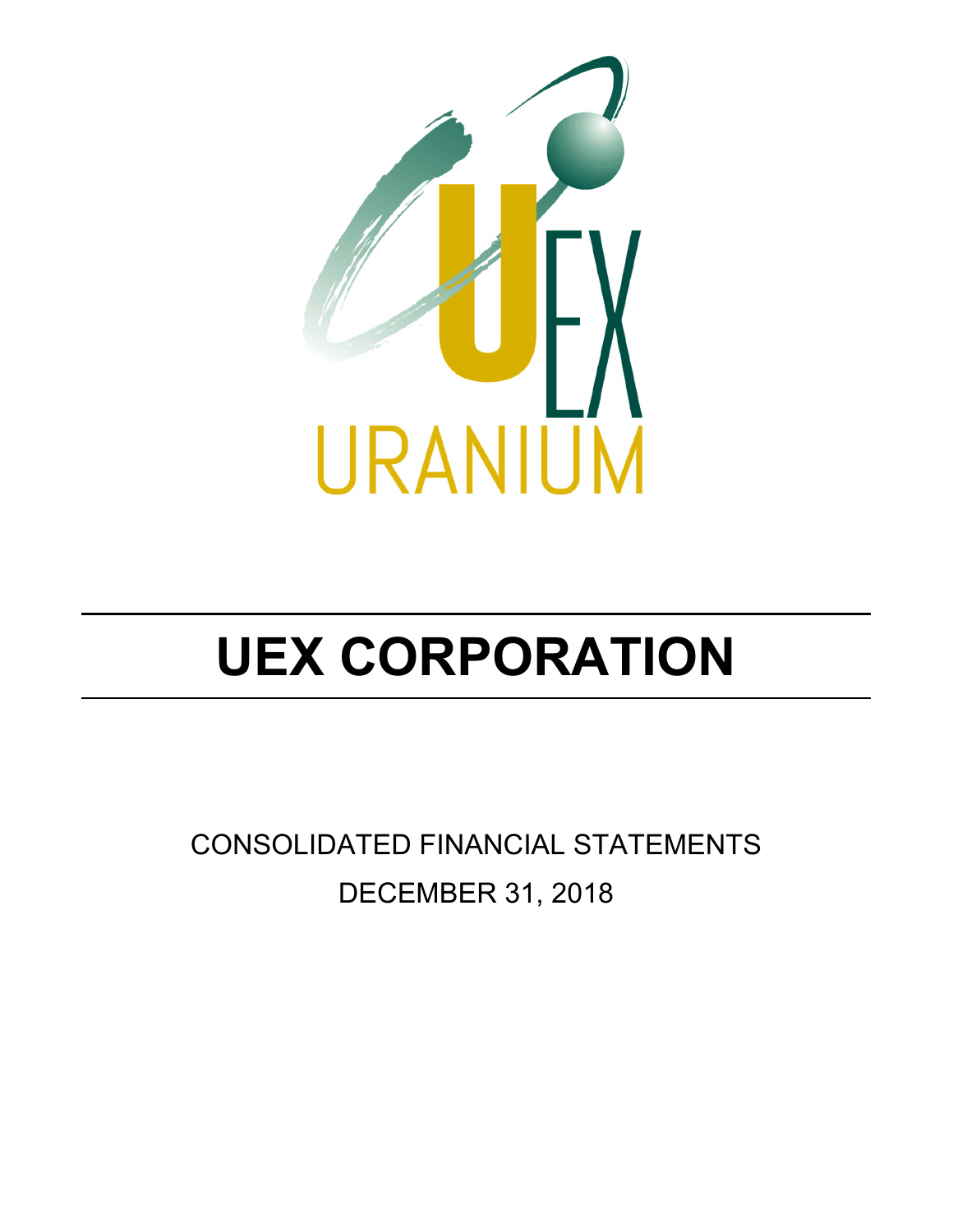

#### **KPMG LLP**

**Chartered Professional Accountants**  PO Box 10426 777 Dunsmuir Street Vancouver BC V7Y 1K3 Canada

Telephone (604) 691-3000<br>Fax (604) 691-3031 Fax (604) 691-3031 www.kpmg.ca

### **INDEPENDENT AUDITORS' REPORT**

To the Shareholders of UEX Corporation

### *Opinion*

We have audited the consolidated financial statements of UEX Corporation ("the Entity"), which comprise:

- the consolidated balance sheets as at December 31, 2018 and December 31, 2017;
- $-$  the consolidated statements of operations and comprehensive loss for the years then ended;
- $-$  the consolidated statements of changes in equity for the years then ended;
- $-$  the consolidated statements of cash flows for the years then ended; and
- notes to the consolidated statements, including a summary of significant accounting policies

(Hereinafter referred to as the "financial statements").

In our opinion, the accompanying financial statements present fairly, in all material respects, the consolidated financial position of the Entity as at December 31, 2018 and December 31, 2017, and its consolidated financial performance and its consolidated cash flows for the years then ended in accordance with International Financial Reporting Standards.

### *Basis for Opinion*

We conducted our audit in accordance with Canadian generally accepted auditing standards. Our responsibilities under those standards are further described in the "Auditors' Responsibilities for the Audit of the Financial Statements" section of our auditors' report.

We are independent of the Entity in accordance with the ethical requirements that are relevant to our audit of the financial statements in Canada and we have fulfilled our other ethical responsibilities in accordance with these requirements.

We believe that the audit evidence we have obtained is sufficient and appropriate to provide a basis for our opinion.

### *Other Information*

Management is responsible for the other information. Other information comprises the information included in the Management's Discussion and Analysis filed with the relevant Canadian Securities Commissions.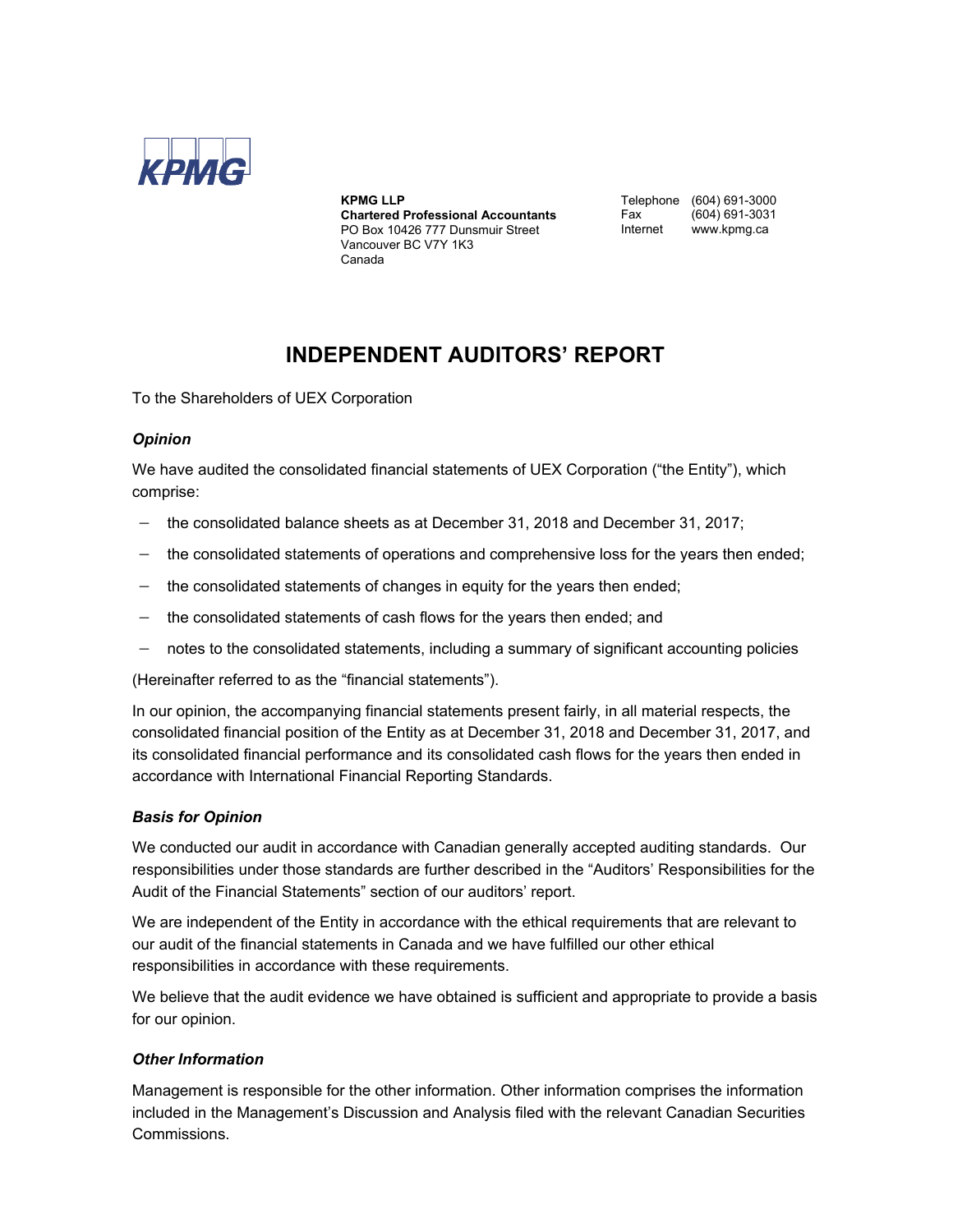

Our opinion on the financial statements does not cover the other information and we do not and will not express any form of assurance conclusion thereon.

In connection with our audit of the financial statements, our responsibility is to read the other information identified above and, in doing so, consider whether the other information is materially inconsistent with the financial statements or our knowledge obtained in the audit, or otherwise appears to be materially misstated.

We obtained the information included in Management's Discussion and Analysis filed with the relevant Canadian Securities Commissions as at the date of this auditors' report. If, based on the work we have performed on this other information, we conclude that there is a material misstatement of this other information, we are required to report that fact in the auditors' report. We have nothing to report in this regard.

### *Responsibilities of Management and Those Charged with Governance for the Financial Statements*

Management is responsible for the preparation and fair presentation of the financial statements in accordance with International Financial Reporting Standards, and for such internal control as management determines is necessary to enable the preparation of financial statements that are free from material misstatement, whether due to fraud or error.

In preparing the financial statements, management is responsible for assessing the Entity's ability to continue as a going concern, disclosing as applicable, matters related to going concern and using the going concern basis of accounting unless management either intends to liquidate the Entity or to cease operations, or has no realistic alternative but to do so.

Those charged with governance are responsible for overseeing the Entity's financial reporting process.

### *Auditors' Responsibilities for the Audit of the Financial Statements*

Our objectives are to obtain reasonable assurance about whether the financial statements as a whole are free from material misstatement, whether due to fraud or error, and to issue an auditors' report that includes our opinion.

Reasonable assurance is a high level of assurance, but is not a guarantee that an audit conducted in accordance with Canadian generally accepted auditing standards will always detect a material misstatement when it exists.

Misstatements can arise from fraud or error and are considered material if, individually or in the aggregate, they could reasonably be expected to influence the economic decisions of users taken on the basis of the financial statements.

As part of an audit in accordance with Canadian generally accepted auditing standards, we exercise professional judgment and maintain professional skepticism throughout the audit.

We also:

- Identify and assess the risks of material misstatement of the financial statements, whether due to fraud or error, design and perform audit procedures responsive to those risks, and obtain audit evidence that is sufficient and appropriate to provide a basis for our opinion.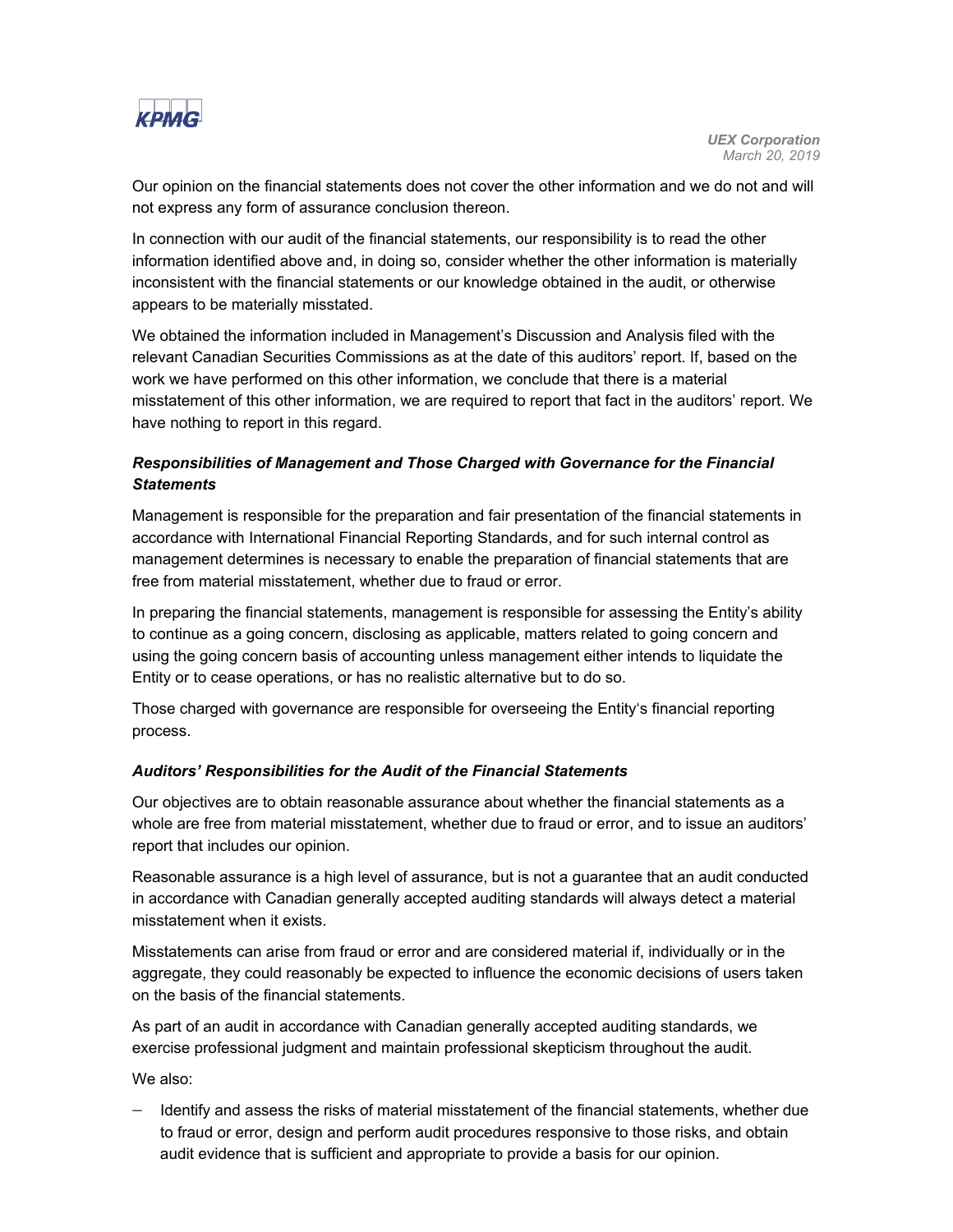

The risk of not detecting a material misstatement resulting from fraud is higher than for one resulting from error, as fraud may involve collusion, forgery, intentional omissions, misrepresentations, or the override of internal control.

- Obtain an understanding of internal control relevant to the audit in order to design audit procedures that are appropriate in the circumstances, but not for the purpose of expressing an opinion on the effectiveness of the Entity's internal control.
- Evaluate the appropriateness of accounting policies used and the reasonableness of accounting estimates and related disclosures made by management.
- Conclude on the appropriateness of management's use of the going concern basis of accounting and, based on the audit evidence obtained, whether a material uncertainty exists related to events or conditions that may cast significant doubt on the Entity's ability to continue as a going concern. If we conclude that a material uncertainty exists, we are required to draw attention in our auditors' report to the related disclosures in the financial statements or, if such disclosures are inadequate, to modify our opinion. Our conclusions are based on the audit evidence obtained up to the date of our auditors' report. However, future events or conditions may cause the Entity to cease to continue as a going concern.
- Evaluate the overall presentation, structure and content of the financial statements, including the disclosures, and whether the financial statements represents the underlying transactions and events in a manner that achieves fair presentation.
- Communicate with those charged with governance regarding, among other matters, the planned scope and timing of the audit and significant audit findings, including any significant deficiencies in internal control that we identify during our audit.
- Provide those charged with governance with a statement that we have complied with relevant ethical requirements regarding independence, and communicate with them all relationships and other matters that may reasonably be thought to bear on our independence, and where applicable, related safeguards.
- Obtain sufficient appropriate audit evidence regarding the financial information of the entities or business activities within the group entity to express an opinion on the financial statements. We are responsible for the direction, supervision and performance of the group audit. We remain solely responsible for our audit opinion.

### **//s// KPMG LLP**

Chartered Professional Accountants

The engagement partner on the audit resulting in this auditors' report is Guy Elliott, CPA, CA.

Vancouver, Canada March 20, 2019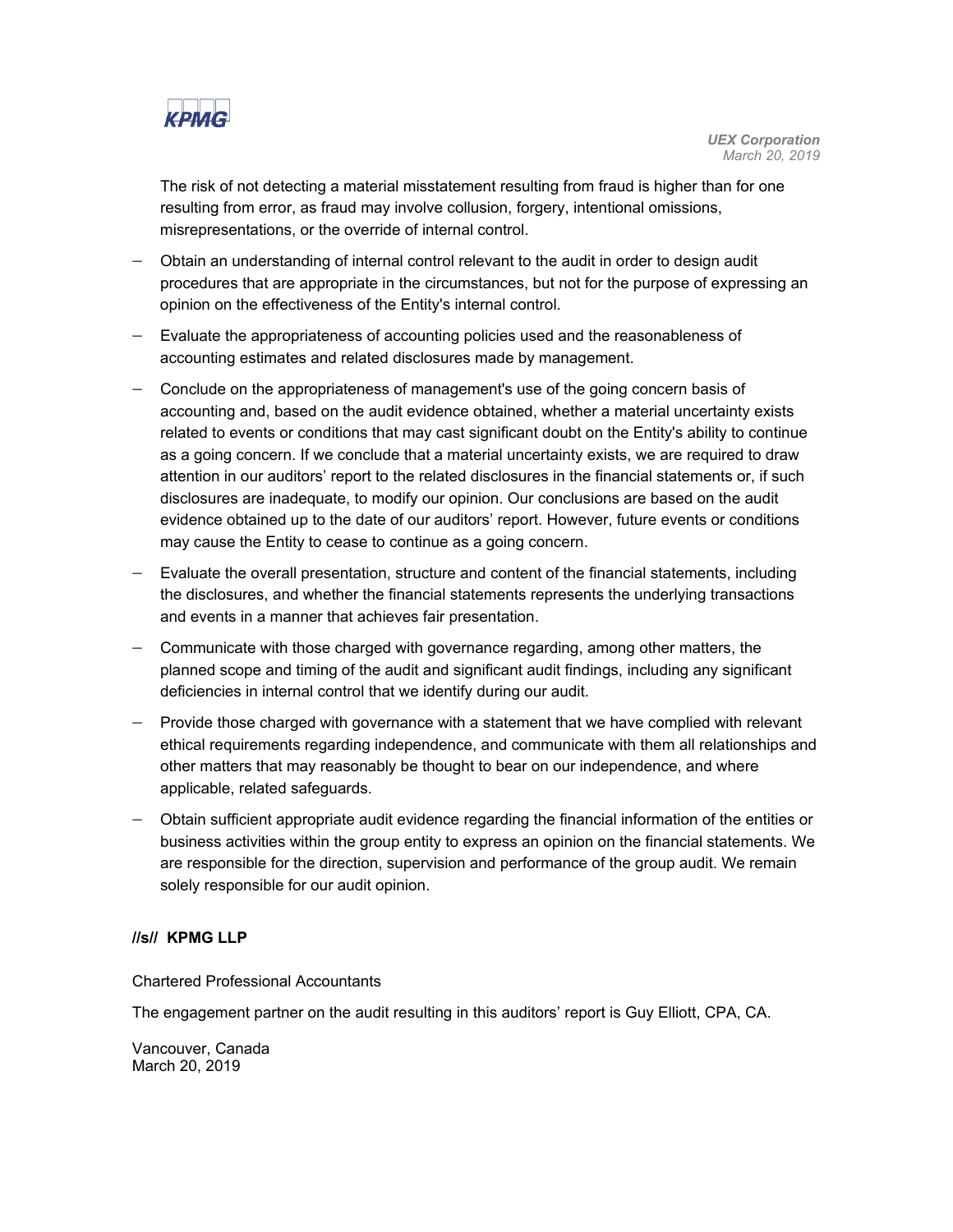Consolidated Balance Sheets

As at December 31, 2018 and 2017



|                                                                                                                            | <b>Notes</b>                  | 2018                                                     | 2017                                                 |
|----------------------------------------------------------------------------------------------------------------------------|-------------------------------|----------------------------------------------------------|------------------------------------------------------|
| <b>Assets</b>                                                                                                              |                               |                                                          |                                                      |
| <b>Current assets</b>                                                                                                      |                               |                                                          |                                                      |
| Cash and cash equivalents<br>Amounts receivable<br>Prepaid expenses                                                        | 3<br>4<br>5                   | \$<br>10,258,858<br>68,648<br>126,578                    | \$<br>5,106,761<br>38,033<br>171,049                 |
|                                                                                                                            |                               | 10,454,084                                               | 5,315,843                                            |
| <b>Non-current assets</b><br>Deposits<br>Equipment<br>Mineral properties<br>Investments                                    | 6<br>7<br>8<br>9, 15          | 61,578<br>244,309<br>10,864,172<br>307,000               | 52,867<br>244,021<br>10,247,505<br>8,750             |
| <b>Total assets</b>                                                                                                        |                               | \$<br>21,931,143                                         | \$<br>15,868,986                                     |
| <b>Liabilities and Shareholders' Equity</b><br><b>Current liabilities</b><br>Accounts payable and other liabilities        | 10                            | \$<br>762,539                                            | \$<br>359,111                                        |
| <b>Non-current liabilities</b>                                                                                             |                               |                                                          |                                                      |
| Security deposits<br><b>Total liabilities</b>                                                                              |                               | 10,432<br>772,971                                        | 20,864<br>379,975                                    |
| Shareholders' equity<br>Share capital<br>Share-based payments reserve<br>Accumulated other comprehensive income<br>Deficit | 12(b)<br>12(c)<br>15          | 205,030,035<br>2,259,558<br>(100,000)<br>(186, 031, 421) | 193,850,256<br>2,544,760<br>1,750<br>(180, 907, 755) |
|                                                                                                                            |                               | 21, 158, 172                                             | 15,489,011                                           |
| Total liabilities and shareholders' equity                                                                                 |                               | \$<br>21,931,143                                         | \$<br>15,868,986                                     |
| Nature and continuance of operations<br>Commitments<br>Subsequent events<br>Contingencies                                  | 1<br>$12(d)$ , 13<br>21<br>22 |                                                          |                                                      |

See accompanying notes to the consolidated financial statements.

Approved on behalf of the Board and authorized for issue on March 20, 2019.

| "signed"          |          | "signed"         |          |
|-------------------|----------|------------------|----------|
|                   | Director |                  | Director |
| Roger M. Lemaitre |          | Emmet A. McGrath |          |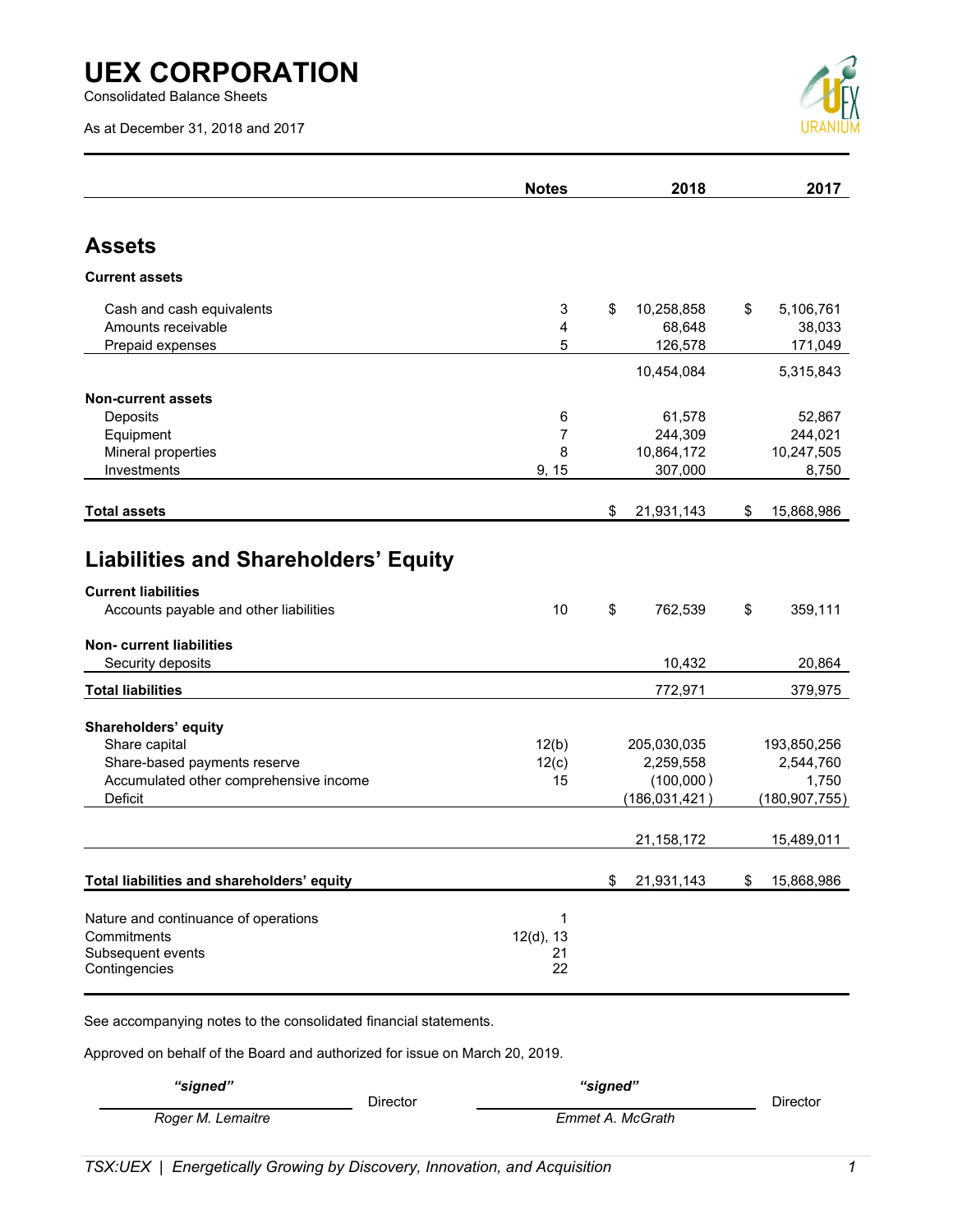Consolidated Statements of Operations and Comprehensive Loss

Years ended December 31, 2018 and 2017



|                                                                    | <b>Notes</b> | 2018          | 2017              |
|--------------------------------------------------------------------|--------------|---------------|-------------------|
|                                                                    |              |               |                   |
| <b>Revenue</b>                                                     |              |               |                   |
| Interest income                                                    | \$           | 133,976       | \$<br>66,539      |
| <b>Expenses</b>                                                    |              |               |                   |
| Bank charges and interest                                          |              | 7,683         | 4,471             |
| Depreciation                                                       |              | 35,121        | 29,197            |
| Exploration and evaluation expenditures                            | 17           | 4,359,568     | 4,224,084         |
| Filing fees and stock exchange                                     |              | 100,129       | 106,837           |
| Legal and audit                                                    |              | 174,045       | 125,760           |
| Loss on disposal of equipment                                      |              | 3,796         | 12,347            |
| Maintenance                                                        |              | 41,148        | 8,419             |
| Office expenses                                                    | 18           | 163,640       | 333,913           |
| Project investigation                                              |              |               | 4,782             |
| Rent                                                               |              | 78,836        | 143,338           |
| Salaries, net of project management fees                           | 19           | 495,728       | 556,830           |
| Share-based compensation                                           | 12(c)        | 776,525       | 483,085           |
| Travel and promotion                                               |              | 185,089       | 134,855           |
| Unrealized fair value loss on financial assets - FVTPL             |              |               | 144               |
| Write-down of mineral properties                                   | 8            |               | 900               |
|                                                                    |              | 6,421,308     | 6,168,962         |
| Loss before income taxes                                           |              | (6, 287, 332) | (6, 102, 423)     |
| Deferred income tax recovery                                       | 11           | 14,871        | 236,680           |
| Loss for the year                                                  | \$           | (6, 272, 461) | \$<br>(5,865,743) |
| Other comprehensive loss                                           |              |               |                   |
| Fair value net change on financial assets - FVOCI                  | 9, 15        | (101, 750)    | (12, 250)         |
| Comprehensive loss for the year                                    | \$           | (6,374,211)   | \$<br>(5,877,993) |
| Basic and diluted loss per share                                   | \$           | (0.02)        | \$<br>(0.02)      |
| Basic and diluted weighted-average number of shares<br>outstanding |              | 354,376,221   | 315,987,328       |

See accompanying notes to the consolidated financial statements.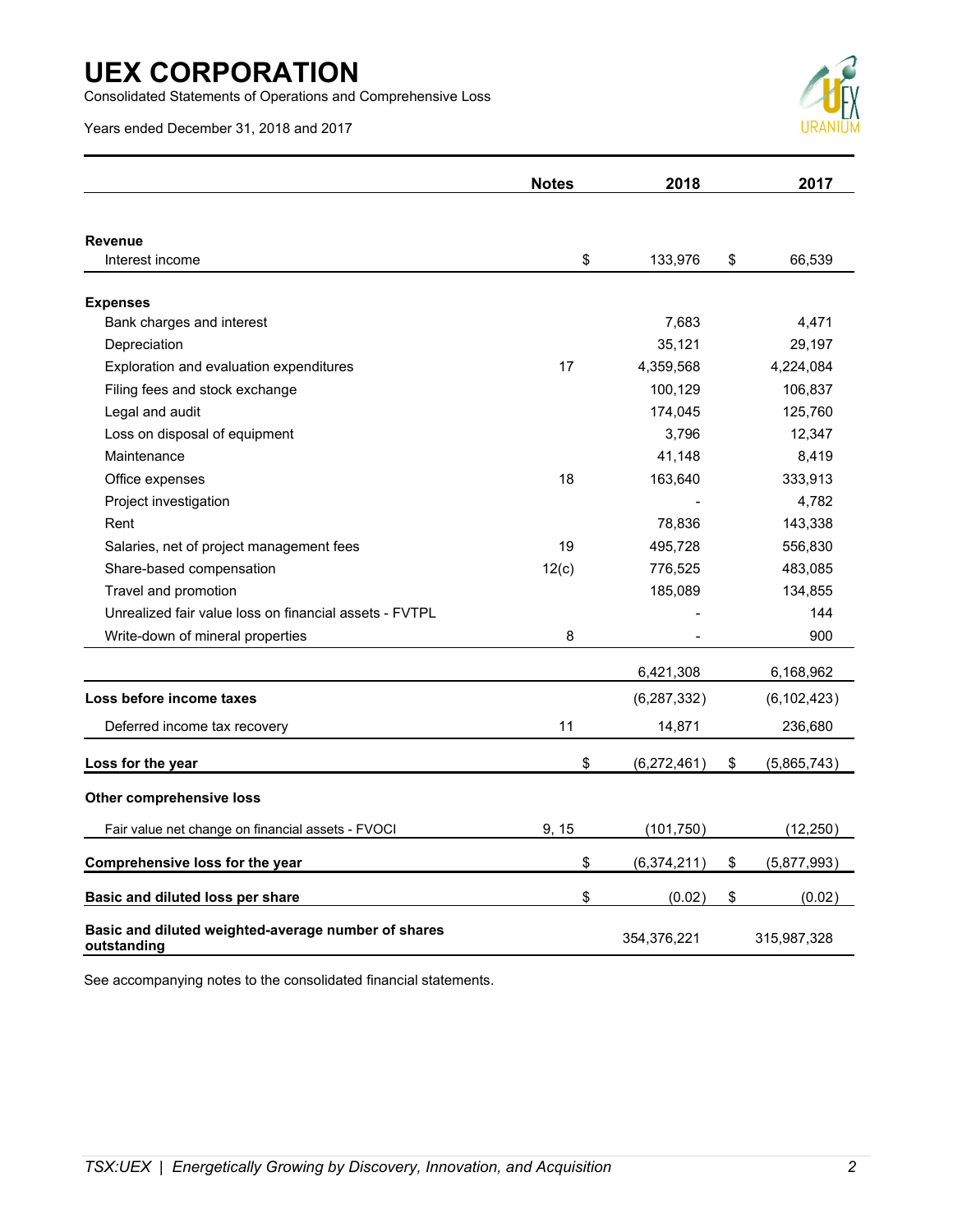Consolidated Statements of Changes in Equity

Years ended December 31, 2018 and 2017



|                                                                   | Number of<br>common<br>shares | <b>Share</b><br>capital | Share-based<br>payments reserve comprehensive | Accumulated<br>other<br>income | <b>Deficit</b>             |    | <b>Total</b> |
|-------------------------------------------------------------------|-------------------------------|-------------------------|-----------------------------------------------|--------------------------------|----------------------------|----|--------------|
| December 31, 2016                                                 | 296,538,879                   | \$<br>186,603,862       | \$<br>3,231,238                               | \$<br>14,000                   | \$<br>$(176, 430, 776)$ \$ |    | 13,418,324   |
| Loss for the year                                                 |                               |                         |                                               |                                | (5,865,743)                |    | (5,865,743)  |
| Issued pursuant to private<br>placements                          | 28,259,994                    | 8,011,599               |                                               |                                |                            |    | 8,011,599    |
| Share issuance costs                                              | 389,200                       | (765, 205)              | 135,274                                       |                                |                            |    | (629, 931)   |
| Other comprehensive<br>income (loss)                              |                               |                         |                                               |                                |                            |    |              |
| Fair value change in<br>financial assets - FVOCI                  |                               |                         |                                               | (12, 250)                      |                            |    | (12, 250)    |
| Share-based payment<br>transactions                               |                               |                         | 567,012                                       |                                |                            |    | 567,012      |
| Transfer to deficit on expiry<br>of share purchase<br>options     |                               |                         | (1,388,764)                                   |                                | 1,388,764                  |    |              |
| December 31, 2017                                                 | 325, 188, 073                 | \$<br>193,850,256       | \$<br>2,544,760                               | \$<br>1,750                    | \$ (180, 907, 755)         | \$ | 15,489,011   |
| Loss for the year                                                 |                               |                         |                                               |                                | (6,272,461)                |    | (6,272,461)  |
| Issued pursuant to private<br>placements                          | 33,202,500                    | 6,972,525               |                                               |                                |                            |    | 6,972,525    |
| Issued pursuant to option<br>exercise                             | 233,333                       | 72,037                  | (22, 370)                                     |                                |                            |    | 49,667       |
| Issued pursuant to warrant<br>exercises                           | 22,761,905                    | 5,028,572               |                                               |                                |                            |    | 5,028,572    |
| Share issuance costs                                              |                               | (561, 330)              |                                               |                                |                            |    | (561, 330)   |
| Value attributed to flow-<br>through share premium<br>on issuance |                               | (332, 025)              |                                               |                                |                            |    | (332, 025)   |
| Other comprehensive<br>income (loss)                              |                               |                         |                                               |                                |                            |    |              |
| Fair value change in<br>financial assets - FVOCI                  |                               |                         |                                               | (101, 750)                     |                            |    | (101, 750)   |
| Share-based payment<br>transactions                               |                               |                         | 885,963                                       |                                |                            |    | 885,963      |
| Transfer to deficit on expiry<br>of share purchase<br>options     |                               |                         | (1, 148, 795)                                 |                                | 1,148,795                  |    |              |
| December 31, 2018                                                 | 381,385,811                   | \$<br>205,030,035       | \$<br>2,259,558                               | \$<br>(100,000)                | \$ (186,031,421)           | S. | 21,158,172   |

See accompanying notes to the consolidated financial statements.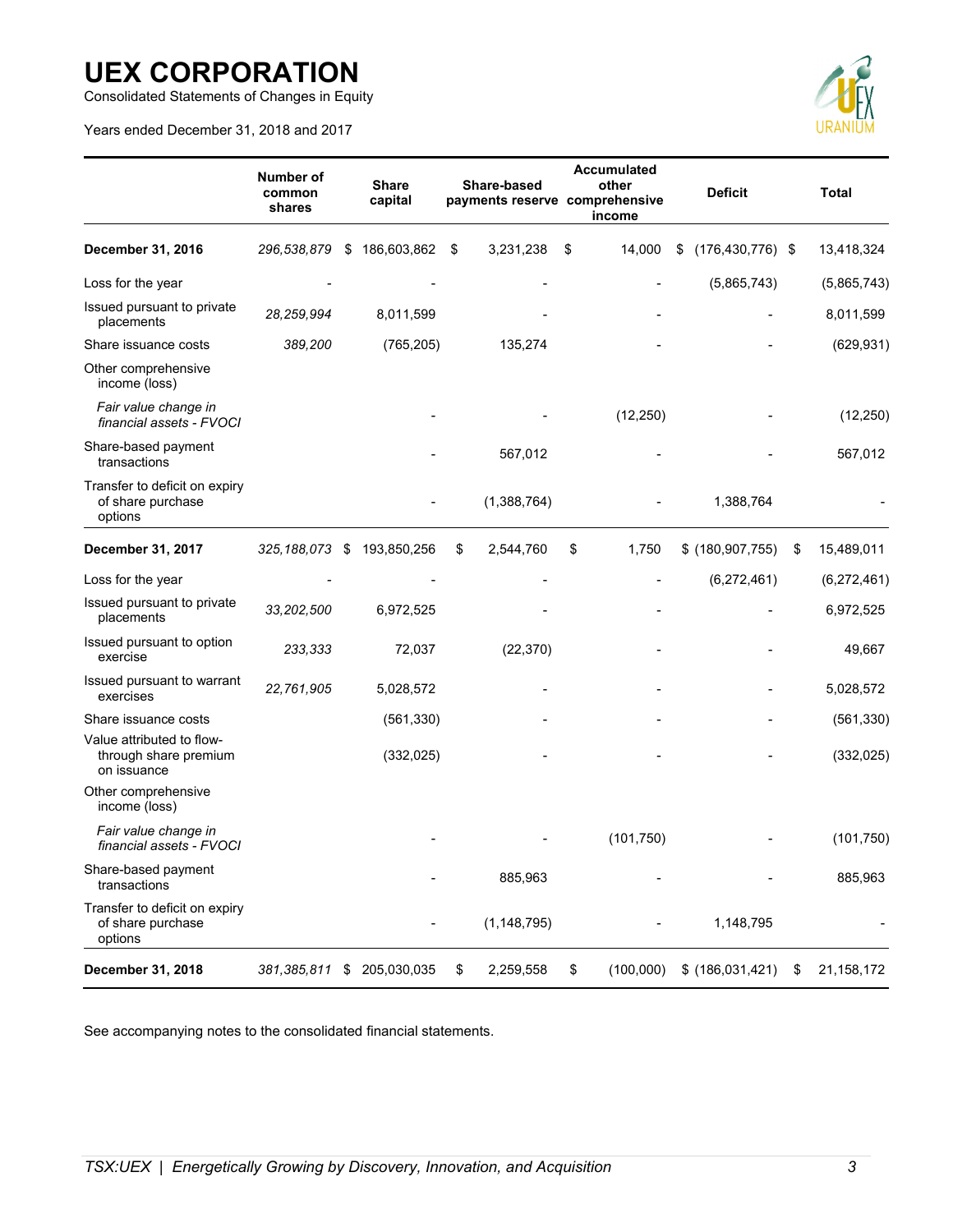Consolidated Statements of Cash Flows

Years ended December 31, 2018 and 2017



|                                                                                                                                                                                                                                                         | <b>Notes</b>   | 2018                                                   | 2017                                                                 |
|---------------------------------------------------------------------------------------------------------------------------------------------------------------------------------------------------------------------------------------------------------|----------------|--------------------------------------------------------|----------------------------------------------------------------------|
| Cash provided by (used for):                                                                                                                                                                                                                            |                |                                                        |                                                                      |
| <b>Operating activities</b><br>Loss for the year                                                                                                                                                                                                        |                | \$<br>(6,272,461)                                      | \$<br>(5,865,743)                                                    |
| Adjustments for:<br>Depreciation<br>Deferred income tax recovery<br>Interest income<br>Loss on disposal of equipment<br>Share-based compensation<br>Unrealized fair value loss on held-for-trading financial assets<br>Write-down of mineral properties | 8(i)           | 109,694<br>(14, 871)<br>(133, 976)<br>3,796<br>885,963 | 99,629<br>(236, 680)<br>(66, 539)<br>12,347<br>567,012<br>144<br>900 |
| Changes in:<br>Amounts receivable<br>Prepaid expenses and deposits<br>Accounts payable and other liabilities<br>Security deposit liability                                                                                                              |                | (17, 285)<br>35,760<br>86,274<br>(10, 432)             | 25,793<br>(37, 182)<br>62,816<br>20,864                              |
|                                                                                                                                                                                                                                                         |                | (5,327,538)                                            | (5,416,639)                                                          |
| <b>Investing activities</b><br>Interest received<br>Investment in mineral properties<br>Purchase of equipment<br>Proceeds on sale of furniture or equipment                                                                                             |                | 120,646<br>(1,016,667)<br>(113, 838)<br>60             | 108,749<br>(1,014,840)<br>(93, 113)<br>4,300                         |
|                                                                                                                                                                                                                                                         |                | (1,009,799)                                            | (994, 904)                                                           |
| <b>Financing activities</b><br>Proceeds from common shares issued<br>Share issuance costs                                                                                                                                                               | 12(b)<br>12(b) | 12,050,764<br>(561, 330)                               | 8,011,599<br>(629, 931)                                              |
|                                                                                                                                                                                                                                                         |                | 11,489,434                                             | 7,381,668                                                            |
| Increase in cash and cash equivalents during the year<br>Cash and cash equivalents, beginning of year                                                                                                                                                   |                | 5,152,097<br>5,106,761                                 | 970,125<br>4,136,636                                                 |
| Cash and cash equivalents, end of year                                                                                                                                                                                                                  |                | \$<br>10,258,858                                       | \$<br>5,106,761                                                      |
| <b>Supplementary information</b>                                                                                                                                                                                                                        |                |                                                        |                                                                      |
| Non-cash transactions<br>Increase in other liabilities due to flow-through premiums                                                                                                                                                                     |                | \$<br>332,025                                          | \$                                                                   |
| Decrease in other liabilities due to partial extinguishment of flow-through<br>premiums on renouncements                                                                                                                                                |                | (14, 871)                                              | (236, 680)                                                           |
| Non-cash share-based compensation included in exploration and evaluation<br>expenditures                                                                                                                                                                |                | 109,438                                                | 83,927                                                               |
| Depreciation included in exploration and evaluation expenditures                                                                                                                                                                                        |                | 74,573                                                 | 70,431                                                               |
| Fair value of shares received for mineral property earn-in (reduction in carrying<br>value of mineral properties)                                                                                                                                       |                | (400,000)                                              |                                                                      |

See accompanying notes to the consolidated financial statements.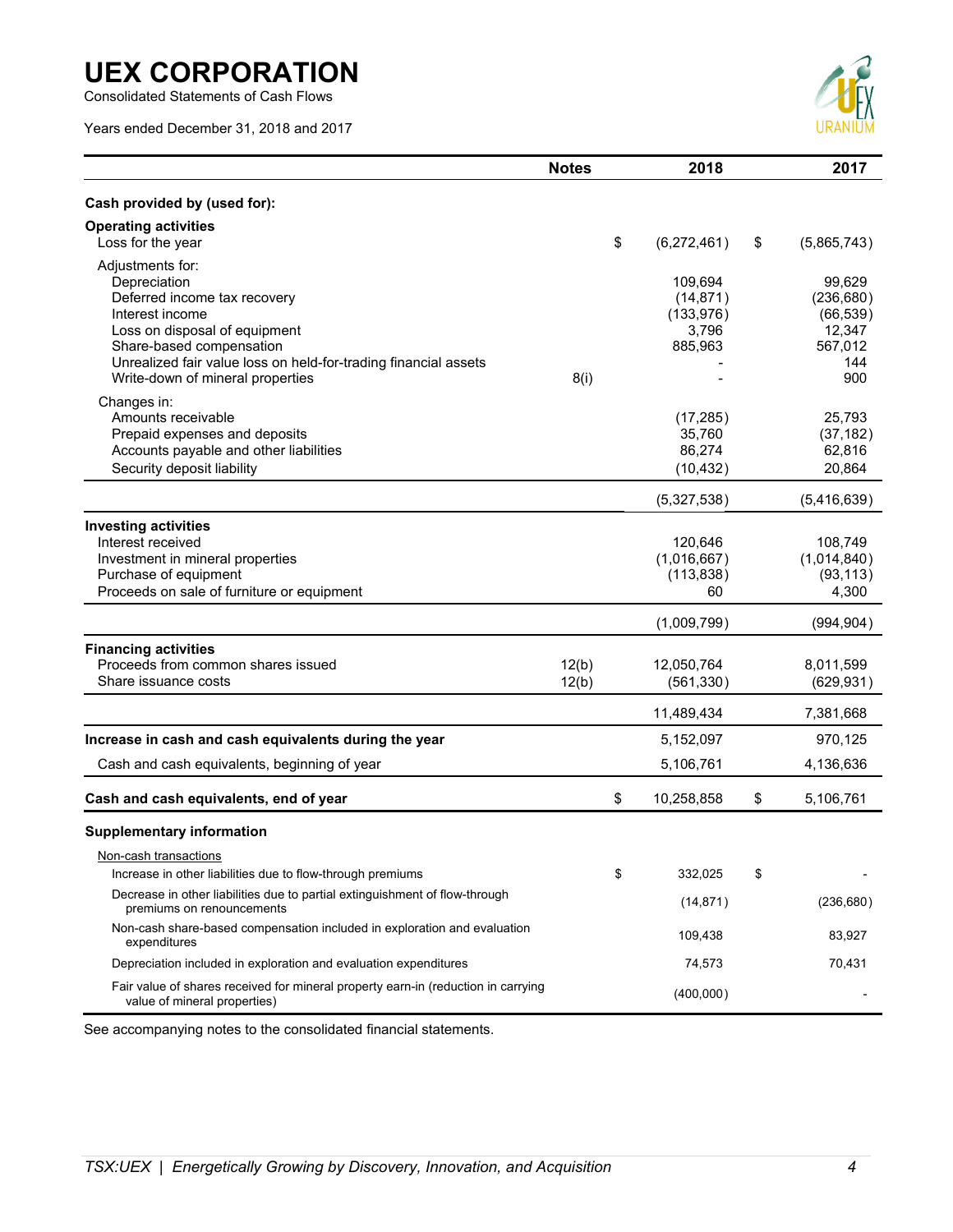Notes to the Consolidated Financial Statements For the years ended December 31, 2018 and 2017



### **1. Nature and continuance of operations**

UEX Corporation (the "Company" or "UEX") was incorporated under the Canada Business Corporations Act on October 2, 2001. The Company entered into an agreement with Pioneer Metals Corporation ("Pioneer") and Cameco Corporation ("Cameco") to establish the Company as a public uranium exploration company. On July 17, 2002, under a plan of arrangement with Pioneer, Pioneer transferred to the Company its uranium exploration properties and all related assets, including the Riou Lake and Black Lake projects. On the same date, Cameco transferred its Hidden Bay uranium exploration property and certain related assets, in exchange for shares of the Company.

The Company is currently engaged in the exploration and evaluation of its mineral properties located in the province of Saskatchewan. The Company's shares are listed on the Toronto Stock Exchange under the symbol UEX. The head office and principal address is located at Unit 200 – 3530 Millar Avenue, Saskatoon, Saskatchewan, Canada S7P 0B6. The Company's registered office is 885 West Georgia Street, 19<sup>th</sup> Floor, Vancouver, British Columbia, Canada V6C 3H4.

The Company is exploring and evaluating its mineral properties and has not yet determined whether its mineral properties contain mineral resources that are economically recoverable. The recoverability of amounts shown for mineral properties is dependent upon the discovery of economically recoverable mineral resources, the ability of the Company to obtain the necessary financing to complete exploration programs and development and upon future profitable production or proceeds from the disposition of its mineral properties. The Company performed an evaluation of impairment indicators under IFRS 6 for its mineral properties as at December 31, 2018 and has concluded that there are no indicators of impairment.

The Company has sufficient financial resources for exploration, evaluation, and administrative costs for at least, but not limited to, twelve months from the end of the reporting period. The Company will require additional financing from time to time and although it has been successful in the past, there is no assurance that it will be able to obtain adequate financing in the future or that such financing will be available on acceptable terms.

### **2. Basis of preparation and significant accounting policies**

(a) Statement of compliance

These consolidated financial statements, including comparative figures, have been prepared in accordance with International Financial Reporting Standards ("IFRS"), as issued by the International Accounting Standards Board ("IASB"). The accounting policies set out below have been applied consistently to all periods presented in these consolidated financial statements. The consolidated financial statements of UEX Corporation were reviewed by the Audit Committee and approved and authorized for issue by the Board of Directors on March 20, 2019.

(b) Functional and presentation currency

These consolidated financial statements are presented in Canadian dollars, which is the functional currency of the Company. Transactions in currencies other than the entity's functional currency are recorded at the rate of exchange prevailing on the date of the transaction. Monetary assets and liabilities denominated in foreign currencies at the reporting date are retranslated to the functional currency at the exchange rate at that date. Translation gains and losses are recorded in profit or loss.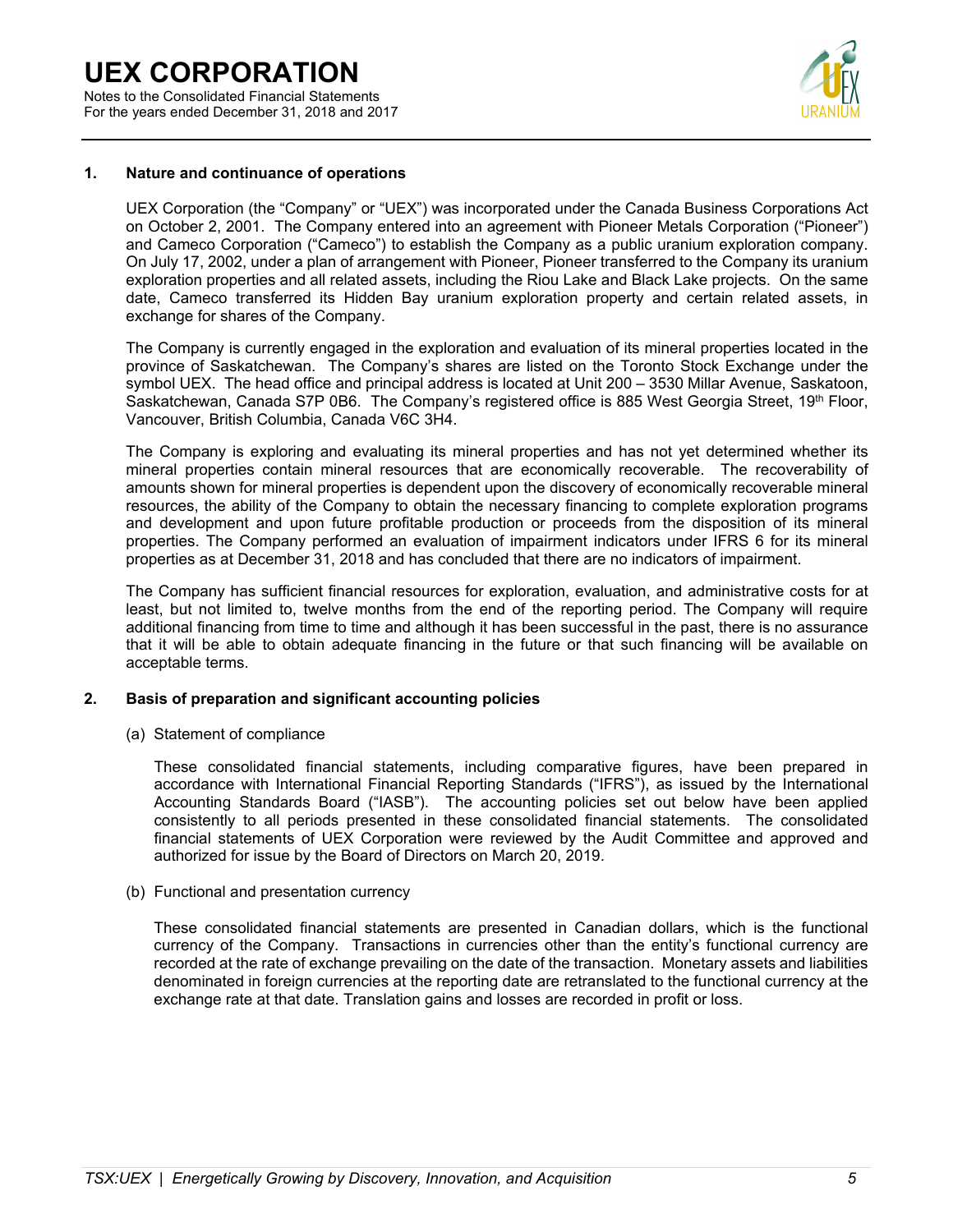

### **2. Basis of preparation and significant accounting policies (continued)**

(c) Basis of consolidation:

 These consolidated financial statements include the accounts of the Company and its wholly owned subsidiary, CoEX Metals Corporation. Subsidiaries are entities controlled by the Company. Control is having power over the entity, rights to variable returns from its involvement with the entity, and the ability to use its power to affect the amount of returns. All intercompany transactions and balances are eliminated on consolidation.

(d) Use of estimates and judgments

The preparation of consolidated financial statements requires management to make accounting estimates and assumptions requiring judgment in applying the Company's accounting policies. These estimates and assumptions may affect the reported amounts of assets and liabilities and the disclosure of contingent assets and liabilities at the date of the consolidated financial statements and the reported amounts of revenue and expenses during the reporting period. Estimates and underlying assumptions are reviewed on an ongoing basis. Revisions to accounting estimates are recognized in the period in which the estimates are revised and in any future periods affected. Actual amounts may differ from such estimates. Information about judgment and estimates is contained in the notes to the consolidated financial statements, with the key areas summarized below.

Significant areas requiring the use of critical judgments in applying accounting policies that have the most significant effect on the amounts recognized in the consolidated financial statements relate to:

- (i) Ongoing review for the support of the carrying value of mineral properties, including: consideration of ongoing and anticipated expenditures on the mineral properties; evaluation of the success of exploration to date and other general factors such as commodity prices and outlook; evaluation of UEX's market capitalization compared to the net assets of the Company (which are primarily mineral properties); and comparison to recent arm's length transactions for similar assets in order to evaluate the appropriateness of the carrying value presented in the consolidated financial statements (see Note 1 *Nature and continuance of operations*, Note 2(k) *Mineral properties* and Note 8 *Mineral properties*).
- (ii) Review of equipment carrying values and impairment assessments for the Company considering whether circumstances have occurred which have impacted the estimated useful life of the assets such as damage or obsolescence, as well as the timing of impairments and the determination of recoverable amounts (see Note 2(j) *Equipment* and Note 7 *Equipment*).
- (iii) Evaluating company-specific facts and circumstances to determine whether accruals or recognition of liabilities may be required with respect to asset retirement obligations or other circumstances (see Note 2(l) *Provisions*).
- (iv) Interpretation of new accounting guidelines and assessing their potential impact on the Company's consolidated financial statements requires judgment with respect to company-specific facts and circumstances.
- (v) Ongoing review of the Company's ability to continue to operate as a going concern. These consolidated financial statements have been prepared on a going concern basis, which contemplates the realization of assets and the settlement of liabilities in the normal course of business.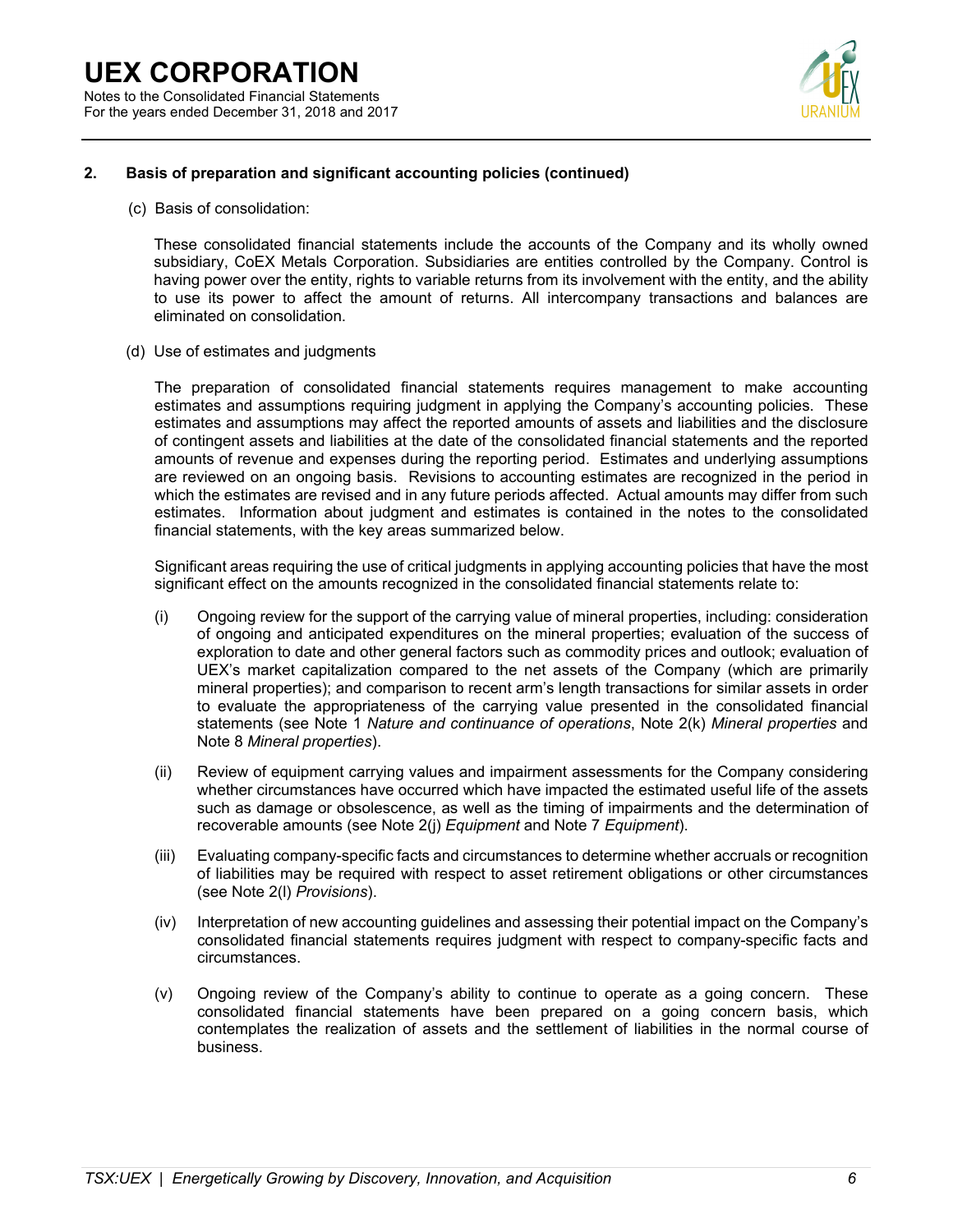### **UEX CORPORATION**  Notes to the Consolidated Financial Statements For the years ended December 31, 2018 and 2017



### **2. Basis of preparation and significant accounting policies (continued)**

(d) Use of estimates and judgments (continued)

Significant areas requiring assumptions and estimation that have a significant risk of resulting in a material adjustment within the next financial year relate to:

- (i) Estimates and/or assumptions used in determining the fair value of share-based compensation, including Black-Scholes valuation model inputs such as the expected forfeiture rate, volatility and life of share-purchase options (see Note 12(c) *Share-based compensation*).
- (ii) Assumptions used to estimate the useful lives of property, plant and equipment for determining appropriate depreciation rates (see Note 2(j) *Equipment* and Note 7 *Equipment*).
- (iii) Estimates that would be used, should the recording of a rehabilitation provision or asset retirement obligation be required in the consolidated financial statements in the future. Estimates would relate to the expected inflation rate, estimated mine life and the discount rates applied (see Note 2(l) *Provisions*).
- (e) Joint arrangements

Joint arrangements are arrangements of which the Company has joint control, established by contracts requiring unanimous consent for decisions about the activities that significantly affect the arrangements' returns. They are classified and accounted for as follows:

- (i) *Joint operation* when the Company has rights to the assets, and obligations for the liabilities, relating to an arrangement, it accounts for each of its assets, liabilities and transactions, including its share of those held or incurred jointly, in relation to the joint operation.
- (ii) *Joint venture* when the Company has rights only to the net assets of the arrangement, it accounts for its interest using the equity method.

The Company has an interest in several joint operations relating to the exploration and evaluation of various properties in the western and northern Athabasca Basin. The consolidated financial statements include the Company's proportionate share of the joint operations' assets, liabilities, revenue and expenses with items of a similar nature on a line-by-line basis from the date that the joint arrangement commences until the date that the joint arrangement ceases. These interests are governed by contractual arrangements but have not been organized into separate legal entities or vehicles.

The Company does not have any joint arrangements that are classified as joint ventures.

(f) Cash and cash equivalents

Cash and cash equivalents consist of cash on hand, deposits in banks and highly liquid investments with an original maturity of three months or less.

(g) Financial assets

Commencing January 1, 2018, a financial asset is classified as measured at:

- (i) Amortized cost;
- (ii) Fair Value in Other Comprehensive Income ("FVOCI") debt investment;
- (iii) FVOCI equity investment; and
- (iv) Fair Value Through Profit or Loss ("FVTPL").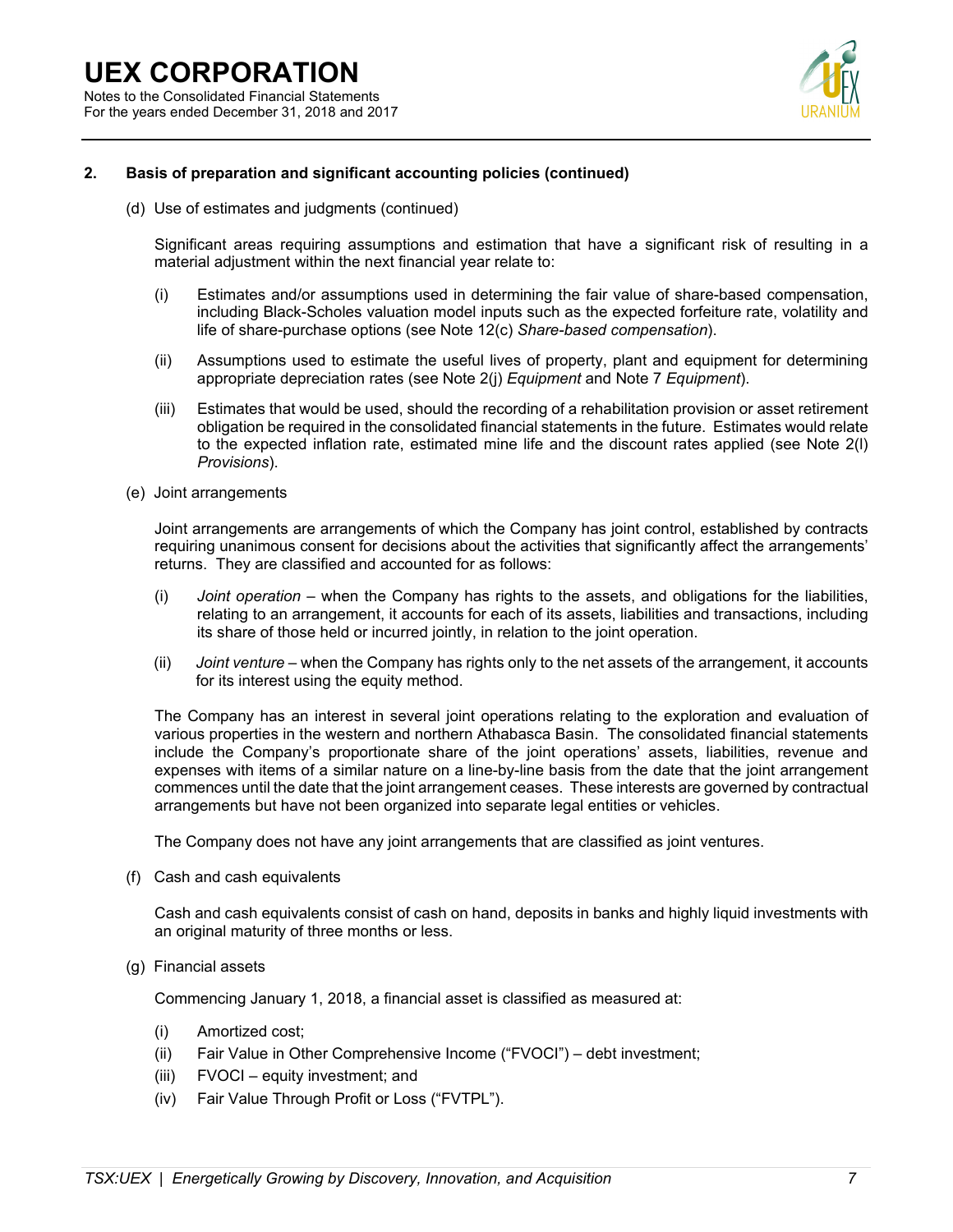

### **2. Basis of preparation and significant accounting policies (continued)**

(g) Financial assets (continued)

The classification depends on the business model in which the financial asset is managed and its contractual cash flow characteristics. Derivatives embedded in contracts where the host is a financial asset in the scope of IFRS 9, Financial Instruments, are never separated. Instead, the hybrid financial instrument as a whole is assessed for classification

A financial asset is measured at amortized cost if it meets both of the following conditions and is not designated as at FVTPL:

- it is held within a business model whose objective is to hold assets to collect contractual cash flows; and

- its contractual terms give rise on specified dates to cash flows that are solely payments of principal and interest on the principal amount outstanding.

A debt investment is measured at FVOCI if it meets both of the following conditions and is not designated as at FVTPL:

- it is held within a business model whose objective is achieved by both collecting contractual cash flows and selling financial assets; and

- its contractual terms give rise on specified dates to cash flows that are solely payments of principal and interest on the principal amount outstanding.

On initial recognition of an equity investment that is not held for trading, the Company may irrevocably elect to present subsequent changes in the investment's fair value in OCI. This election is made on an investment-by-investment basis.

All financial assets not classified as measured at amortized cost or FVOCI as described above are measured at FVTPL. This includes all derivative financial assets. On initial recognition, the Company may irrevocably designate a financial asset that otherwise meets the requirements to be measured at amortized cost or at FVOCI as at FVTPL if doing so eliminates or significantly reduces an accounting mismatch that would otherwise arise.

A financial asset (unless it is a trade receivable without a significant financing component that is initially measured at the transaction price) is initially measured at fair value plus, for an item not at FVTPL, transaction costs that are directly attributable to its acquisition.

| <b>Financial assets at FVTPL</b>      | These assets are subsequently measured at fair value. Net gains and losses, including<br>any interest or dividend income, are recognized in profit or loss.                                                                                                                                                                                                   |
|---------------------------------------|---------------------------------------------------------------------------------------------------------------------------------------------------------------------------------------------------------------------------------------------------------------------------------------------------------------------------------------------------------------|
| Financial assets at amortized<br>cost | These assets are subsequently measured at amortized cost using the effective interest<br>method. The amortized cost is reduced by impairment losses. Interest income, foreign<br>exchange gains and losses and impairment are recognized in profit or loss. Any gain or<br>loss on derecognition is recognized in profit or loss.                             |
| Debt investments at FVOCI             | These assets are subsequently measured at fair value. Interest income calculated using<br>the effective interest method, foreign exchange gains and losses and impairment are<br>recognized in profit or loss. Other net gains and losses are recognized in OCI. On<br>derecognition, gains and losses accumulated in OCI are reclassified to profit or loss. |
| <b>Equity investments at FVOCI</b>    | These assets are subsequently measured at fair value. Dividends are recognized as<br>income in profit or loss unless the dividend clearly represents a recovery of part of the<br>cost of the investment. Other net gains and losses are recognized in OCI and are never<br>reclassified to profit or loss.                                                   |

The following accounting policies apply to the subsequent measurement of financial assets.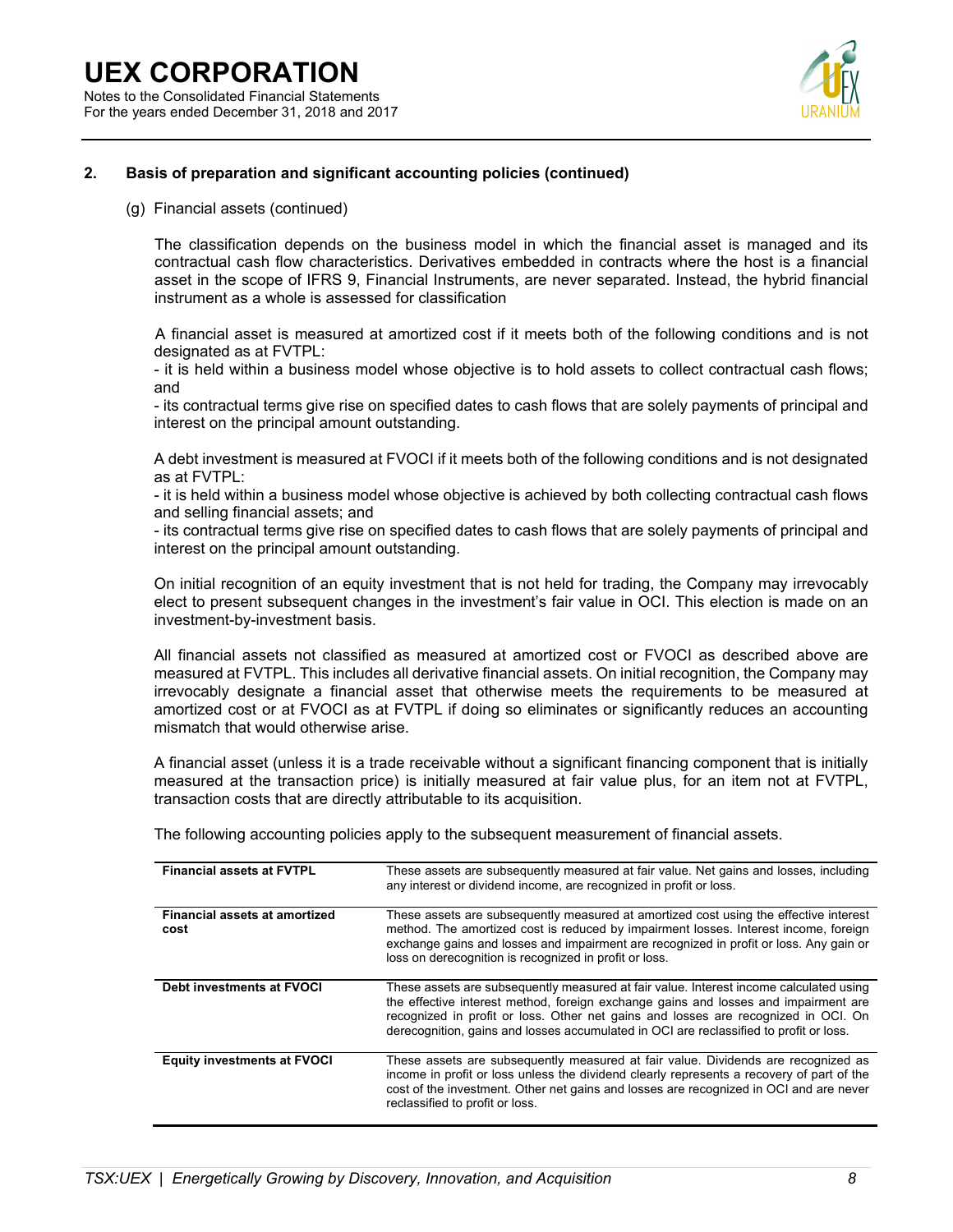### **UEX CORPORATION**  Notes to the Consolidated Financial Statements For the years ended December 31, 2018 and 2017



### **2. Basis of preparation and significant accounting policies (continued)**

#### (g) Financial assets (continued)

### *Impairment of financial assets*

Financial assets measured at amortized cost, contract assets, and debt investments in FVOCI, but not investments in equity instruments, are assessed for credit impairment under the expected credit loss ("ECL") model of impairment. This impairment model applies to lease receivables, loan commitments, and financial guarantee contracts; the Company has no such items. The financial assets at amortized cost consist of accounts receivables, cash and cash equivalents.

#### *Measurement of ECLs*

ECLs are a probability-weighted estimate of credit losses. Credit losses are measured as the present value of all cash shortfalls (i.e. the difference between the cash flows due to the entity in accordance with the contract and the cash flows that the Company expects to receive). ECLs are discounted at the effective interest rate of the financial asset.

#### *Credit-impaired financial assets*

At each reporting date, the Company assesses whether financial assets carried at amortized cost and debt securities at FVOCI are credit-impaired. A financial asset is 'credit-impaired' when one or more events that have a detrimental impact on the estimated future cash flows of the financial asset have occurred.

#### *Presentation of impairment*

Loss allowances for financial assets measured at amortized cost are deducted from the gross carrying amount of the assets. Impairment losses related to accounts and other receivables are presented separately in the statement of profit or loss and OCI. Impairment losses on other financial assets are presented under 'finance costs', and not presented separately in the statement of profit or loss and OCI due to materiality considerations.

#### (h) Financial liabilities

Financial liabilities are classified as either financial liabilities at fair value through profit or loss or financial liabilities at amortized cost.

#### *Financial liabilities*

Financial liabilities at amortized cost are initially measured at fair value, net of transaction costs incurred and subsequently measured at amortized cost. Any difference between the amounts originally received, net of transaction costs, and the redemption value is recognized in profit or loss over the period to maturity using the effective interest method.

Financial liabilities are classified as current or non-current based on their maturity dates. The Company has classified accounts payable and other liabilities as other financial liabilities.

#### *De-recognition of financial liabilities*

The Company de-recognizes financial liabilities when, and only when, the Company's obligations are discharged, cancelled or they expire.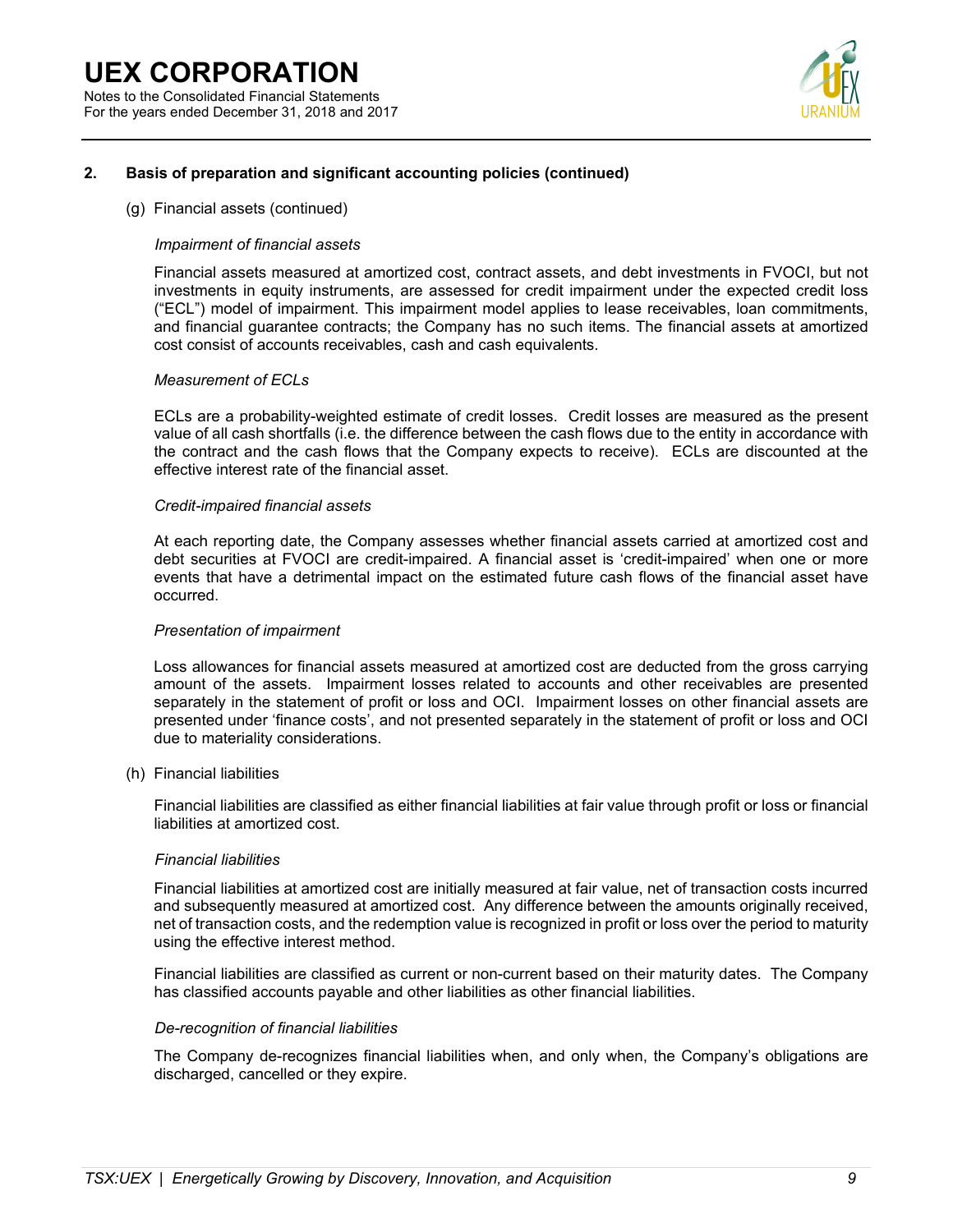

### **2. Basis of preparation and significant accounting policies (continued)**

(i) Impairment of non-financial assets

Non-financial assets are evaluated at least annually by management for indicators that carrying value is impaired and may not be recoverable. When indicators of impairment are present, the recoverable amount of an asset is evaluated at the level of a cash generating unit ("CGU"), the smallest identifiable group of assets that generates cash inflows that are largely independent of the cash inflows from other assets or groups of assets. The recoverable amount of a CGU is the greater of the CGU's fair value less costs to sell and its value in use. An impairment loss is recognized in profit or loss to the extent the carrying amount exceeds the recoverable amount.

#### (j) Equipment

Equipment is stated at cost less accumulated depreciation and accumulated impairment losses. Cost comprises the fair value of consideration given to acquire or construct an asset and includes the direct charges associated with bringing the asset to the location and condition necessary for putting it into use, along with the future cost of dismantling and removing the asset.

When parts of an item of equipment have different useful lives, they are accounted for as separate items (major components) of equipment. The costs of the day-to-day servicing of equipment are recognized in profit or loss as incurred.

#### *Depreciation*

Depreciation is based on the cost of an asset less its residual value. Depreciation is provided over the expected useful lives of the assets.

Depreciation methods and expected useful lives are reviewed at each reporting date and adjusted as required. All assets are depreciated on a straight-line basis over their useful lives as follows:

| <b>Asset</b>                 | <b>Basis</b>  | <b>Useful Life</b>                  |
|------------------------------|---------------|-------------------------------------|
| Exploration camp             | Straight line | 5 - 20 years                        |
| <b>Exploration equipment</b> | Straight line | $3 - 5$ years                       |
| Computer equipment           | Straight line | 1 - $5$ years                       |
| Office furniture             | Straight line | $3 - 5$ years                       |
| Leasehold improvements       | Straight line | Lesser of term of lease or 10 years |

### (k) Mineral properties

### *Exploration and evaluation assets and expenses*

The Company capitalizes all costs relating to the acquisition of mineral claims. All exploration and evaluation costs are expensed until properties are determined to have economically recoverable reserves. Once a decision to proceed with development has been approved, all subsequent costs incurred for development will be capitalized as a component of property and equipment. Expenditures incurred before the Company has obtained the legal rights to explore a specific area are expensed as incurred.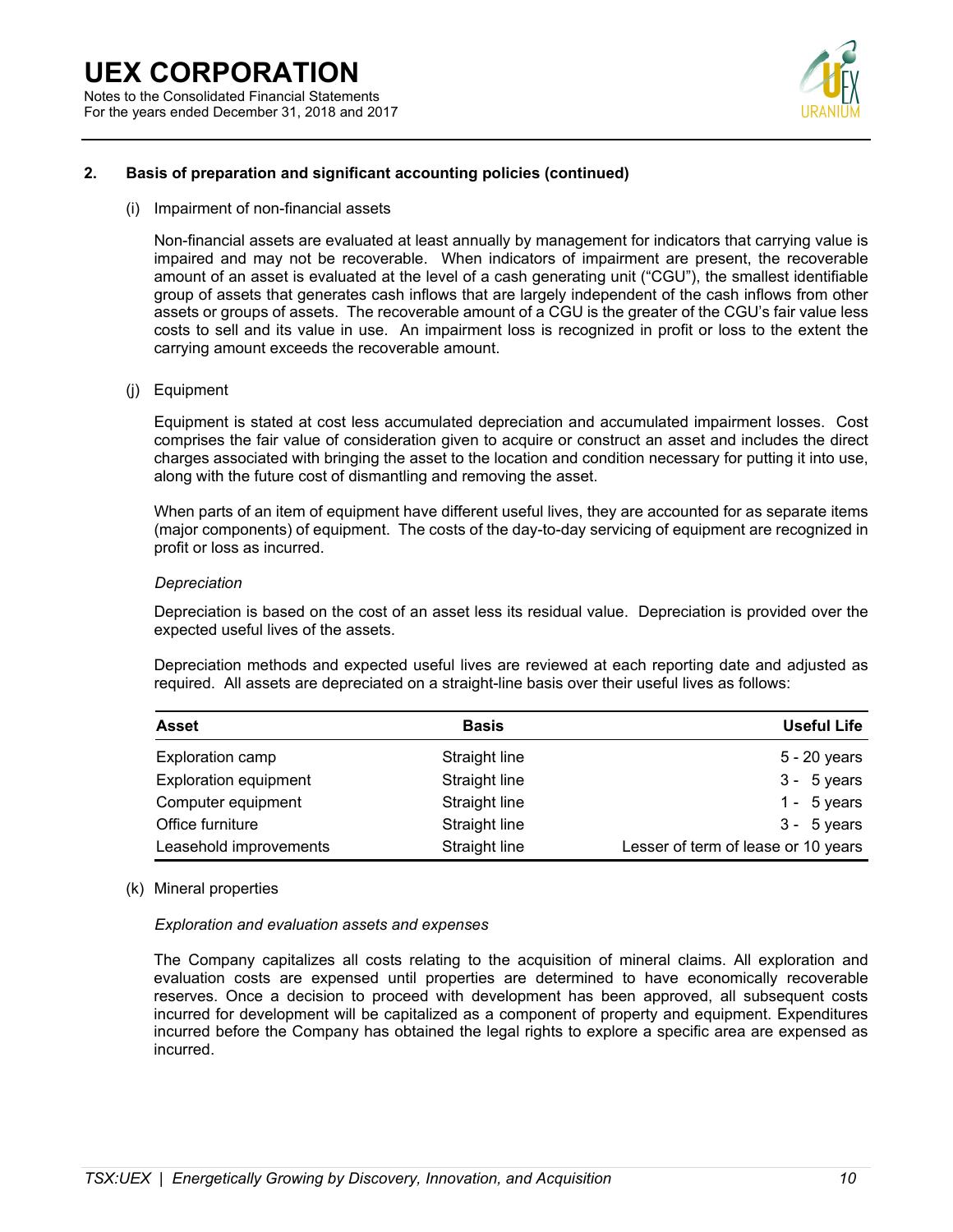

### **2. Basis of preparation and significant accounting policies (continued)**

(k) Mineral properties (continued)

The recovery of amounts shown for mineral properties is dependent upon the discovery of economically recoverable reserves, the ability of the Company to obtain financing to complete exploration and development of the properties and on future profitable production or proceeds of disposition. The underlying value of all properties is dependent on the existence and economic recovery of mineral resources in the future which includes acquiring the necessary permits and approvals. The Company recognizes in income costs recovered on mineral properties when amounts received or receivable are in excess of the carrying amount.

All capitalized mineral properties are monitored for indications of impairment. Where a potential impairment is indicated, assessments are performed for each area of interest. To the extent that the capitalized acquisition cost is determined to be impaired, this amount is recorded as a write-down of interest in mineral properties in the statement of operations and comprehensive loss in the period.

#### *Development properties*

When mineral reserves have been determined and the decision to proceed with development has been approved, capitalized mineral property costs are tested for impairment then reclassified as a component of property, plant and equipment. The expenditures related to development and construction are capitalized as construction-in-progress. Costs associated with the testing of new assets incurred in the period before they are operating in the manner intended by management are capitalized. Development expenditures are net of the proceeds of the sale of metals from ore extracted during the development phase (before the assets are operating in the manner intended by management). Interest on borrowings related to the construction and development of assets are capitalized as pre-production costs and classified as a component of property, plant and equipment. Upon reaching commercial production (operating in the manner intended by management), these capitalized costs are amortized over the estimated reserves on a unit-of-production basis.

#### *Reserve and resource estimates*

The Company estimates its reserves and mineral resources based on information compiled by Qualified Persons as defined in accordance with Canadian Securities Administrators National Instrument 43-101 (Standards for Disclosure of Mineral Projects). Reserves are used when performing impairment assessments on the Company's mineral properties once they have moved from Exploration and Evaluation to Development. There are numerous uncertainties inherent in the estimation of mineral reserves and assumptions that are valid at the time of estimation may change significantly when new information becomes available. Changes in the forecasted prices of commodities, exchange rates, production costs or recovery rates may change the economic status of reserves and may, ultimately, result in the reserves being revised.

(l) Provisions

### *General*

Provisions are recorded when a present legal or constructive obligation exists as a result of past events where it is probable that an outflow of resources embodying economic benefits will be required to settle the obligation and a reliable estimate of the amount of the obligation can be made. The expense relating to any provision is presented in profit or loss net of any reimbursement.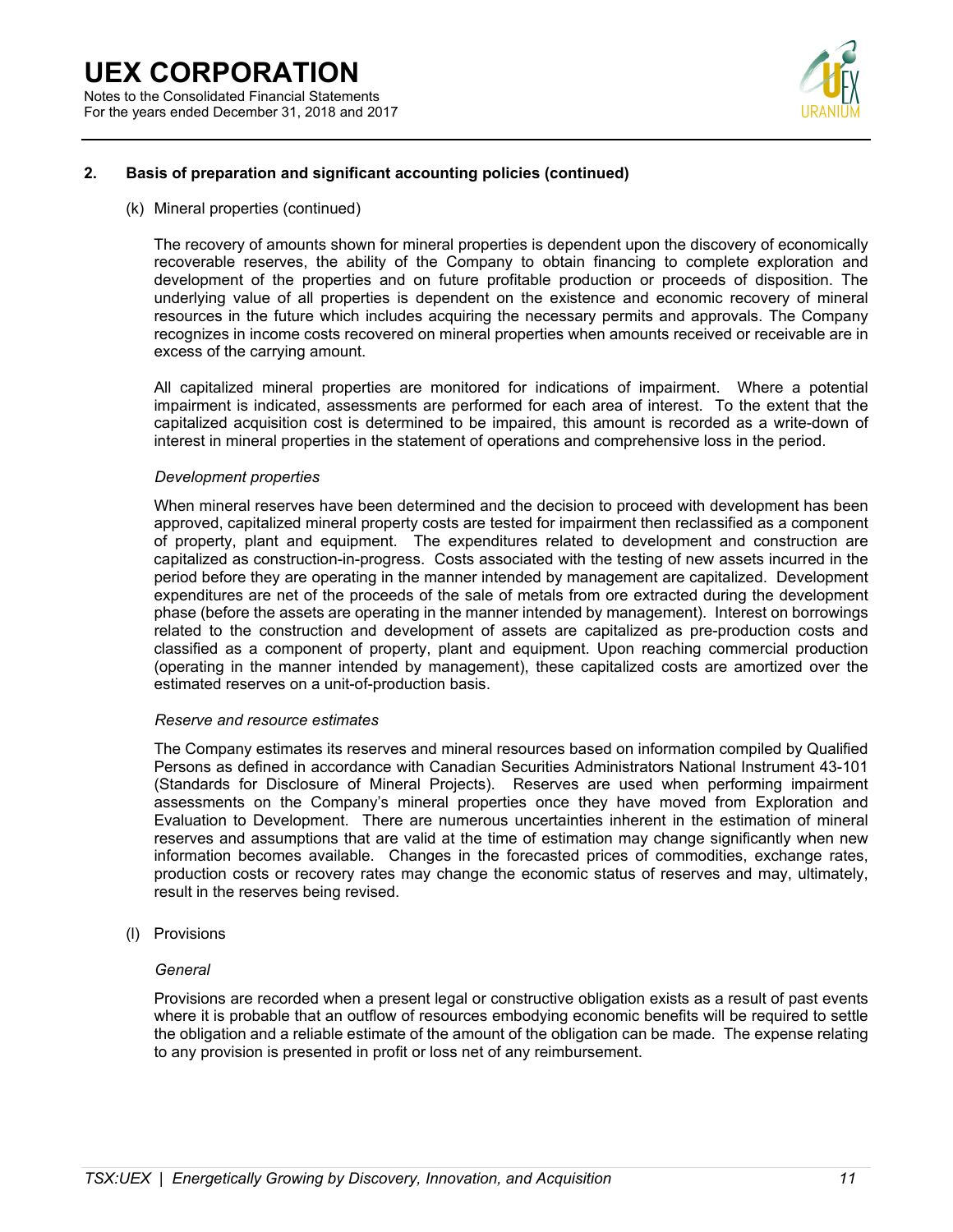### **UEX CORPORATION**  Notes to the Consolidated Financial Statements

For the years ended December 31, 2018 and 2017



### **2. Basis of preparation and significant accounting policies (continued)**

### (l) Provisions (continued)

### *Environmental rehabilitation provision*

The Company recognizes the fair value of a liability for environmental rehabilitation in the period in which the Company is legally or constructively required to remediate, if a reasonable estimate of fair value can be made, based on an estimated future cash settlement of the environmental rehabilitation obligation, discounted at a pre-tax rate that reflects the current market assessments of the time value of money and the risks specific to the obligation.

The environmental rehabilitation obligation is recorded as a liability and the offset is capitalized as part of the carrying amount of the associated long-lived asset. The capitalized environmental rehabilitation cost is amortized on the same basis as the related asset. The liability is adjusted for the accretion of the discounted obligation and any changes in the amount or timing of the underlying future cash flows. Significant judgments and estimates are involved in forming expectations of the amounts and timing of environmental rehabilitation cash flows. The Company has assessed each of its mineral projects and determined that no material environmental rehabilitations exist as the disturbance to date is minimal.

### (m) Income taxes

Income tax expense comprises current and deferred tax. It is recognized in profit or loss except to the extent that it relates to a business combination, or items recognized directly in equity or in OCI.

Current tax comprises the expected tax payable or receivable on the taxable income or loss for the year and any adjustment to the tax payable or receivable in respect of previous years. It is measured using tax rates enacted or substantively enacted at the reporting date. Current tax also includes any tax arising from dividends. Current tax assets and liabilities are offset only if certain criteria are met.

Deferred tax assets and liabilities are recognized for the future tax consequences attributable to differences between the financial statement carrying amounts of existing assets and liabilities and their respective tax bases. Deferred tax assets and liabilities are measured using substantively enacted tax rates expected to apply to taxable income in the years in which those temporary differences are expected to be recovered or settled. Deferred tax assets also result from unused loss carry-forwards, resourcerelated income tax pools and timing differences for other deductions. A deferred tax asset is recognized for unused tax losses, tax credits and deductible temporary differences to the extent that it is probable that future taxable profits will be available against which they can be utilized. Deferred tax assets are reviewed at each reporting date and are reduced to the extent that it is no longer probable that the related tax benefit will be realized.

### (n) Flow-through shares

Under Canadian income tax legislation, a company is permitted to issue shares whereby the company agrees to incur qualifying expenditures and renounce the related income tax deductions to the investors. To account for flow-through shares, the Company allocates total proceeds from the issuance of flowthrough shares between the offering of shares and the sale of tax benefits.

The total amount allocated to the offering of shares is based on the quoted price of the underlying shares. The remaining amount is allocated to the sale of tax benefits and is recorded as a liability and is reversed to profit or loss when the qualifying expenditures are incurred and the tax benefits are renounced. The tax effect of the renunciation is recorded at the time the Company makes the renunciation, which may differ from the effective date of renunciation. If the flow-through shares are not issued at a premium, a liability is not established.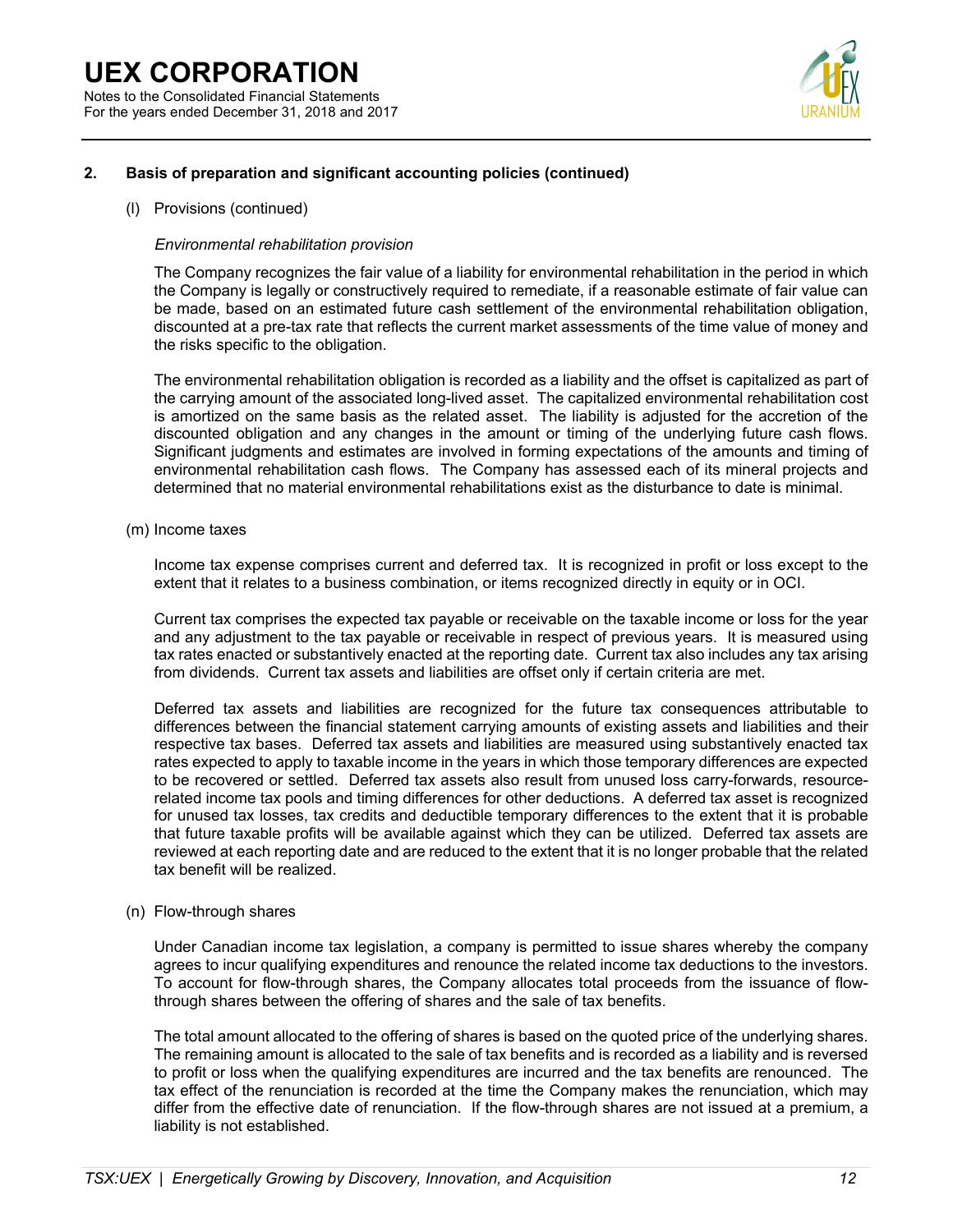

### **2. Basis of preparation and significant accounting policies (continued)**

(o) Share capital

Common shares are classified as equity. The Company records proceeds from share issuances net of direct issue costs. Common shares issued for consideration, other than cash, are valued at the quoted market price on the date the shares are issued.

(p) Valuation of warrants

The Company has adopted the residual value method with respect to the measurement of shares and warrants issued as part of units. The residual value method first allocates value to common shares issued in the private placements at their fair value, as determined by the closing quoted bid price on the announcement date or the price protection date, if applicable. The balance remaining, if any, is allocated to the warrants with the value recorded in shareholders' equity under warrant reserve.

(q) Share-based payments

The Company has a share option plan which is described in Note 12(c). The fair value of all share-based awards is estimated using the Black-Scholes option-pricing model at the grant date and amortized over the vesting periods. An individual is classified as an employee when the individual is an employee for legal or tax purposes (direct employee) or provides services similar to those performed by a direct employee, including directors of the Company. Share-based payments to non-employees are measured at the fair value of the goods or services received or the fair value of the equity instruments issued if it is determined the fair value of the goods or services cannot be reliably measured and are recorded at the date the goods or services are received. The amount recognized as an expense is adjusted to reflect the number of awards expected to vest.

None of the Company's awards call for settlement in cash or other assets. Consideration received on the exercise of share purchase options is recorded as share capital and the related share-based payments reserve is transferred to share capital. The offset to the recorded cost is to share-based payments reserve. Charges for share purchase options that are forfeited before vesting are reversed from share-based payments reserve. For those share purchase options that expire or are forfeited after vesting, the amount previously recorded in share-based payments reserve is transferred to deficit.

(r) Earnings (loss) per share

Basic earnings (loss) per share is calculated using the weighted-average number of common shares outstanding and earnings (loss) available to shareholders. For all periods presented, earnings (loss) available to shareholders equals reported earnings (loss). The treasury share method is used to calculate diluted earnings per share. Under the treasury share method, the weighted-average number of common shares outstanding for the calculation of diluted loss per share assumes that the proceeds received on exercise of diluted share purchase options and share purchase warrants are used to repurchase outstanding shares at average market prices during the period. The calculation of diluted earnings (loss) per share excludes the effects of share purchase options and warrants that would be anti-dilutive.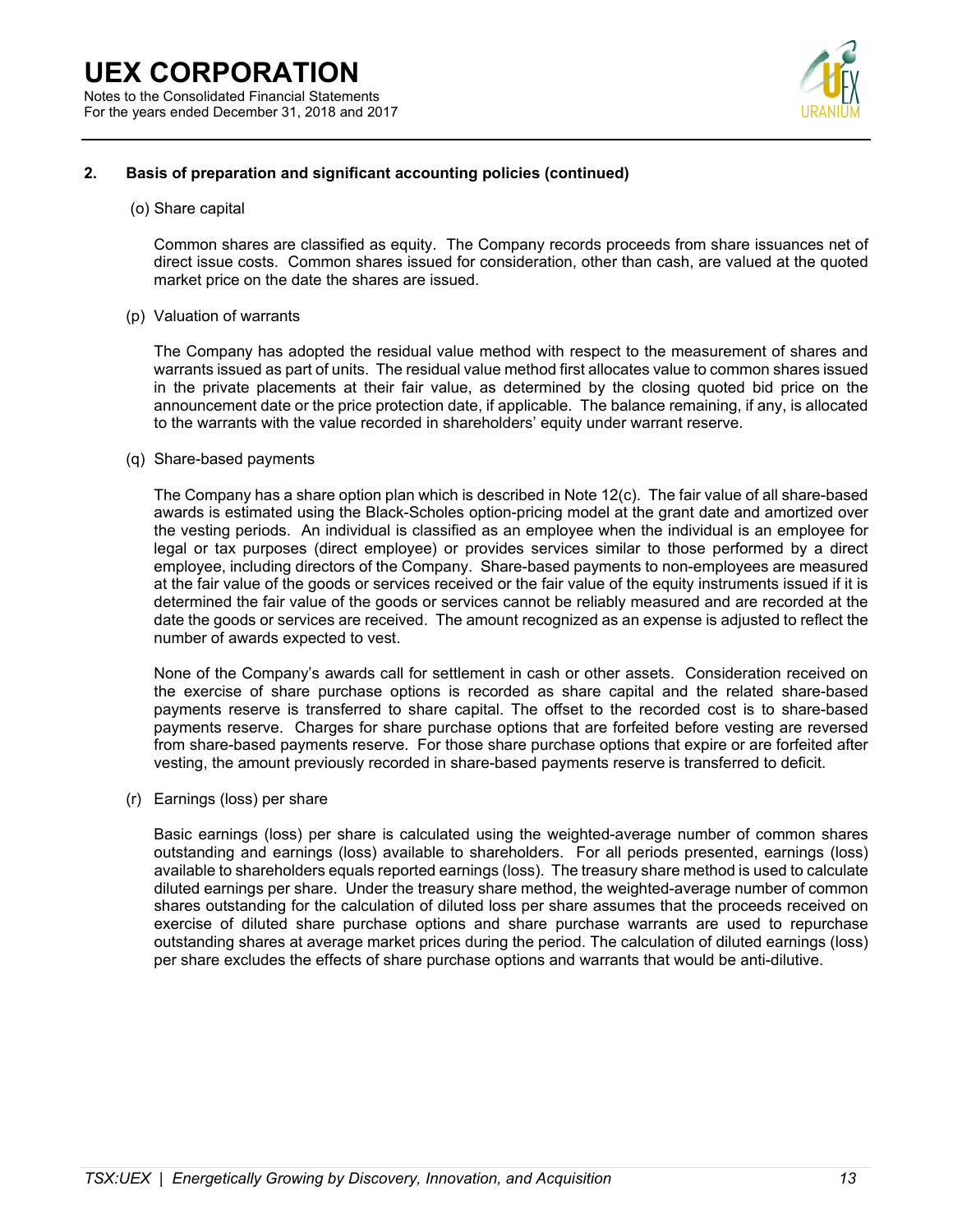For the years ended December 31, 2018 and 2017



### **2. Basis of preparation and significant accounting policies (continued)**

(s) Changes in significant accounting policies

In accordance with IASB pronouncements, the Company has made the following changes in accounting policies effective January 1, 2018:

### IFRS 9 *Financial Instruments*

The Company adopted IFRS 9 *Financial Instruments* to replace IAS 39 *Financial Instruments: Recognition and Measurement*. The adoption of IFRS 9 did not have a material impact on the consolidated financial statements because of the nature of the Company's operations and the types of financial assets that it holds. There were no adjustments on adoption of IFRS 9 on the carrying amounts of financial assets.

| <b>Financial Asset</b>                                | <b>Classification under</b><br><b>IAS 39</b> | New<br>classification<br>under IFRS 9 | <b>Carrying amount</b><br>under IAS 39 | New carrying<br>amount<br>under IFRS 9 |
|-------------------------------------------------------|----------------------------------------------|---------------------------------------|----------------------------------------|----------------------------------------|
| $Shares -$<br>Vanadian <sup>(1)</sup><br>(TSX-V: VEC) | Available-for-sale                           | FVOCI – equity<br>instrument          | \$8.750                                | \$8.750                                |

(1) These equity securities represent investments that the Company intends to hold for the long term for strategic purposes. As permitted by IFRS 9, the Company has designated these investments at the date of initial application as measured at FVOCI. Unlike IAS 39, the accumulated fair value reserve related to these investments will never be reclassified to profit or loss.

### IFRS 15 *Revenue from Contracts with Customers*

The Company adopted IFRS 15 to replace existing revenue recognition guidance, including IAS 18 *Revenue,* IAS 11 *Construction Contracts* and IFRIC 13 *Customer Loyalty Programs.* The adoption did not have a significant impact to the consolidated financial statements as the Company is not currently generating revenue from its operations.

(t) Recent accounting announcements

### IFRS 16 *Leases*

In January of 2016, the IASB issued IFRS 16 *Leases* ("IFRS 16") which replaces the existing leasing standard, IAS 17 *Leases*. The new standard effectively eliminates the distinction between operating and finance leases for lessees, while lessor accounting remains largely unchanged with the distinction between operating and finance leases retained. IFRS 16 takes effect on January 1, 2019, with earlier application permitted.

The Company plans to adopt the new standard beginning January 1, 2019. The Company expects that the new standard will result in an increase in assets and liabilities of approximately \$340,000. The Company also expects an increase in depreciation and interest expense and a decrease general and administrative expenses.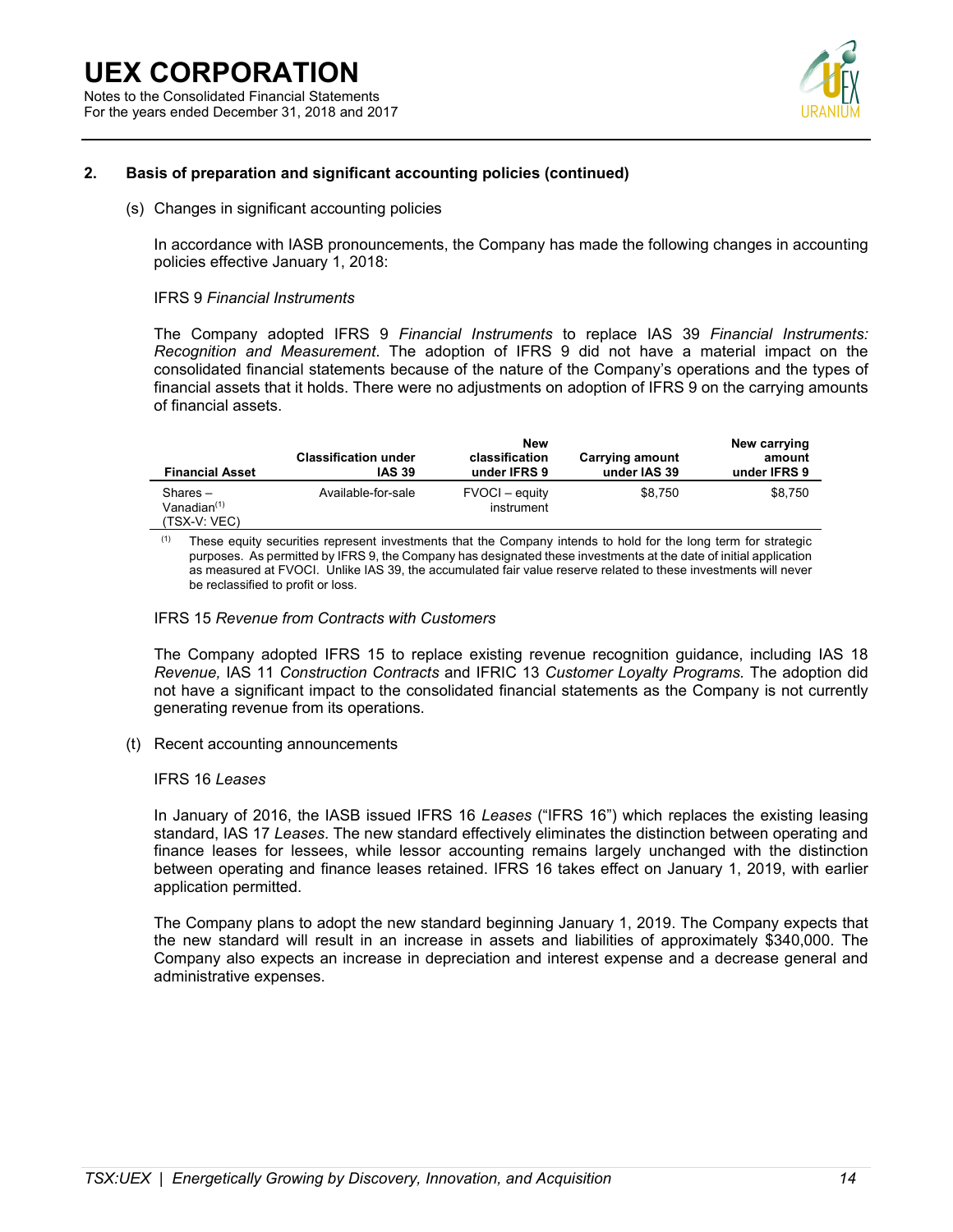Notes to the Consolidated Financial Statements For the years ended December 31, 2018 and 2017



### **3. Cash and cash equivalents**

|                     |     | December 31<br>2018 |    | December 31<br>2017 |
|---------------------|-----|---------------------|----|---------------------|
| Cash                | S   | 117.821             | ง  | 253,081             |
| Short-term deposits |     | 10,141,037          |    | 4,853,680           |
|                     | \$. | 10,258,858          | \$ | 5,106,761           |

### **4. Amounts receivable**

|                                   | December 31<br>2018 | December 31<br>2017 |
|-----------------------------------|---------------------|---------------------|
| Interest receivable               | 38.480              | 15,605              |
| Goods and services tax receivable | 30.168              | 22.428              |
|                                   | 68.648              | 38,033              |

Interest receivable reflects unpaid interest earned on short-term deposits.

### **5. Prepaid expenses**

|                     |   | December 31<br>2018 | December 31<br>2017 |
|---------------------|---|---------------------|---------------------|
| Advances to vendors | S | 50,000              | 109,976             |
| Prepaid expenses    |   | 76.578              | 61,073              |
|                     | S | 126.578             | 171,049             |

### **6. Deposits**

|          |   | December 31<br>2018 |   | December 31<br>2017 |
|----------|---|---------------------|---|---------------------|
| Deposits | Φ | 61.578              | w | 52,867              |

As at December 31, 2018, the Company had paid \$21,500 of deficiency deposits in lieu of work expenditures to maintain certain mineral claims (2017 - \$nil). Deposits will be refunded on filing of the assessment reports.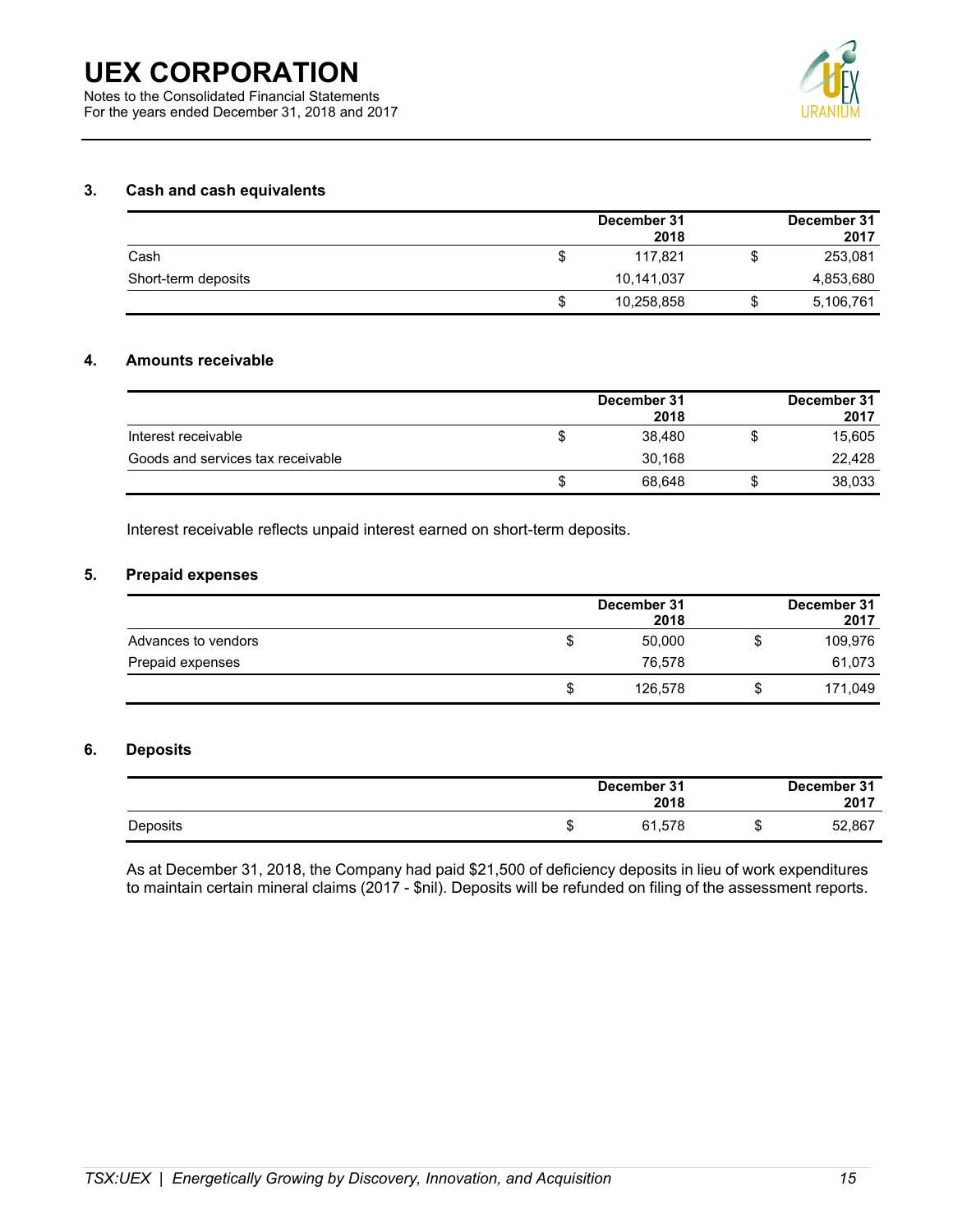Notes to the Consolidated Financial Statements For the years ended December 31, 2018 and 2017



### **7. Equipment**

|                                         | <b>Exploration</b><br>camp | <b>Exploration</b><br>equipment | Computing<br>equipment | <b>Furniture</b><br>and fixtures | <b>Total</b>    |
|-----------------------------------------|----------------------------|---------------------------------|------------------------|----------------------------------|-----------------|
| Cost                                    |                            |                                 |                        |                                  |                 |
| Balance at December 31, 2016            | \$<br>99.327               | \$<br>422.411                   | \$<br>314.074          | \$<br>102.535                    | \$<br>938,347   |
| Additions                               |                            | 76.770                          | 15,319                 | 1.024                            | 93,113          |
| <b>Disposals</b>                        |                            | (20, 861)                       | (41, 891)              | (12, 333)                        | (75,085)        |
| Balance at December 31, 2017            | 99.327                     | 478.320                         | 287.502                | 91.226                           | 956.375         |
| Additions                               |                            | 10,164                          | 101,909                | 1,765                            | 113,838         |
| <b>Disposals</b>                        | (12, 303)                  |                                 | (44, 560)              | (1,083)                          | (57, 946)       |
| Balance at December 31, 2018            | \$<br>87,024               | \$<br>488,484                   | \$<br>344,851          | \$<br>91,908                     | \$<br>1,012,267 |
| Accumulated depreciation and impairment |                            |                                 |                        |                                  |                 |
| Balance at December 31, 2016            | \$<br>63.877               | \$<br>348.484                   | \$<br>232.529          | \$<br>26.273                     | \$<br>671,163   |
| Depreciation charge for the year        | 7.218                      | 37.081                          | 35.206                 | 20.124                           | 99.629          |
| <b>Disposals</b>                        |                            | (11, 126)                       | (41, 891)              | (5, 421)                         | (58, 438)       |
| Balance at December 31, 2017            | 71,095                     | 374,439                         | 225,844                | 40.976                           | 712,354         |
| Depreciation charge for the year        | 5,886                      | 44,511                          | 41,777                 | 17,520                           | 109,694         |
| <b>Disposals</b>                        | (12, 304)                  |                                 | (41, 146)              | (640)                            | (54,090)        |
| Balance at December 31, 2018            | \$<br>64,677               | \$<br>418,950                   | \$<br>226,475          | \$<br>57,856                     | \$<br>767,958   |
| Net book value                          |                            |                                 |                        |                                  |                 |
| Balance at December 31, 2016            | \$<br>35,450               | \$<br>73,927                    | \$<br>81,545           | \$<br>76,262                     | \$<br>267,184   |
| Balance at December 31, 2017            | \$<br>28,232               | \$<br>103,881                   | \$<br>61,658           | \$<br>50,250                     | \$<br>244,021   |
| Balance at December 31, 2018            | \$<br>22,347               | \$<br>69,534                    | \$<br>118,376          | \$<br>34.052                     | \$<br>244.309   |

### **8. Mineral properties**

Exploration and evaluation assets – acquisition costs

|                                                    | <b>Hidden Bay</b>  | Horseshoe-<br>Raven | <b>West Bear</b>         | <b>Black Lake</b>        | <b>Christie</b><br>Lake  | Other          | Total            |
|----------------------------------------------------|--------------------|---------------------|--------------------------|--------------------------|--------------------------|----------------|------------------|
|                                                    | (i)                | (ii)                | (iii)                    | (vi)                     | (viii)                   | (iv)           |                  |
| <b>Balance at December 31, 2016</b>                | 3,689,484 \$<br>\$ | 351,351 \$          | 433,345                  | \$<br>759.385            | 4.000.000 \$<br>\$       | $\blacksquare$ | \$<br>9,233,565  |
| Additions                                          | 3,126              |                     |                          | $\overline{\phantom{a}}$ | 1.000.000                | 11.714         | 1,014,840        |
| Impairment charge for the year                     | (900)              |                     |                          |                          |                          |                | (900)            |
| <b>Balance at December 31, 2017</b>                | 3.691.710          | 351.351             | 433.345                  | 759.385                  | 5.000.000                | 11.714         | 10,247,505       |
| Additions                                          |                    |                     | 11,000                   | ۰.                       | 1,000,000                | 7.098          | 1,018,098        |
| Property payment received /<br>claim reimbursement |                    | -<br>-              | $\overline{\phantom{a}}$ | (400,000)                | $\overline{\phantom{a}}$ | (1,431)        | (401, 431)       |
| <b>Balance at December 31, 2018</b>                | 3.691.710 \$<br>\$ | 351.351 \$          | 444.345                  | 359.385<br>\$            | \$<br>6.000.000 \$       | 17.381         | \$<br>10.864.172 |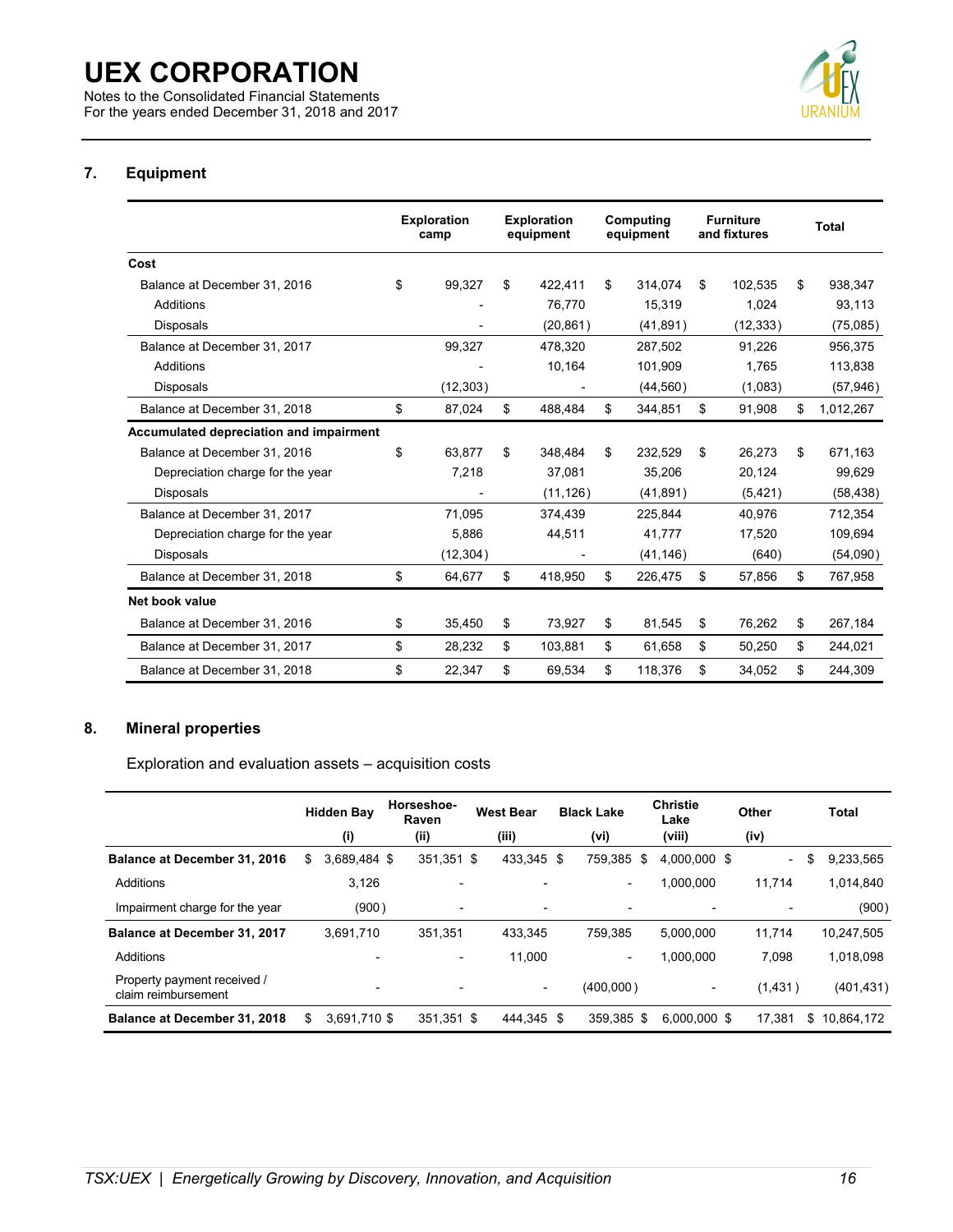Notes to the Consolidated Financial Statements For the years ended December 31, 2018 and 2017



### **8. Mineral properties (continued)**

The Company's mineral property interests include both 100% owned projects, as well as joint operations in which the Company has less than 100% ownership. The joint operations are governed by contractual arrangements but have not been organized into separate legal entities or vehicles.

The joint arrangements that the Company is party to in some cases entitle the Company to a right of first refusal on the projects should one of the partners choose to sell their interest. The joint arrangements are governed by a management committee which sets the annual exploration budgets for these projects. Should the Company be unable to, or choose not to, fund its required contributions as outlined in the agreement, there is a risk that the Company's ownership interest could be diluted. As a result of decisions to fund exploration programs for the joint arrangements, the Company may choose to complete further equity issuances or fund these amounts through the Company's general working capital.

### *100% owned projects*

(i) Hidden Bay Project

The Company's 100% owned Hidden Bay Project includes exploration areas Tent Seal, Telephone-Shamus, Rabbit West, Wolf Lake, Rhino, and Dwyer and is located in the eastern Athabasca Basin of northern Saskatchewan, Canada.

(ii) Horseshoe-Raven Project

The Company's 100% owned Horseshoe-Raven Project includes the Horseshoe and Raven Deposits and is located in the eastern Athabasca Basin of northern Saskatchewan, Canada.

(iii) West Bear Project

The West Bear Project lands host the West Bear Cobalt-Nickel Deposit and are 100% owned by UEX, with the exception of Mineral Lease 5424 which is a joint arrangement between UEX (77.575%), Empresa Nacional Del Uranio S.A. (7.680%), Nordostschweizerische Kraftwerke A.G. (7.68%) and Encana (7.066%).

The Umpherville River mineral claims that are included as part of the West Bear Project are subject to a 2% net smelter return ("NSR") royalty on 20% of the project for each mineral produced (equivalent to a 0.4% NSR on the total project) with the NSR on uranium capped at \$10 million.

On March 7, 2018, UEX purchased a single 890 ha claim from Denison Mines Corp. ("Denison") to which was incorporated into the West Bear Project. This claim is subject to a 1.5% NSR royalty to Denison which can be purchased anytime for a cash payment of \$950,000.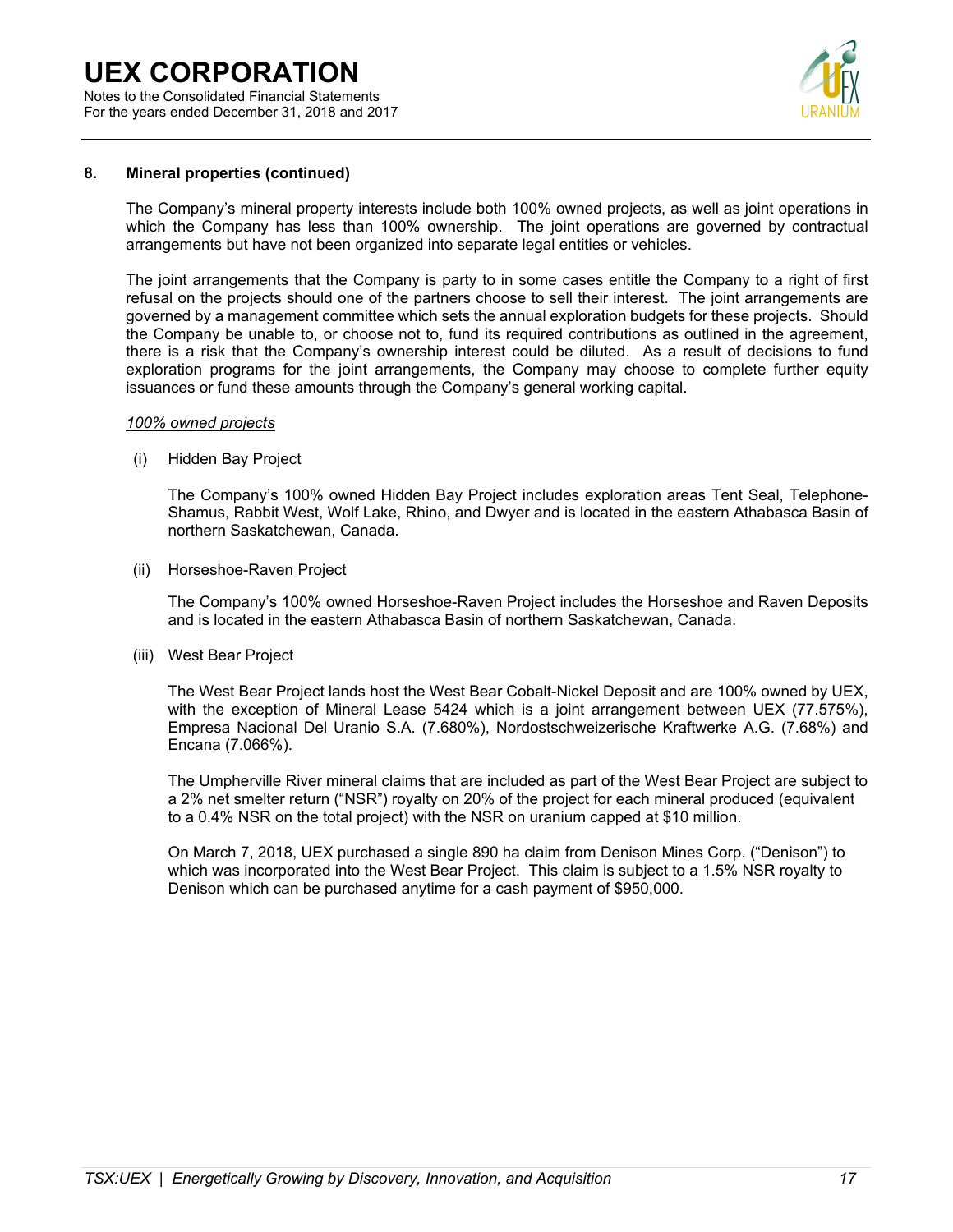Notes to the Consolidated Financial Statements For the years ended December 31, 2018 and 2017



### **8. Mineral properties (continued)**

Exploration and evaluation assets (continued)

### *100% owned projects (continued)*

(iv) Other Projects

The Company holds a 100% interest in the Riou Lake Project located in the northern Athabasca Basin. UEX continues to maintain several Riou Lake claims in good standing. Mineral property acquisition costs associated with the Riou Lake Project were written off previously due to a lack of ongoing exploration activity.

UEX acquired the Parry Lake Project, Laurie North, and Christie West Project via staking.

The Parry Lake Project was acquired due to its proximity to the Patterson Lake Corridor.

The Laurie North Project claims cover the gap between the Laurie and Uchrich projects.

An ownership position in both projects were offered to Orano as per area of interest provisions of the Western Athabasca Option Agreement. Orano elected not to exercise its rights to acquire a stake in the two projects at this time.

The Christie West Project is comprised of two claims adjacent to the Christie Lake Project. An ownership position in these claims was offered to JCU, who elected not to participate in these two claims.

Also included in these acquisition costs are nominal staking and re-staking fees for Riou Lake and Western Athabasca Projects.

### *Joint operations*

UEX is party to the following joint arrangements:

|                        |            |                          | December 31, 2018        |            |              |            |                          | December 31, 2017 |                  |
|------------------------|------------|--------------------------|--------------------------|------------|--------------|------------|--------------------------|-------------------|------------------|
| Ownership interest (%) | <b>UEX</b> | Orano                    | JCU                      | <b>ALX</b> | <b>Total</b> | <b>UEX</b> | Orano                    | <b>JCU</b>        | Total            |
| <b>Beatty River</b>    | 25,0000    | 50.7020                  | 24.2980                  |            | - 100.0000   | 25,0000    | 50.7020                  |                   | 24.2980 100.0000 |
| <b>Black Lake</b>      | 50.9200    | 9.0800                   | $\overline{\phantom{0}}$ | 40.0000    | 100.0000     | 90.9200    | 9.0800                   |                   | $-100.0000$      |
| <b>Christie Lake</b>   | 60.0000    | $\overline{\phantom{0}}$ | 40.0000                  |            | $-100.0000$  | 45.0000    | $\overline{\phantom{0}}$ |                   | 55.0000 100.0000 |
| Western Athabasca      |            |                          |                          |            |              |            |                          |                   |                  |
| Alexandra              | 39.1957    | 60.8043                  |                          |            | - 100.0000   | 49.0975    | 50.9025                  |                   | $-100.0000$      |
| <b>Brander</b>         | 49.0975    | 50.9025                  |                          |            | $-100.0000$  | 49.0975    | 50.9025                  |                   | $-100.0000$      |
| Erica                  | 49.0975    | 50.9025                  |                          |            | $-100.0000$  | 49.0975    | 50.9025                  |                   | $-100.0000$      |
| Laurie                 | 32.9876    | 67.0124                  |                          |            | - 100.0000   | 32.9876    | 67.0124                  |                   | $-100.0000$      |
| <b>Mirror River</b>    | 32.3354    | 67.6646                  |                          |            | $-100.0000$  | 32.3354    | 67.6646                  |                   | $-100.0000$      |
| Nikita                 | 22.5388    | 77.4612                  |                          |            | $-100.0000$  | 42.0413    | 57.9587                  |                   | $-100.0000$      |
| Shea Creek             | 49.0975    | 50.9025                  |                          |            | - 100.0000   | 49.0975    | 50.9025                  |                   | $-100.0000$      |
| <b>Uchrich</b>         | 30.4799    | 69.5201                  |                          |            | - 100.0000   | 30.4799    | 69.5201                  |                   | - 100.0000       |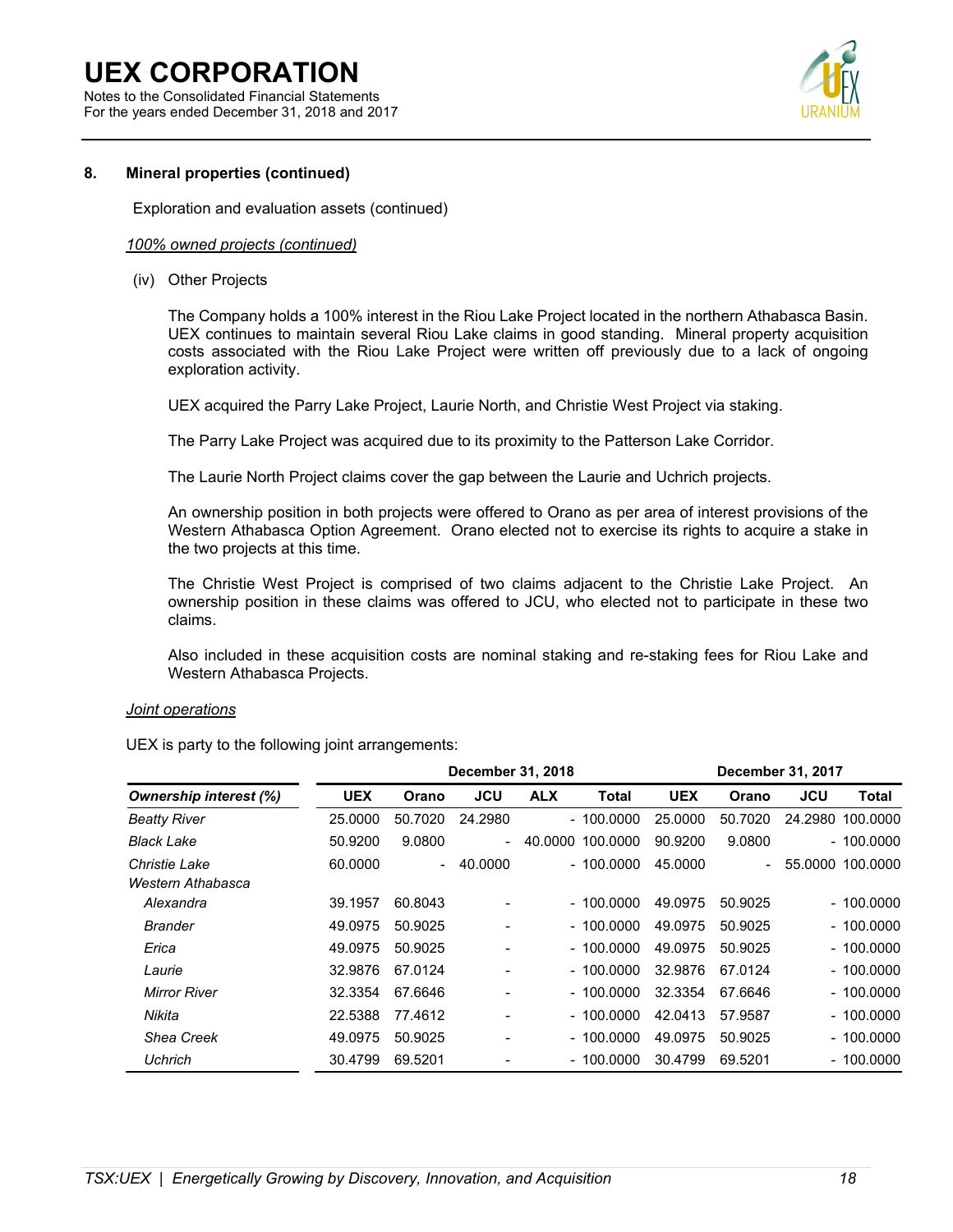Notes to the Consolidated Financial Statements For the years ended December 31, 2018 and 2017



### **8. Mineral properties (continued)**

Exploration and evaluation assets (continued)

### *Joint operations (continued)*

(v) Western Athabasca Projects

On April 10, 2013, an agreement was signed with Orano Canada Inc. ("Orano") (formerly AREVA Resources Canada Inc.) which grants UEX the option to increase its ownership interest in the Western Athabasca Projects (the "Projects"), which includes the Shea Creek Project, by 0.9% to a maximum interest of 49.9% by spending \$18.0 million on exploration over the six-year period ending December 31, 2018. Due to uranium market conditions, the Company allowed the Supplemental Option to lapse on December 31, 2018.

The Projects, located in the western Athabasca Basin, which include the Kianna, Anne, Colette and 58B Deposits located at the Shea Creek Project, are eight joint ventures with the Company holding an approximate 49.1% interest and Orano holding an approximate 50.9% interest in all projects as at December 31, 2018 and 2017, except for:

- the Alexandra Project, where the Company has an approximate 39.2% interest as at December 31, 2018 and 49.1% interest as at December 31, 2017;
- the Laurie Project, where the Company has an approximate 33.0% interest as at December 31, 2018 and 33.0% interest as at December 31, 2017;
- the Mirror River Project, where the Company has an approximate 32.3% interest as at December 31, 2018 and 32.3% interest as at December 31, 2017;
- the Nikita Project where the Company has an approximate 22.5% interest as at December 31, 2018 and 42.0% interest as at December 31, 2017; and
- the Uchrich Project where the Company has an approximate 30.5% interest as at December 31, 2018 and 30.5% interest as at December 31, 2017.

The Kianna, Anne and Colette deposits are subject to a royalty of US\$0.212 per pound of  $U_3O_8$  sold to a maximum royalty of US\$10,000,000.

UEX did not participate in the 2018 exploration programs on Alexandra and Nikita Projects, and was diluted accordingly. This decision to not participate does not impact the ownership interest in the Brander, Erica, Laurie, Mirror River, Shea Creek, and Uchrich Projects. Although acquisition costs associated with the Western Athabasca Projects were previously written off, UEX has no intention to abandon these projects.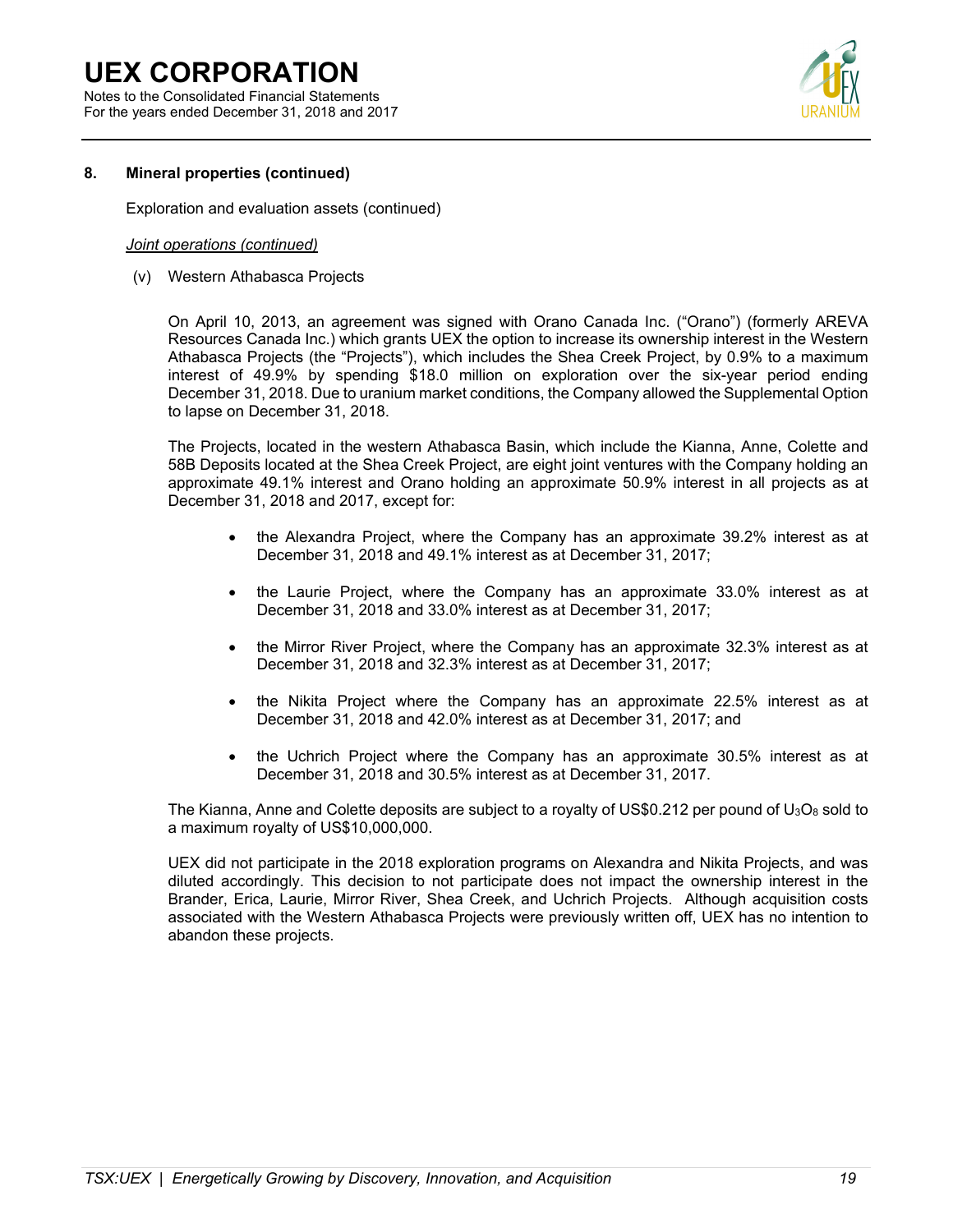Notes to the Consolidated Financial Statements For the years ended December 31, 2018 and 2017



### **8. Mineral properties (continued)**

Exploration and evaluation assets (continued)

### *Joint operations (continued)*

(vi) Black Lake Project

The Black Lake Project ("Black Lake"), located in the northern Athabasca Basin, is a joint venture with the Company holding a 50.92% interest, Orano holding a 9.08% interest, and ALX Uranium Corp. ("ALX") holding a 40% interest as of December 31, 2018.

On April 6, 2017, ALX entered into a letter of intent ("LOI") with UEX to complete a due diligence review of the Black Lake Project. On July 26, 2017, ALX informed the Company that they had completed their review and wished to proceed with an option to acquire up to a 75% interest in Black Lake.

On September 5, 2017, ALX and UEX entered into an Option Agreement, under which ALX will have the right to earn a 75% interest in three stages as follows:

- Stage 1 By completing \$1,000,000 in exploration work on the project and issuing to UEX a total of 5,000,000 common shares of ALX to earn an initial 40% interest in the project by September 5, 2018 (completed);
- Stage 2 By completing an additional \$2,000,000 (for a cumulative total of \$3,000,000) in exploration work and issuing a further 4,000,000 common shares of ALX to the Company (for a cumulative total of 9,000,000 ALX common shares) to earn an additional 11% interest in the project (cumulative interest of 51%) by March 5, 2020;
- Stage 3 By completing an additional \$3,000,000 (for a cumulative total of \$6,000,000) in exploration work and issuing a further 3,000,000 common shares of ALX to the Company (for a cumulative total of 12,000,000 ALX common shares) to earn an additional 24% interest in the project (cumulative interest of 75%) by September 5, 2021.

ALX has completed \$1,011,015 of exploration work on the project and issued UEX 5,000,000 common shares of ALX (See Note 9 *Investments*) to earn a 40% initial interest in the project. ALX will be earning its interest in the Black Lake Project exclusively from UEX's interest in Black Lake, and as such, during the year ended December 31, 2018, UEX's interest was reduced to 50.92%. Orano has agreed to waive their first right of refusal on the transfer of any of UEX's ownership interest to ALX.

(vii) Beatty River Project

The Company has a 25% interest in the Beatty River Project, which is located in the western Athabasca Basin. Orano is the operator of this project. Although acquisition costs associated with the Beatty River Project were previously written off, UEX has no intention to abandon this project.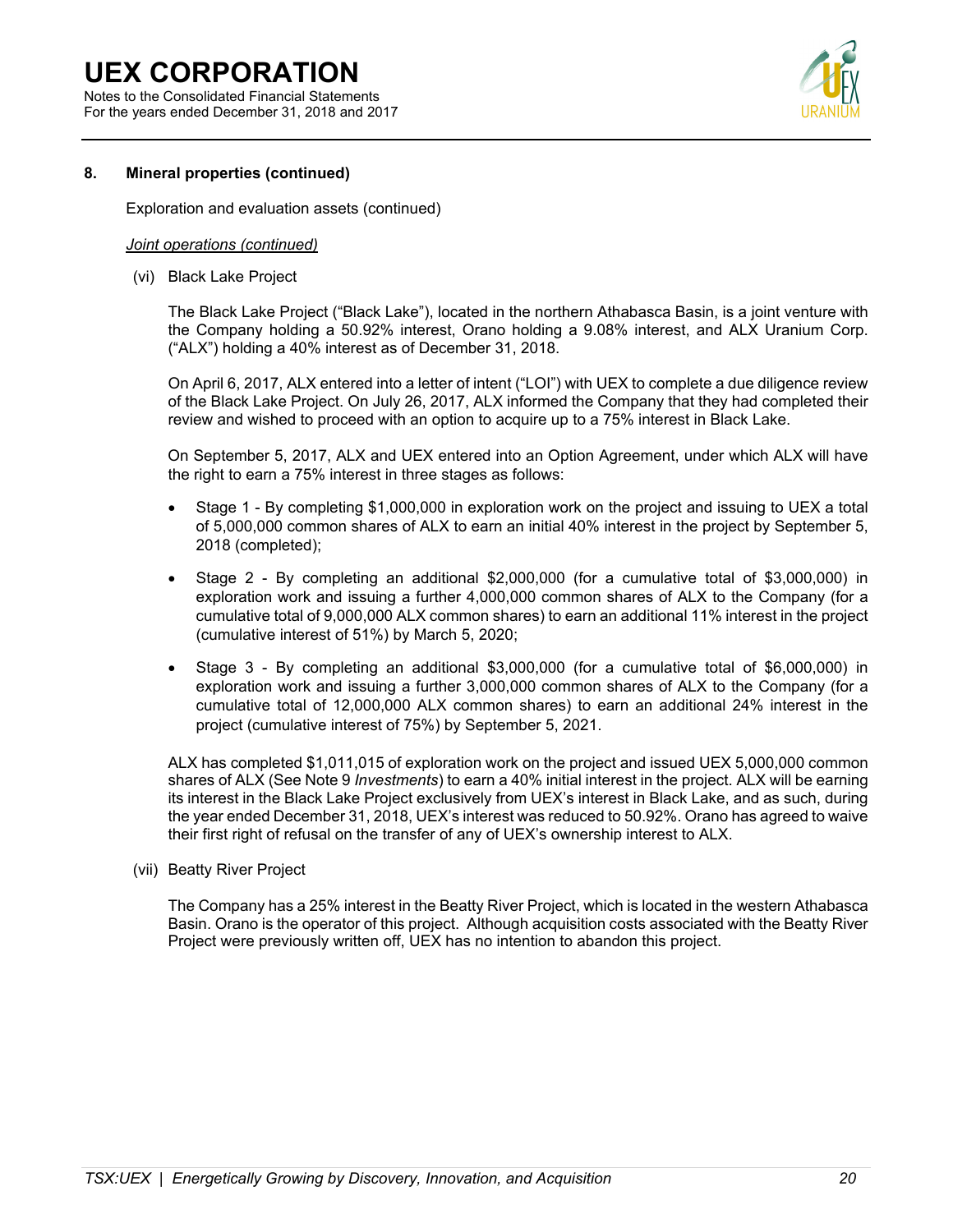Notes to the Consolidated Financial Statements For the years ended December 31, 2018 and 2017



### **8. Mineral properties (continued)**

Exploration and evaluation assets (continued)

### *Joint operations (continued)*

(viii) Christie Lake Project

UEX is the operator of this project located in the eastern Athabasca Basin. Per the Christie Lake Option Agreement ("Option Agreement"), the Company earned a 60% interest in the Christie Lake Project by making \$6 million in cash payments and completing \$10,000,000 in exploration work, with JCU (Canada) Exploration Company Limited ("JCU") holding a 40% interest. On November 13, 2018 the Option Agreement was terminated and replaced with the Joint Venture Agreement, thus UEX is no longer eligible to increase its interest in the Christie Lake Project to 70% under the provisions of the prior Option Agreement. Under the terms of the Joint Venture Agreement, if JCU chooses to not participate in 2019 and future exploration programs, their ownership interest will be diluted accordingly.

### **9. Investments**

The Company holds 87,500 and 5,000,000 common shares of Vanadian Energy Corp. (formerly known as Uracan Resources Ltd. ("Uracan")) and ALX, respectively. These common shares are being held for longterm investment purposes. The shares have been classified as equity instruments carried at fair value, with changes in fair value reflected in other comprehensive income (FVOCI).

| <b>Investments</b>                                             |     | December 31<br>2018 | December 31<br>2017 |
|----------------------------------------------------------------|-----|---------------------|---------------------|
| Common shares held - Vanadian $(1)$ (TSX.V: VEC) (see Note 15) | S   | 7.000               | \$<br>8.750         |
| Common shares held $-$ ALX $(2)$ (TSX.V: AL) (see Note 15)     |     | 300.000             |                     |
|                                                                | \$. | 307.000             | \$<br>8.750         |

(1) The initial fair value of the shares was \$29,750 based on the market closing prices on February 13, 2013 (\$27,000) and June 23, 2014 (\$2,750), the dates the shares were received.

(2) The initial fair value of the shares was \$400,000 based on the market closing price on June 14, 2018 (\$0.08 per share), the date the shares were issued.

The fair value of the Vanadian and ALX common shares are based on the market price for these securities.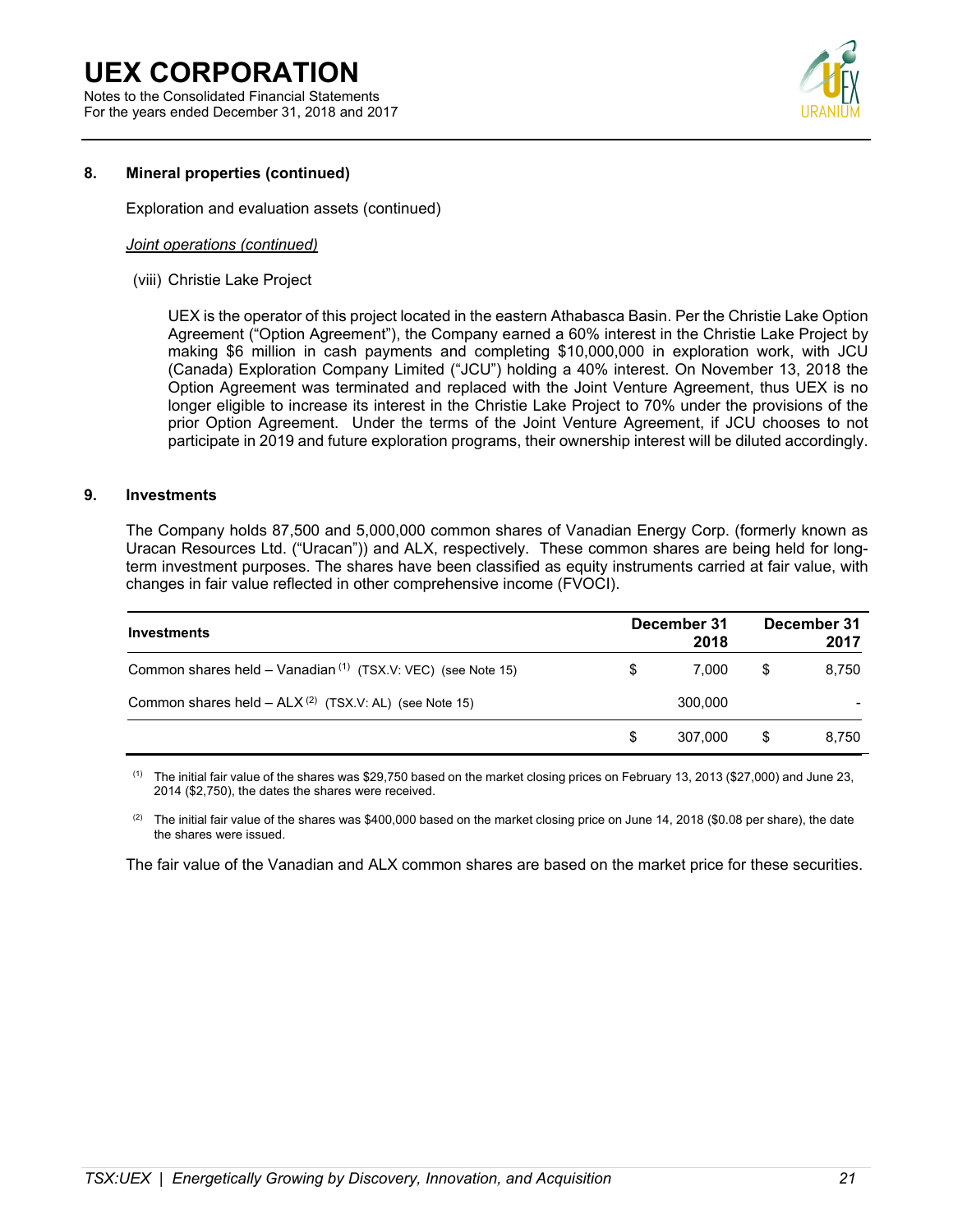Notes to the Consolidated Financial Statements For the years ended December 31, 2018 and 2017



### **10. Accounts payable and other liabilities**

|                            | December 31<br>2018 |    | December 31<br>2017 |
|----------------------------|---------------------|----|---------------------|
| Trade payables             | \$<br>159.046       | S  | 85,547              |
| Other liabilities          | 286,339             |    | 273,564             |
| Flow-through share premium | 317,154             |    | ۰                   |
|                            | 762.539<br>\$       | \$ | 359,111             |

Other liabilities comprise general and exploration costs incurred in the period for which invoices had not been received at the balance sheet date.

The flow-through share premium at December 31, 2018 represents the difference between the subscription price of \$0.21 per flow-through share and the market price at issuance of \$0.20 per common share related to the October 10, 2018 flow-through private placement of 33,202,500 shares (\$332,025) (Note 12(b)). Flowthrough premium of \$14,871 relating to flow-through renunciation under the general rule was extinguished during the year ended December 31, 2018. The remaining flow-through premium will be extinguished once the flow-through funds are spent on qualifying exploration expenditures.

### **11. Income taxes**

The tax effect (computed by applying the Canadian federal and provincial statutory rate) of the significant temporary differences, which comprise deferred income tax assets and liabilities, is as follows:

|                                                                                                                 | 2018                                 | 2017                                 |
|-----------------------------------------------------------------------------------------------------------------|--------------------------------------|--------------------------------------|
| Canadian statutory income tax rate                                                                              | 27.00%                               | 26.75%                               |
| Loss before income taxes                                                                                        | (6, 287, 332)                        | \$ (6, 102, 423)                     |
| Income tax recovery at statutory rate                                                                           | 1,697,580                            | 1,632,398                            |
| Tax effect of:<br>Permanent differences<br>Flow-through expenditures renounced and other<br>Valuation allowance | (244, 723)<br>(1,922,759)<br>484.773 | (153, 494)<br>(1,769,020)<br>526,796 |
| Income tax provision                                                                                            | \$<br>14.871                         | 236.680<br>S.                        |

The Company recognized a deferred income tax recovery of \$14,871 for the year ended December 31, 2018 (2018 - \$236,680) related to the proportional extinguishment of the flow-through premium related to flowthrough shares renounced during the year ended December 31, 2018. Flow-through premiums related to the following placements as renounced resulted in deferred tax recoveries as follows:

|                                                              |   |        | <b>Year ended December 31</b> |         |  |  |
|--------------------------------------------------------------|---|--------|-------------------------------|---------|--|--|
|                                                              |   | 2018   |                               | 2017    |  |  |
| October 10, 2018 placement flow-through premium of \$332,025 | S | 14.871 | S                             |         |  |  |
| May 17, 2016 placement flow-through premium of \$420,000     |   | $\,$   |                               | 236,680 |  |  |
|                                                              | S | 14.871 |                               | 236,680 |  |  |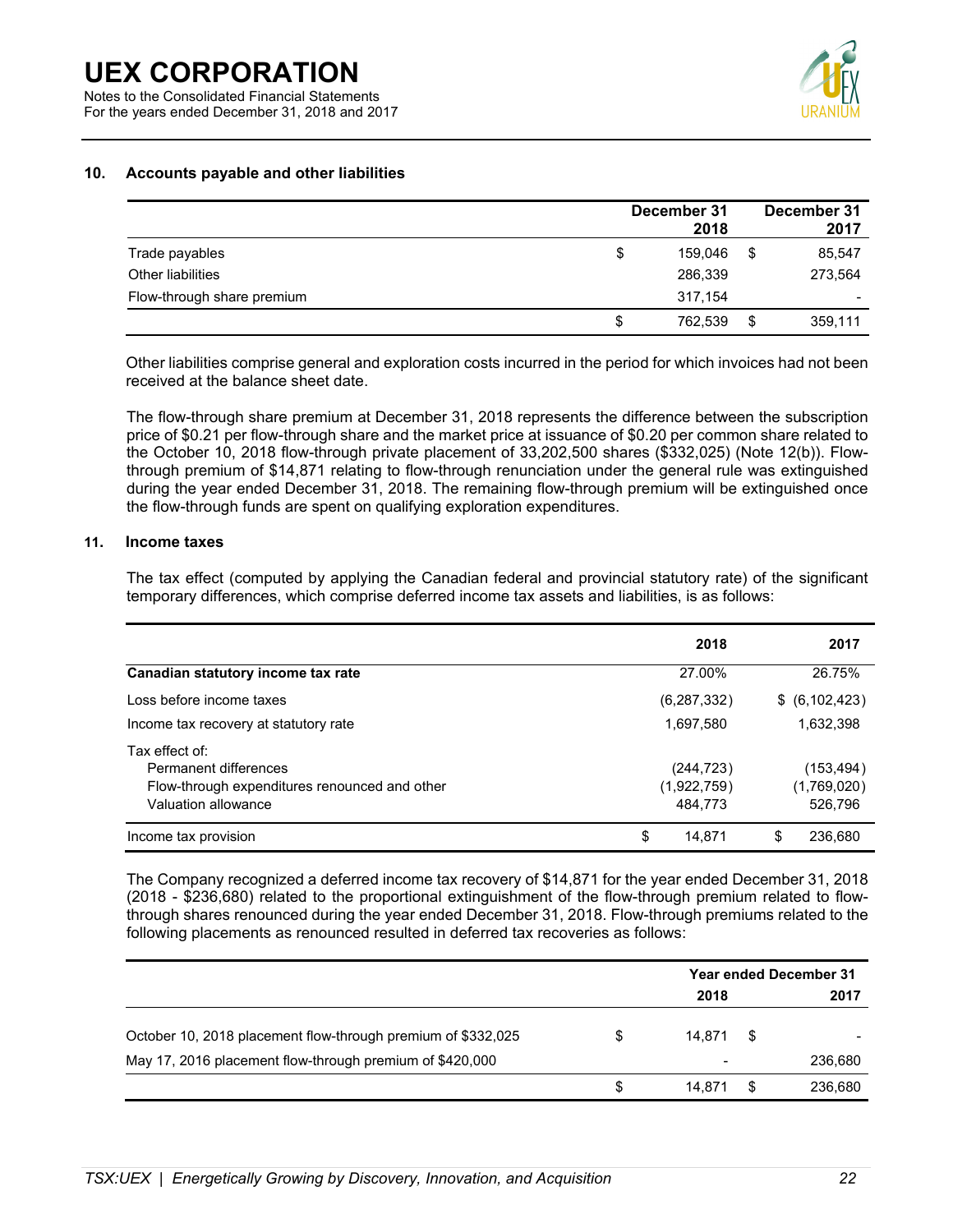Notes to the Consolidated Financial Statements For the years ended December 31, 2018 and 2017



### **11. Income taxes (continued)**

At December 31, 2018, the Company has Canadian non-capital income tax losses carried forward of approximately \$20.5 million which are available to offset future years' taxable income. These losses expire as follows:

|      | December 31<br>2018 |
|------|---------------------|
| 2038 | \$<br>2,124,664     |
| 2037 | 1,705,918           |
| 2036 | 1,238,878           |
| 2035 | 2,157,909           |
| 2034 | 2,128,882           |
| 2033 | 1,870,696           |
| 2032 | 1,787,321           |
| 2031 | 1,684,498           |
| 2030 | 1,642,206           |
| 2029 | 2,666,670           |
| 2028 | 1,458,771           |
|      | \$<br>20,466,413    |

The unrecognized deductible temporary differences at December 31, 2018 and 2017 are as follows:

|                                   | <b>Year ended December 31</b> |    |            |  |
|-----------------------------------|-------------------------------|----|------------|--|
|                                   | 2018                          |    | 2017       |  |
| Non-capital loss carryforwards    | \$<br>20,466,413              | \$ | 18,543,874 |  |
| Charitable donations              | 20,000                        |    | 2,000      |  |
| Equipment                         | 1,036,771                     |    | 923,160    |  |
| Investments                       | 101,750                       |    | 30,820     |  |
| Mineral resource expenditure pool | 74,230,043                    |    | 78,239,492 |  |
| Share issuance costs              | 1,078,086                     |    | 953,702    |  |
|                                   | \$<br>96,933,063              | S  | 98,693,048 |  |

### **12. Share capital**

### (a) Authorized

The authorized share capital of the Company consists of an unlimited number of common shares and an unlimited number of (no par value) preferred shares issuable in series, of which 1,000,000 preferred shares have been designated Series 1 Preferred Shares. As of December 31, 2018, no preferred shares have been issued.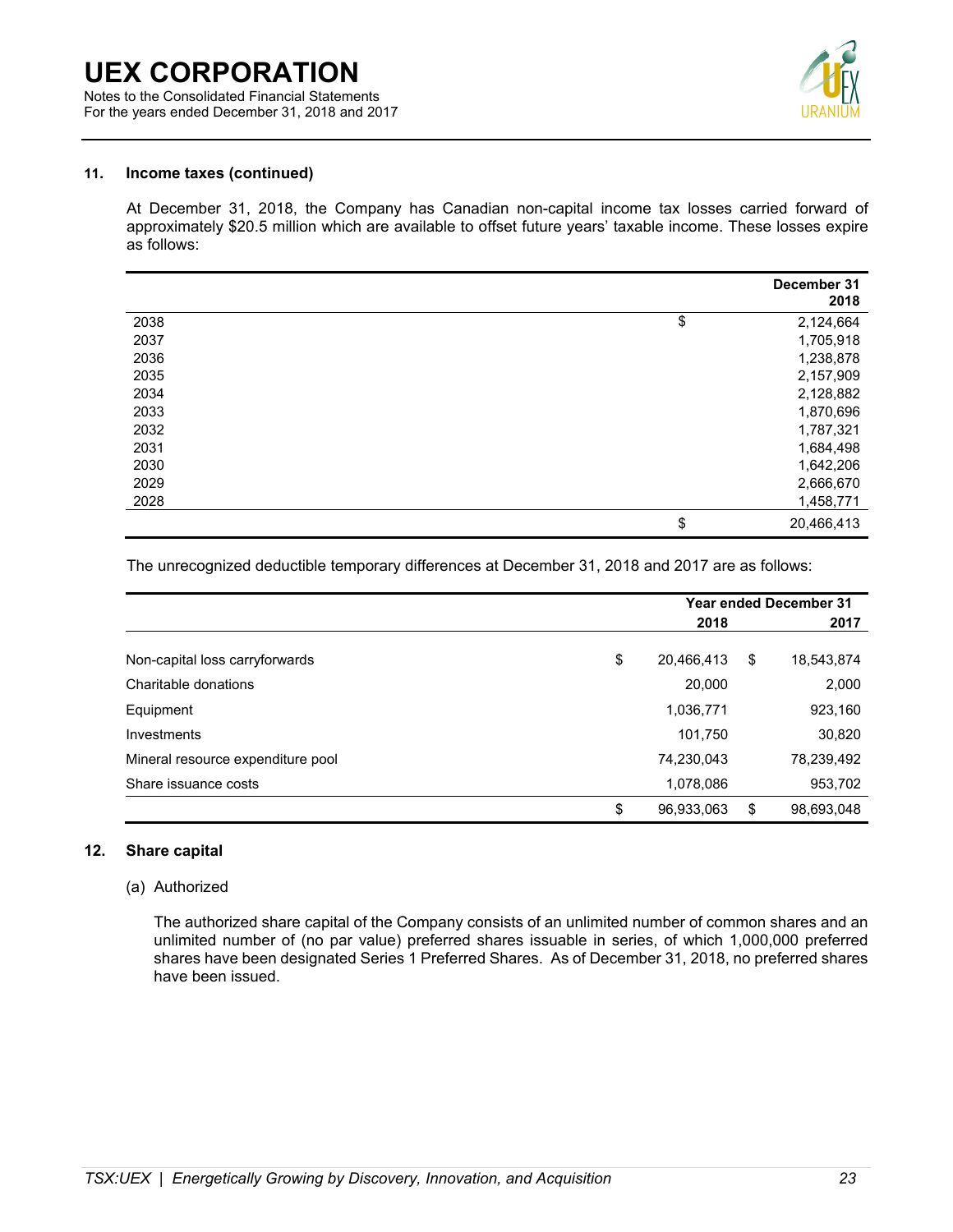Notes to the Consolidated Financial Statements For the years ended December 31, 2018 and 2017



### **12. Share capital (continued)**

(b) Issued and outstanding – common shares

|                                                                | Number of<br>shares | Value              |
|----------------------------------------------------------------|---------------------|--------------------|
| Balance, December 31, 2016                                     | 296,538,879         | 186,603,862<br>\$. |
| Issued pursuant to private placements                          | 28.259.994          | 8.011.599          |
| Share issuance costs                                           | 389,200             | (765, 205)         |
| Balance, December 31, 2017                                     | 325,188,073         | 193,850,256        |
| Issued pursuant to private placement                           | 33.202.500          | 6.972.525          |
| Issued pursuant to option exercise                             | 233,333             | 72,037             |
| Issued pursuant to warrant exercises                           | 22,761,905          | 5,028,572          |
| Share issuance costs                                           |                     | (561,330)          |
| Value attributed to flow-through premium on issuance (Note 10) |                     | (332,025)          |
| Balance, December 31, 2018                                     | 381,385,811         | \$205,030,035      |

On October 10, 2018, the Company completed a flow-through private placement of 33,202,500 common shares at a price of \$0.21 per common share, for gross proceeds of \$6,972,525. Share issue costs included the agent's commission of \$418,351 and other issuance costs of \$142,234. A flow-through premium of \$332,025 related to the sale of the associated tax benefits has been recorded in share capital.

On December 14, 2017, the Company completed a flow-through private placement of 5,560,000 common shares at a price of \$0.36 per common share, for gross proceeds of \$2,001,600. Share issue costs included the agent's commission of \$140,112 equal to 7% of the aggregate gross proceeds of the financing paid in common shares of the Company at a price of \$0.36 per common share, the fair value of brokers warrants of \$29,520 and other issuance costs of \$65,137. The agent also received 222,400 broker warrants equal to 4% of the number of flow-through shares placed by the agent. Each broker warrant is exercisable for one common share of the Company for a period of two years at a price of \$0.42 per common share. As the quoted market price of the Company's common shares exceeded the flow through issuance price at the time flow-through shares were issued in 2017, no share premium liability was recorded in 2017.

On February 27, 2017, the Company completed a private placement of 15,999,994 units at a price of \$0.25 per unit and 6,700,000 flow-through common shares at a price of \$0.30 per common share, for gross proceeds of \$6,009,999. Share issue costs included a cash commission of \$360,600, the fair value of brokers warrants of \$105,755 and other issuance costs of approximately \$204,938. Each unit consisted of one common share and one common share purchase warrant exercisable at a price of \$0.42 per common share for a period of three years. The Company also issued 681,000 common share broker warrants as part of the placement. Each broker warrant is exercisable at a price of \$0.30 per common share for a period of two years.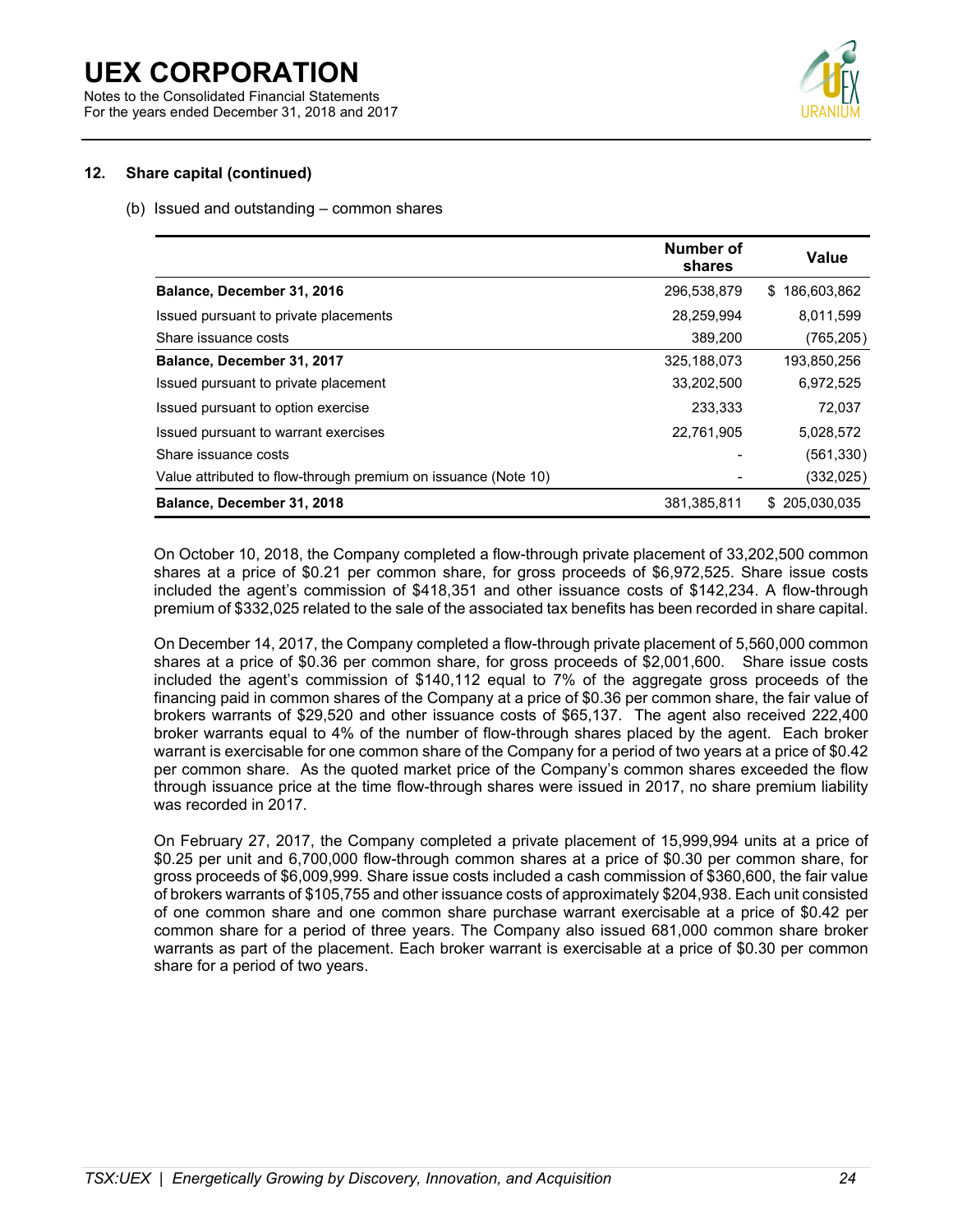For the years ended December 31, 2018 and 2017



### **12. Share capital (continued)**

### (b) Issued and outstanding – common shares (continued)

The fair value of the brokers warrants issued for each respective financing was determined using the Black-Scholes pricing model with the following weighted-average assumptions:

|                                         | December 14<br>2017 | <b>February 27</b><br>2017 |
|-----------------------------------------|---------------------|----------------------------|
| Number of broker warrants granted       | 222,400             | 681,000                    |
| Expected forfeiture rate                | $0.00\%$            | $0.00\%$                   |
| Weighted-average grant date share price | \$0.365             | \$0.36                     |
| Expected volatility                     | 73.42%              | 67.84%                     |
| Risk-free interest rate                 | 1.56%               | 0.76%                      |
| Dividend yield                          | $0.00\%$            | $0.00\%$                   |
| Expected life                           | $2.00$ years        | 2.00 years                 |
| Weighted-average grant date fair value  | \$0.13              | \$0.16                     |

### (c) Share-based compensation

Under the Company's share-based compensation plan, the Company may grant share purchase options to its key employees, directors, officers and others providing services to the Company. The maximum number of shares issuable under the plan is a rolling number equal to 10% of the issued and outstanding common shares of the Company from time to time. Under the plan, the exercise price of each share purchase option shall be fixed by the Board of Directors but shall not be less than the quoted closing market price of the shares on the Toronto Stock Exchange on the date prior to the share purchase option being granted and a share purchase option's maximum term is 10 years. The shares subject to each share purchase option shall vest at such time or times as may be determined by the Board of Directors.

A summary of the status of the Company's share-based compensation plan as at December 31, 2018 and December 31, 2017 and changes during the years ended on these dates is presented below:

|                                | Number of share<br>purchase options | Weighted-<br>average<br>exercise<br>price |
|--------------------------------|-------------------------------------|-------------------------------------------|
| Outstanding, December 31, 2016 | 20,904,000                          | \$<br>0.68                                |
| Granted                        | 6,725,000                           | 0.20                                      |
| Cancelled                      | (2,107,000)                         | 0.57                                      |
| Expired                        | (1,425,000)                         | 0.80                                      |
| Outstanding, December 31, 2017 | 24,097,000                          | 0.55                                      |
| Granted                        | 6,975,000                           | 0.28                                      |
| Exercised                      | (233, 333)                          | 0.21                                      |
| Cancelled                      | (66, 667)                           | 0.20                                      |
| Expired                        | (3,205,000)                         | 0.67                                      |
| Outstanding, December 31, 2018 | 27,567,000                          | \$<br>0.47                                |

The 27,567,000 options outstanding as of December 31, 2018 represent 7.2% of the Company's issued and outstanding common shares. The number of options available for grant as of December 31, 2018 is 10,571,581 representing 2.8% of the Company's issued and outstanding common shares.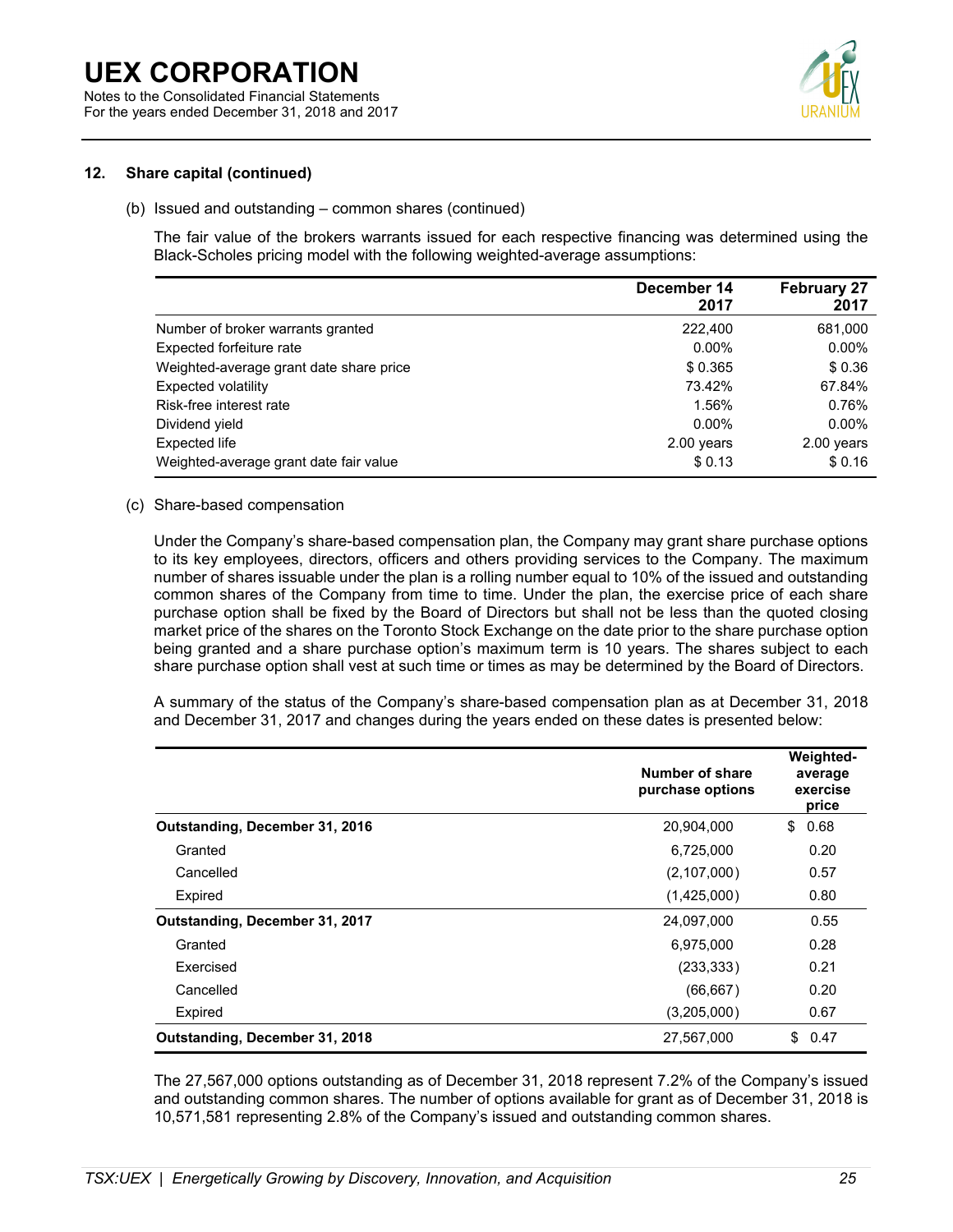For the years ended December 31, 2018 and 2017



### **12. Share capital (continued)**

### (c) Share-based compensation (continued)

Additional information regarding stock options outstanding as at December 31, 2018 is as follows:

|                             | Outstanding                               |                                        |                                                                         |                                           | <b>Exercisable</b>                     |
|-----------------------------|-------------------------------------------|----------------------------------------|-------------------------------------------------------------------------|-------------------------------------------|----------------------------------------|
| Range of<br>exercise prices | Number of<br>share<br>purchase<br>options | Weighted-<br>average<br>exercise price | <b>Weighted-</b><br>average<br>remaining<br>contractual life<br>(years) | Number of<br>share<br>purchase<br>options | Weighted-<br>average<br>exercise price |
| $$0.15 - 0.33$              | 18.935.000                                | \$0.24                                 | 4.60                                                                    | 12.451.668                                | \$0.24                                 |
| $0.34 - 0.99$               | 4,632,000                                 | 0.65                                   | 2.36                                                                    | 4,281,999                                 | 0.67                                   |
| $1.00 - 1.45$               | 4,000,000                                 | 1.33                                   | 0.81                                                                    | 4,000,000                                 | 1.33                                   |
|                             | 27,567,000                                | \$0.47                                 | 3.67                                                                    | 20,733,667                                | \$0.54                                 |

The share-based payments reserve values of \$2,259,558 as at December 31, 2018 and \$2,544,760 as at December 31, 2017 on the balance sheet reflect the expensed fair value of vested share purchase options. If all options that are vested were exercised, the entire balance of the share-based payments reserve would be transferred to share capital.

The estimated fair value expense of all share purchase options vested during the year ended December 31, 2018 is \$885,963 (2017 - \$567,012). The amount included in exploration and evaluation expenditures for the year ended December 31, 2018 is \$109,438 (2017 - \$83,927) and the remaining \$776,525 (2017 - \$483,085) was expensed to share-based compensation.

|                                         | December 31<br>2018 | December 31<br>2017 |
|-----------------------------------------|---------------------|---------------------|
| Number of options granted               | 6,975,000           | 6,725,000           |
| Expected forfeiture rate                | 2.41%               | 2.27%               |
| Weighted-average grant date share price | \$0.28              | \$0.20              |
| Expected volatility                     | 67.68%              | 65.15%              |
| Risk-free interest rate                 | 2.10%               | 1.06%               |
| Dividend yield                          | $0.00\%$            | $0.00\%$            |
| Expected life                           | 4.54 years          | 4.46 years          |
| Weighted-average grant date fair value  | \$0.15              | \$0.10              |

### (d) Flow-through shares

The Company has financed a portion of its exploration programs through the use of flow-through share issuances. Income tax deductions relating to these expenditures are claimable by the investors and not by the Company.

As at December 31, 2018, the Company spent all of the \$2,010,000 flow-through monies raised in the February 27, 2017 placement and spent all of the \$2,001,600 flow-through monies raised in the December 14, 2017 placement. The Company renounced the income tax benefit of both private placements to its subscribers effective December 31, 2017. The Company incurred \$10,006 in Part XII.6 tax on unspent amounts in the year ended December 31, 2018 (2017 - \$4,249), which has been netted against interest income.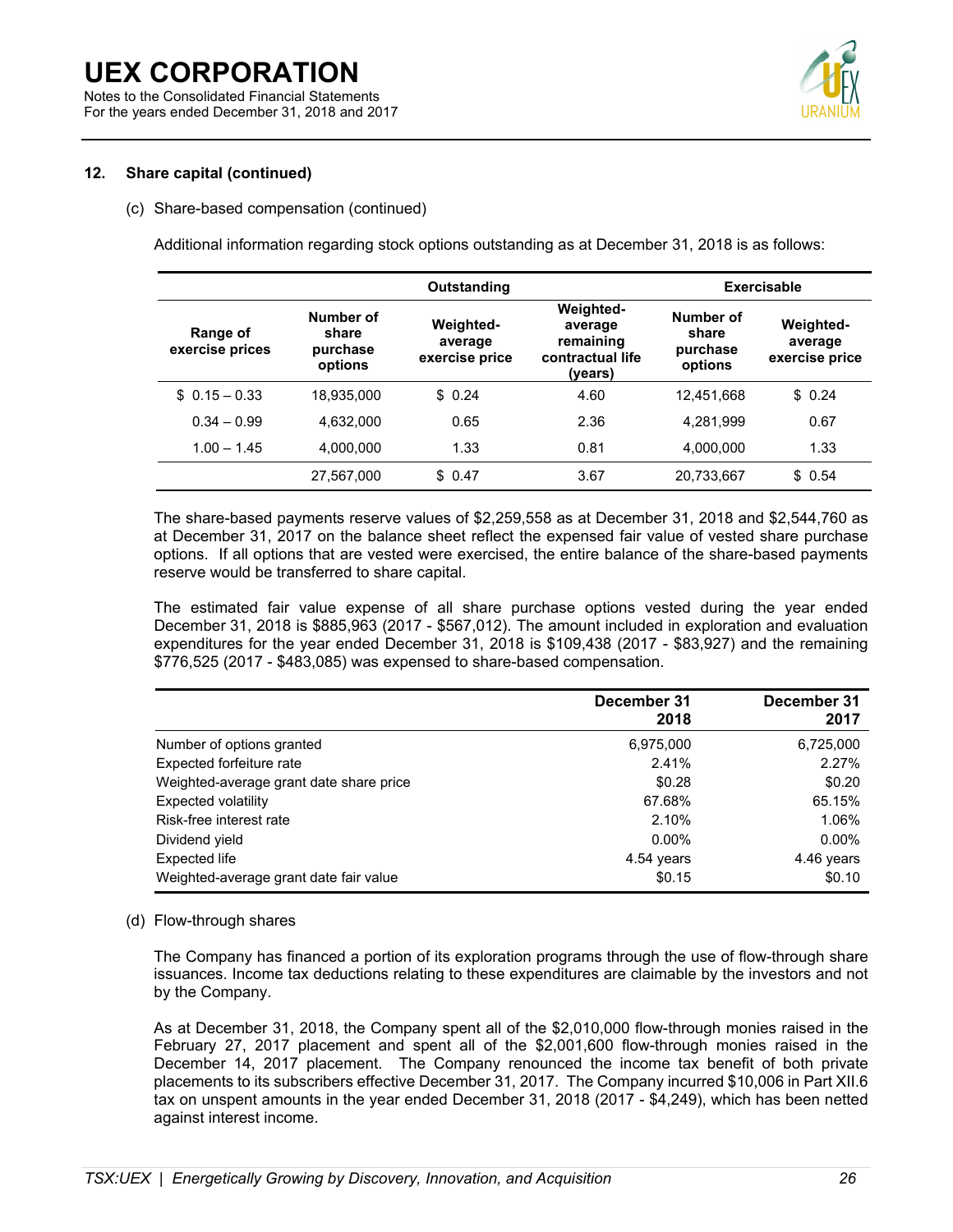Notes to the Consolidated Financial Statements For the years ended December 31, 2018 and 2017



### **12. Share capital (continued)**

(d) Flow-through shares (continued)

As at December 31, 2018, the Company had spent \$312,282 of the \$6,972,525 flow-through monies raised in the October 10, 2018 placement. The Company renounced the income tax benefit of the private placement to its subscribers effective December 31, 2018 and will begin incurring Part XII.6 tax on unspent amounts relating to this placement subsequent to December 31, 2018.

(e) Warrants

Outstanding share purchase warrants entitle their holders to purchase common shares of the Company at a price outlined in the warrant agreements. The following table summarizes the continuity of share purchase warrants for the Company:

|                                       | Number of<br><b>Warrants</b> | <b>Weighted Average</b><br><b>Exercise Price</b> |      |  |
|---------------------------------------|------------------------------|--------------------------------------------------|------|--|
| Balance, December 31, 2016            | 24,761,905                   | \$                                               | 0.22 |  |
| Issued pursuant to private placements | 16,903,394                   |                                                  | 0.42 |  |
| Balance, December 31, 2017            | 41,665,299                   | \$                                               | 0.30 |  |
| Exercised                             | (22, 761, 905)               |                                                  | 0.22 |  |
| Expired                               | (2,000,000)                  |                                                  | 0.20 |  |
| Balance, December 31, 2018            | 16,903,394                   | \$                                               | 0.42 |  |

As at December 31, 2018 the Company's outstanding share purchase warrants had expiry dates and exercise prices as follows:

| <b>Expiry Date for Warrants</b> | Number of<br>Warrants | <b>Exercise Price</b> |      |  |
|---------------------------------|-----------------------|-----------------------|------|--|
| February 27, 2019 (2 year life) | 681.000               |                       | 0.30 |  |
| February 27, 2020 (3 year life) | 15.999.994            |                       | 0.42 |  |
| December 14, 2019 (2 year life) | 222,400               |                       | 0.42 |  |
| Balance, December 31, 2018      | 16,903,394            | S                     | 0.42 |  |

During January 2018, 22,761,905 warrants were exercised and 2,000,000 warrants expired. Accordingly, the Company issued 22,761,905 common shares for gross proceeds of \$5,028,572.

### **13. Commitments**

The Company has obligations under operating leases for its office premises, which expire between November 2019 and February 29, 2024. The future minimum payments are as follows:

|                 | December 31   |
|-----------------|---------------|
|                 | 2018          |
| 2019            | \$<br>130,559 |
| 2020            | 107,805       |
| 2021            | 54,675        |
| 2022            | 54,675        |
| 2023 and beyond | 64,125        |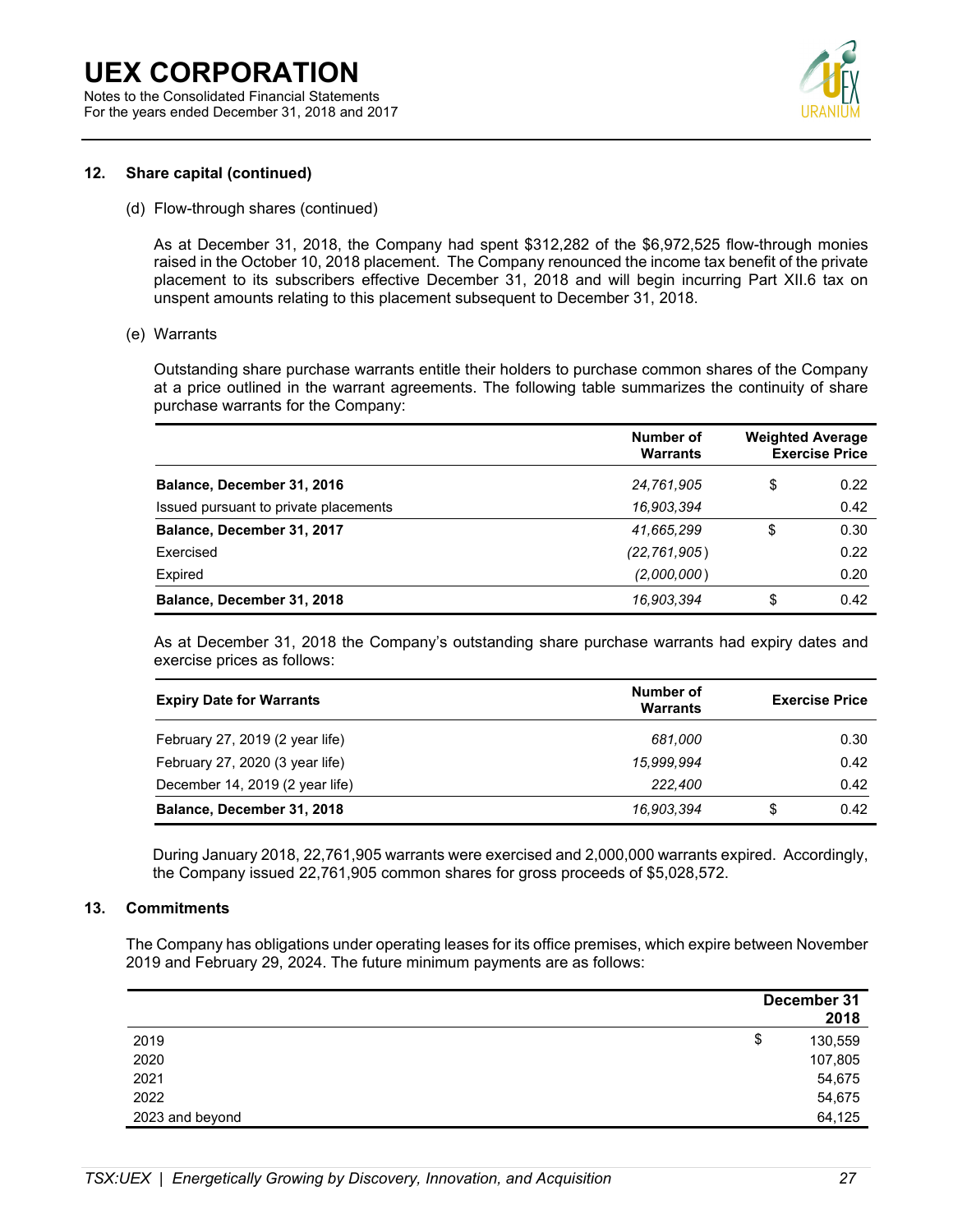Notes to the Consolidated Financial Statements For the years ended December 31, 2018 and 2017



### **14. Management of capital**

The Company's objective when managing capital is to safeguard the Company's ability to continue as a going concern in order to pursue the exploration and evaluation programs on its mineral properties. The Company manages its capital structure, consisting of shareholders' equity, and makes adjustments to it, based on funds available to the Company, in order to support the exploration and evaluation of its mineral properties. Historically, the Company has relied exclusively on the issuance of common shares for its capital requirements. The Company has not changed its approach to capital management during the current period and is not subject to any external capital restrictions.

### **15. Management of financial risk**

The Company operates entirely in Canada and is therefore not subject to any significant foreign currency risk. The Company's financial instruments are exposed to limited liquidity risk, credit risk and market risk.

Liquidity risk is the risk that the Company will not be able to meet its financial obligations as they fall due. The Company manages liquidity risk through the management of its capital structure as outlined in Note 14. Accounts payable and other liabilities are due within the current operating period.

Credit risk is the risk of an unexpected loss if a third party to a financial instrument fails to meet its contractual obligations. The Company's exposure to credit risk includes cash and cash equivalents, amounts receivable and deposits. The Company reduces its credit risk by maintaining its bank accounts at large national financial institutions. The maximum exposure to credit risk is equal to the carrying value of cash and cash equivalents, amounts receivable and deposits. The Company's investment policy is to invest its cash in highly liquid shortterm interest-bearing investments that are redeemable 90 days or less from the original date of acquisition.

Market risk is the risk that changes in market prices such as foreign exchange rates and interest rates will affect the Company's income. The Company is subject to interest rate risk on its cash and cash equivalents. The Company reduces this risk by investing its cash in highly liquid short-term interest-bearing investments that earn interest on a fixed rate basis.

All financial instruments measured at fair value are categorized into one of three hierarchy levels, described below, for disclosure purposes. Each level is based on the transparency of the inputs used to measure the fair values of assets and liabilities:

- Level 1 Values based on unadjusted quoted prices in active markets that are accessible at the measurement date for identical assets or liabilities;
- Level 2 Values based on quoted prices in markets that are not active or model inputs that are observable either directly or indirectly for substantially the full term of the asset or liability; and
- Level 3 Values based on prices or valuation techniques that require inputs that are both unobservable and significant to the overall fair value measurement.

The carrying values of cash and cash equivalents, amounts receivable, and accounts payable and other liabilities are a reasonable estimate of their fair values because of the short period to maturity of these instruments.

Cash and cash equivalents are classified as financial assets at amortized cost and are initially recorded at fair value and subsequently at amortized cost with accrued interest recorded in amounts receivable.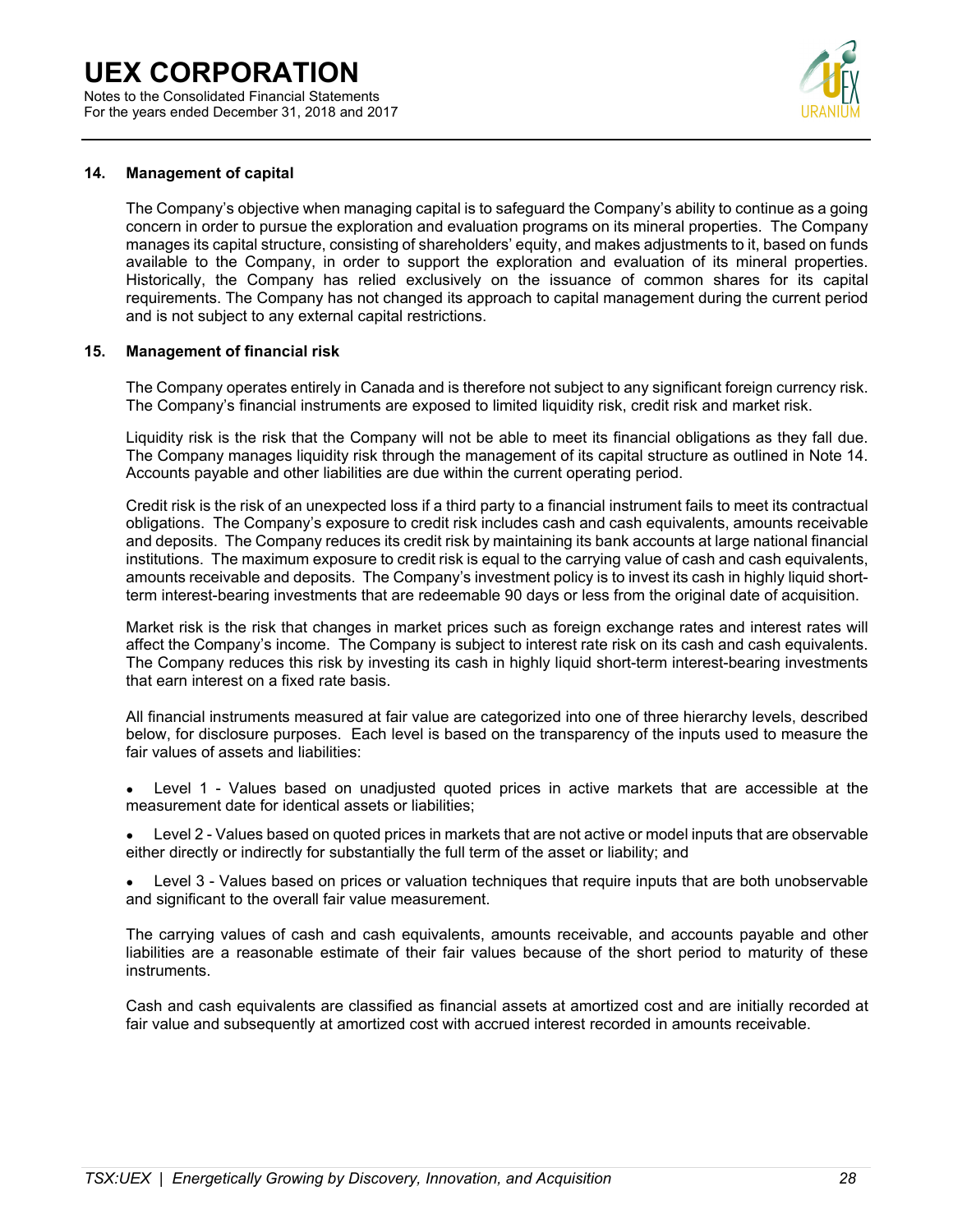For the years ended December 31, 2018 and 2017



### **15. Management of financial risk (continued)**

The following table summarizes those assets and liabilities carried at fair value:

| Investments – as at December 31, 2017 |   | Level 1 | Level 2 |    | Level 3                  |    | Total   |
|---------------------------------------|---|---------|---------|----|--------------------------|----|---------|
| Shares - Vanadian (TSX-V: VEC)        | S | 8.750   | \$      | S. | $\blacksquare$           | S  | 8.750   |
| Investments - as at December 31, 2018 |   | Level 1 | Level 2 |    | Level 3                  |    | Total   |
| Shares - Vanadian (TSX-V: VEC)        | S | 7.000   | \$      | \$ | $\overline{\phantom{a}}$ | \$ | 7,000   |
| Shares - ALX (TSX-V: AL)              |   | 300,000 | -       |    |                          |    | 300,000 |
|                                       | S | 307.000 | \$      | \$ | $\overline{\phantom{a}}$ | S  | 307,000 |

The following table shows a reconciliation from the beginning balances to ending balances for Level 1 fair value measurements for investments:

|                                                                                                                              | Number of<br><b>Shares</b> | Change in<br><b>Fair Value</b> | <b>Fair Value</b> |
|------------------------------------------------------------------------------------------------------------------------------|----------------------------|--------------------------------|-------------------|
| Balance, December 31, 2016                                                                                                   | 87,500                     |                                | \$<br>21,000      |
| Gains (losses) for the three months ended March 31, 2017                                                                     |                            | \$<br>(3,500)                  |                   |
| Gains (losses) for the three months ended June 30, 2017                                                                      |                            | (7,000)                        |                   |
| Gains (losses) for the three months ended September 30, 2017                                                                 |                            | 3,500                          |                   |
| Gains (losses) for the three months ended December 31, 2017                                                                  |                            | (5,250)                        |                   |
| Changes in fair value – total unrealized gain (loss) on financial assets at<br>FVOCI (shares) – year ended December 31, 2017 |                            | \$<br>(12, 250)                | (12, 250)         |
| Balance, December 31, 2017                                                                                                   | 87,500                     |                                | 8,750             |
| Shares acquired (divested) during the period                                                                                 | 5,000,000                  |                                | 400,000           |
| Gains (losses) for the three months ended March 31, 2018                                                                     |                            | \$                             |                   |
| Gains (losses) for the three months ended June 30, 2018                                                                      |                            |                                |                   |
| Gains (losses) for the three months ended September 30, 2018                                                                 |                            | (50,000)                       |                   |
| Gains (losses) for the three months ended December 31, 2018                                                                  |                            | (51,750)                       |                   |
| Changes in fair value – total unrealized gain (loss) on financial assets at<br>FVOCI (shares) – year ended December 31, 2018 |                            | \$<br>(101,750)                | (101,750)         |
| Balance, December 31, 2018                                                                                                   | 5,087,500                  |                                | \$<br>307,000     |

### **16. Segmented information**

The Company conducts its business as a single operating segment, being the mining and mineral exploration business in Canada. All mineral properties and equipment are located in Canada.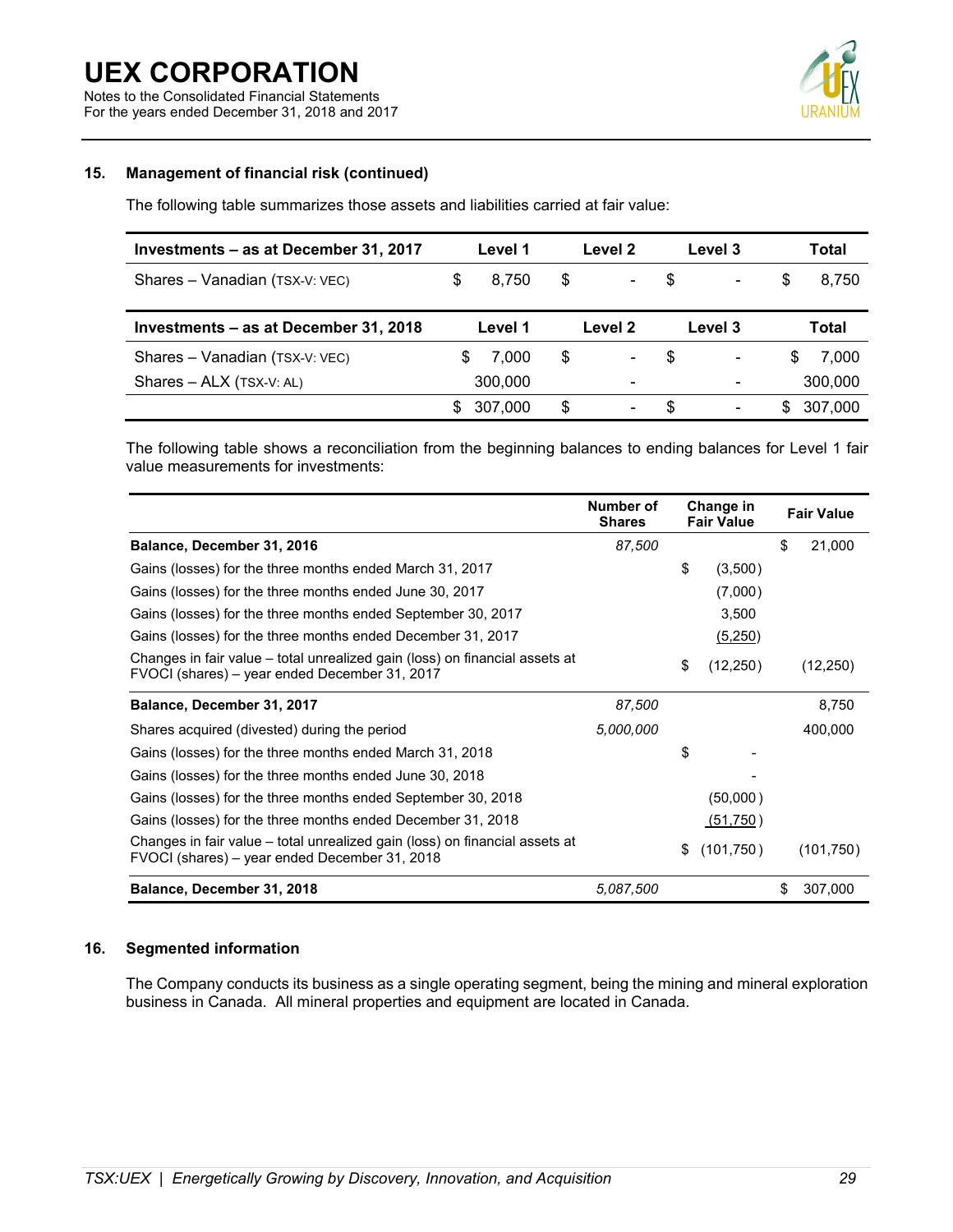Notes to the Consolidated Financial Statements For the years ended December 31, 2018 and 2017



### **17. Exploration and evaluation expenditures**

|                           |                                    | 2017 |                                      |    |                                    | 2018 |                               |    |                                        |
|---------------------------|------------------------------------|------|--------------------------------------|----|------------------------------------|------|-------------------------------|----|----------------------------------------|
| Project                   | Cumulative to<br>December 31, 2016 |      | <b>Expenditures</b><br>in the period |    | Cumulative to<br>December 31, 2017 |      | Expenditures<br>in the period |    | Cumulative (1) to<br>December 31, 2018 |
| <b>Beatty River</b>       | \$<br>873,069                      | \$   | 2,136                                | \$ | 875,205                            | \$   | 588                           | \$ | 875,793                                |
| <b>Black Lake</b>         | 14,508,909                         |      | (20, 402)                            |    | 14,488,507                         |      |                               |    | 14,488,507                             |
| <b>Christie Lake</b>      | 4,080,292                          |      | 3,981,889                            |    | 8,062,181                          |      | 2,255,103                     |    | 10,317,284                             |
| Hidden Bay <sup>(2)</sup> | 33,069,216                         |      | 200,905                              |    | 33,270,121                         |      | 62,572                        |    | 33,332,693                             |
| Horseshoe-Raven           | 41,813,458                         |      | 8,413                                |    | 41,821,871                         |      | 954                           |    | 41,822,825                             |
| Riou Lake                 |                                    |      |                                      |    |                                    |      | 614                           |    | 614                                    |
| West Bear Co-Ni           |                                    |      | 38,359                               |    | 38,359                             |      | 2,014,132                     |    | 2,052,491                              |
| Western Athabasca         |                                    |      |                                      |    |                                    |      |                               |    |                                        |
| Alexandra                 | 1,205,251                          |      | 1,457                                |    | 1,206,708                          |      | 2,103                         |    | 1,208,811                              |
| <b>Brander</b>            | 1,353,363                          |      |                                      |    | 1,353,363                          |      |                               |    | 1,353,363                              |
| Erica                     | 2,253,085                          |      |                                      |    | 2,253,085                          |      |                               |    | 2,253,085                              |
| Laurie                    | 1,586,528                          |      | 2,774                                |    | 1,589,302                          |      |                               |    | 1,589,302                              |
| Mirror                    | 1,987,612                          |      | 2,774                                |    | 1,990,386                          |      |                               |    | 1,990,386                              |
| <b>Nikita</b>             | 1,952,331                          |      | 1,826                                |    | 1,954,157                          |      | 3,244                         |    | 1,957,401                              |
| Shea Creek                | 54, 199, 179                       |      | 3,289                                |    | 54,202,468                         |      | 20,258                        |    | 54,222,726                             |
| Uchrich                   | 543,091                            |      | 664                                  |    | 543,755                            |      |                               |    | 543,755                                |
| <b>All Projects Total</b> | \$<br>159,425,384                  | \$   | 4,224,084                            | \$ | 163,649,468                        | \$   | 4,359,568                     | \$ | 168,009,036                            |

(1) Exploration and evaluation expenditures have been presented on a cumulative basis from July 17, 2002.

(2) Includes the Hidden Bay exploration areas: Tent-Seal, Telephone-Shamus, Rabbit West, Wolf Lake, Rhino, and Dwyer-Mitchell.

Exploration and evaluation expenditures for the year ended December 31, 2018 and 2017 include the following non-cash expenditures:

|                          |               | <b>Year ended December 31</b> |         |  |  |
|--------------------------|---------------|-------------------------------|---------|--|--|
|                          | 2018          |                               | 2017    |  |  |
| Depreciation             | \$<br>74,573  | \$                            | 70,431  |  |  |
| Share-based compensation | 109,438       |                               | 83,927  |  |  |
| Project management fee   | 378,662       |                               | 355,734 |  |  |
|                          | \$<br>562,673 | \$                            | 510,092 |  |  |

### **18. Office expenses**

|                                | 2018          |    | <b>Year ended December 31</b><br>2017 |
|--------------------------------|---------------|----|---------------------------------------|
| Insurance                      | \$<br>52,803  | \$ | 51,587                                |
| Office supplies and consulting | 257,106       |    | 268,331                               |
| Telephone                      | 18,133        |    | 13,995                                |
| Utilities                      | 13,953        |    |                                       |
| Project surcharge              | (178, 355)    |    | ۰                                     |
|                                | \$<br>163,640 | S  | 333,913                               |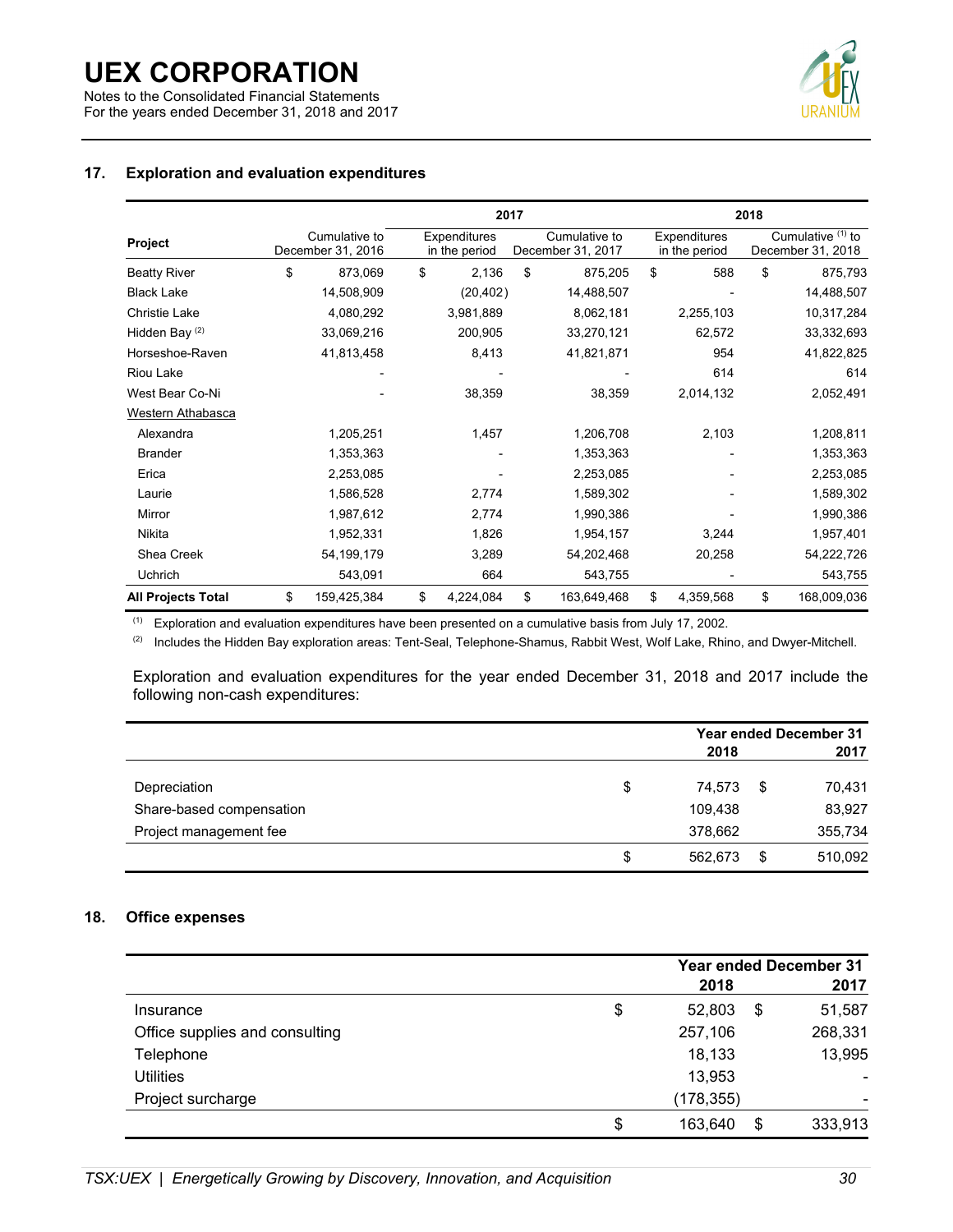For the years ended December 31, 2018 and 2017

### **19. Salaries, net of project management fees**

|                                 | <b>Year ended December 31</b> |      |                          |  |
|---------------------------------|-------------------------------|------|--------------------------|--|
|                                 | 2018                          |      | 2017                     |  |
| Gross salaries                  | \$<br>874.390                 | - \$ | 912,564                  |  |
| Non-cash management fee offset: |                               |      |                          |  |
| Christie Lake - 10%             | (201, 347)                    |      | (355, 734)               |  |
| West Bear $-10%$                | (177, 315)                    |      | $\overline{\phantom{0}}$ |  |
|                                 | \$<br>495.728                 | S    | 556,830                  |  |

The Christie Lake non-cash operator management fee offset above arises from the 10% management fee deemed to be an expenditure for the exploration work commitment portion of the project earn-in, as per the Option Agreement with JCU.

### **20. Related party transactions**

The value of all transactions relating to key management personnel, close members of the family of persons that are key management personnel, and entities over which they have control or significant influence are as follows:

(a) Related party transactions

Related party transactions include the following payments which were made to related parties other than key management personnel:

|                                                               |        | <b>Year ended December 31</b> |       |  |
|---------------------------------------------------------------|--------|-------------------------------|-------|--|
|                                                               | 2018   |                               | 2017  |  |
| Cameco Corporation (1)                                        | 441 \$ |                               | 1,324 |  |
| Management advisory board share-based payments <sup>(2)</sup> | 2.385  |                               | 6,329 |  |
|                                                               | 2,826  |                               | 7.653 |  |

 $(1)$  Payments related to fees paid for use of the Cameco airstrip at the McArthur River mine.

 $(2)$  Share-based compensation expense is the fair value of options granted which have been calculated using the Black-Scholes optionpricing model and the assumptions disclosed in Note 12(c).

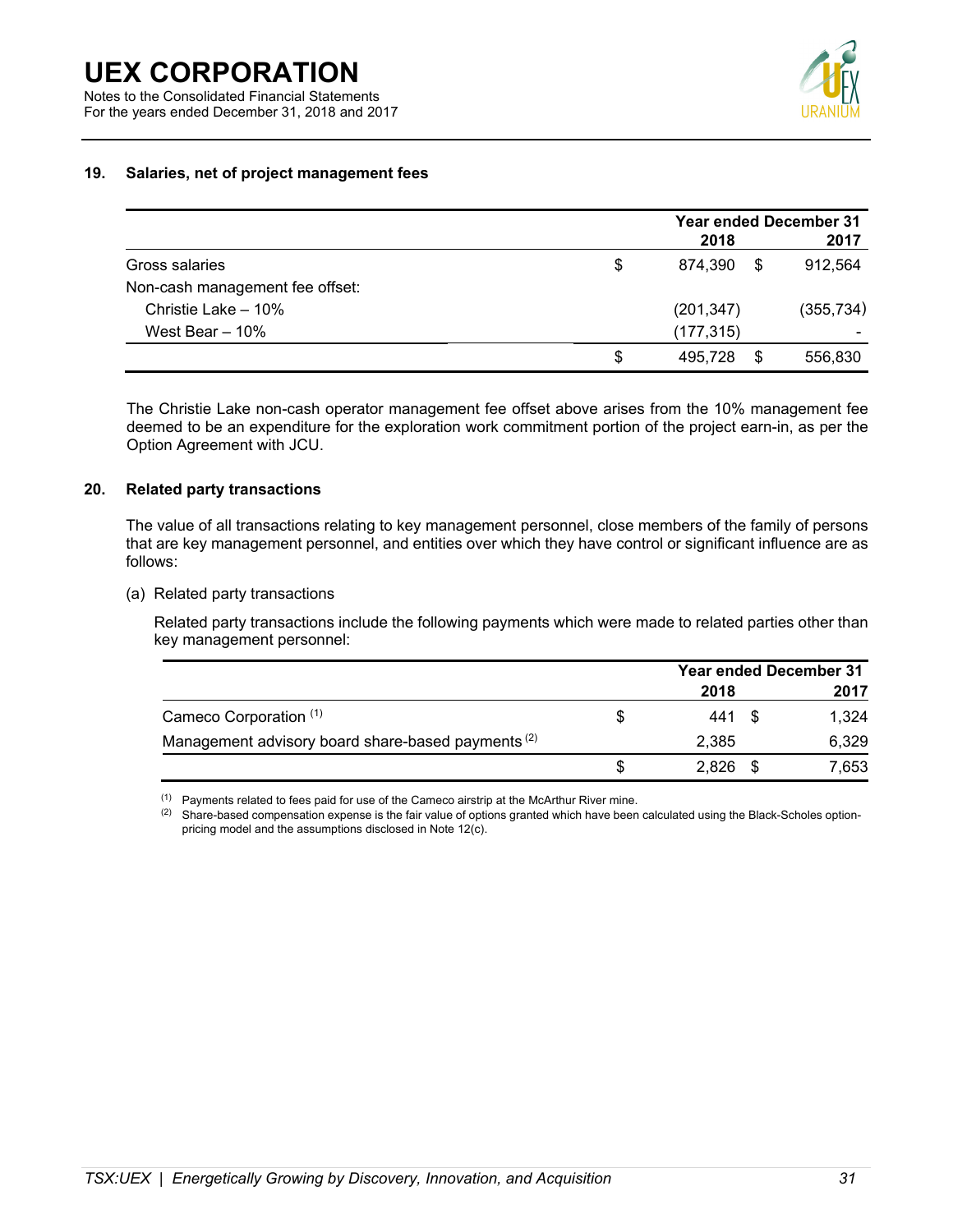For the years ended December 31, 2018 and 2017



### **20. Related party transactions (continued)**

#### (b) Key management personnel compensation

Key management personnel compensation includes management and director compensation as follows:

|                                                  | <b>Year ended December 31</b> |  |           |
|--------------------------------------------------|-------------------------------|--|-----------|
|                                                  | 2018                          |  | 2017      |
| Salaries and short-term employee benefits (1)(2) | \$<br>611,364                 |  | 696,749   |
| Share-based payments <sup>(3)</sup>              | 691,136                       |  | 399,104   |
| Other compensation (4)                           | 118,325                       |  | 15,750    |
|                                                  | \$<br>1,420,825               |  | 1,111,603 |

<sup>(1)</sup> In the event of a change of control of the Company, certain senior management may elect to terminate their employment agreements and the Company shall pay termination benefits of up to two times their respective annual salaries at that time and all of their share purchase options will become immediately vested with all other employee benefits, if any, continuing for a period of up to two years.

 $(2)$  In the event that Mr. Lemaitre's (UEX's President and CEO) employment is terminated by the Corporation for any reason other than as a result of a change of control, death or termination for cause, the Corporation will pay a termination amount equal to one year's base salary plus any bonus owing. All other employee related benefits will continue for a period of one year following such termination. Mr. Lemaitre may also terminate the employment agreement upon three months' written notice to the Board and receive a lump sum payment equal to his base salary plus benefits for three months.

 $(3)$  Share-based compensation expense is the fair value of options granted which have been calculated using the Black-Scholes optionpricing model and the assumptions disclosed in Note 12(c).

**(4)** Represents payments to Altastra Office Systems Inc., a company owned by Wylie Hui, and Evelyn Abbott for CFO services rendered to UEX.

### **21. Subsequent event**

On January 15, 2019, 1,000,000 employee share purchase options with an exercise price of \$0.41 per share expired unexercised. The fair value of these options on issuance was \$217,311.

On February 27, 2019, 681,000 share purchase warrants with an exercise price of \$0.30 per share expired unexercised. The fair value of these warrants on issuance was \$105,755.

### **22. Contingencies**

Due to the size, complexity, and nature of the Company's operations various legal matters are outstanding from time to time. By their nature, contingencies will only be resolved when one or more future events occur or fail to occur. The Company accrues for such items when a liability is both probable and the amount can be reasonably estimated. In the opinion of management, based on the information currently available, these matters will not have a material adverse effect on the consolidated financial statements of the Company.